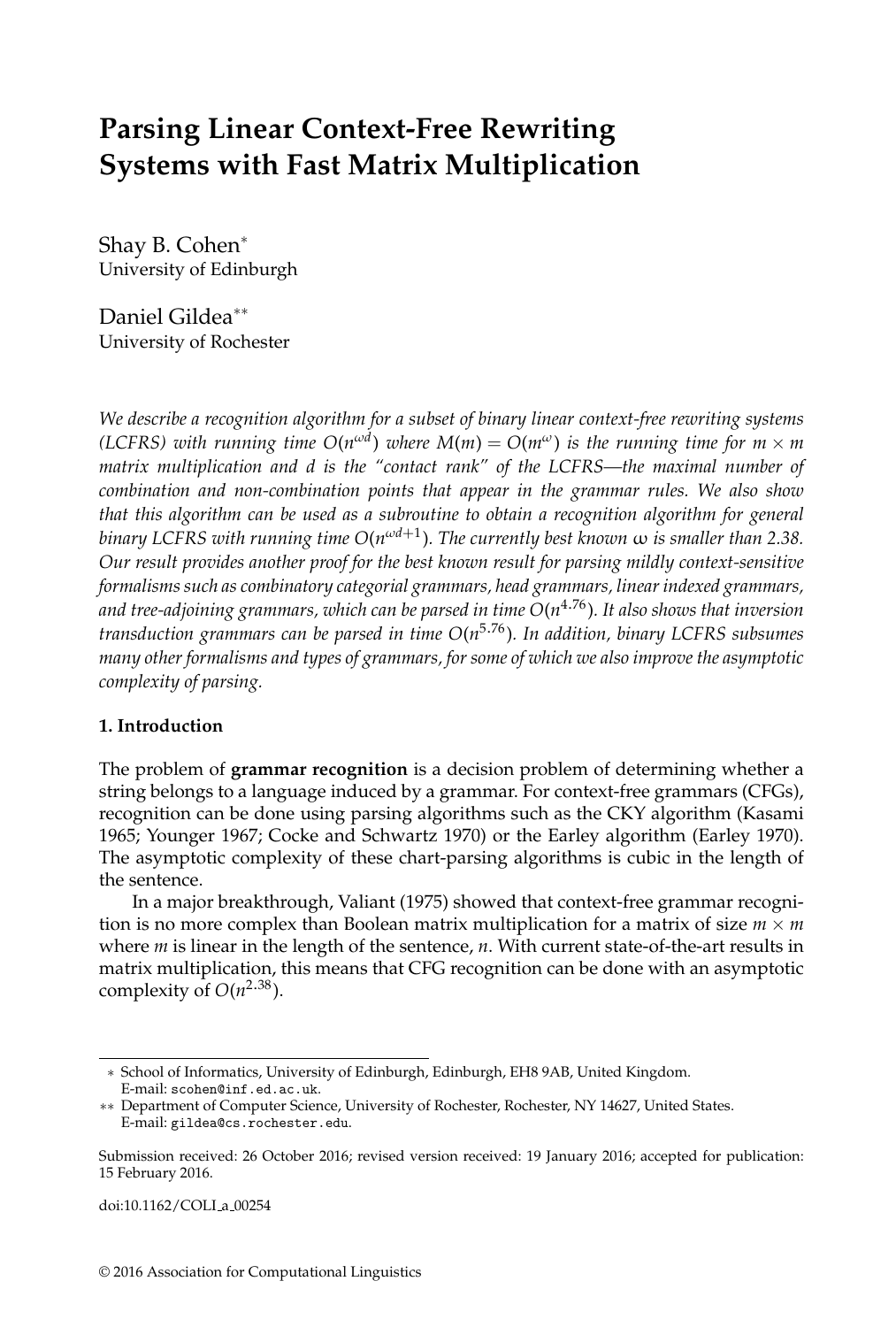In this article, we show that the problem of linear context-free rewriting system (LCFRS) recognition can also be reduced to Boolean matrix multiplication. Current chart-parsing algorithms for binary LCFRS have an asymptotic complexity of *O*(*n* 3*f* ), where f is the maximal fan-out of the grammar.<sup>1</sup> Our algorithm takes time  $O(n^{\omega d})$ , for a constant *d* which is a function of the grammar (and not the input string), and where the complexity of  $n \times n$  matrix multiplication is  $M(n) = O(n^{\omega})$ . The parameter *d* can be as small as *f*, meaning that we reduce parsing complexity from  $O(n^{3f})$  to  $O(n^{\omega f})$ , and that, in general, the savings in the exponent is larger for more complex grammars.

LCFRS is a broad family of grammars. As such, we are able to support the findings of Rajasekaran and Yooseph (1998), who showed that tree-adjoining grammar (TAG) recognition can be done in time  $O(M(n^2)) = O(n^{4.76})$  (TAG can be reduced to LCFRS with  $d = 2$ ). As a result, combinatory categorial grammars, head grammars, and linear indexed grammars can be recognized in time *O*(*M*(*n* 2 )). In addition, we show that inversion transduction grammars (ITGs; Wu 1997) can be parsed in time  $O(nM(n^2)) = O(n^{5.76})$ , improving the best asymptotic complexity previously known for ITGs.

#### **1.1 Matrix Multiplication State of the Art**

Our algorithm reduces the problem of LCFRS parsing to Boolean matrix multiplication. Let  $M(n)$  be the complexity of multiplying two such  $n \times n$  matrices. These matrices can be naïvely multiplied in  $O(n^3)$  time by computing for each output cell the dot product between the corresponding row and column in the input matrices (each such product is an  $O(n)$  operation). Strassen (1969) discovered a way to do the same multiplication in  $O(n^{2.8704})$  time—his algorithm is a divide and conquer algorithm that eventually uses only seven operations (instead of eight) to multiply  $2 \times 2$  matrices.

With this discovery, there have been many attempts to further reduce the complexity of matrix multiplication, relying on principles similar to Strassen's method: a reduction in the number of operations it takes to multiply sub-matrices of the original matrices to be multiplied. Coppersmith and Winograd (1987) identified an algorithm that has the asymptotic complexity of *O*(*n* <sup>2</sup>.375477). Others have slightly improved that algorithm, and currently there is an algorithm for matrix multiplication with  $M(n)$  =  $O(n^{\omega})$  such that  $\omega = 2.3728639$  (Le Gall 2014). It is known that  $M(n) = \Omega(n^2 \log n)$  (Raz 2002).

Although the asymptotically best matrix multiplication algorithms have large constant factors lurking in the *O*-notation, Strassen's algorithm does not, and is widely used in practice. Benedí and Sánchez (2007) show speed improvement when parsing natural language sentences using Strassen's algorithm as the matrix multiplication subroutine for Valiant's algorithm for CFG parsing. This indicates that similar speed-ups may be possible in practice using our algorithm for LCFRS parsing.

## **1.2 Main Result**

Our main result is a matrix multiplication algorithm for **unbalanced**, **single-initial** binary LCFRS with asymptotic complexity  $M(n^d) = O(n^{\omega d})$  where *d* is the maximal

<sup>1</sup> Without placing a bound on *f*, the problem of recognition of LCFRS languages is NP-hard (Satta 1992).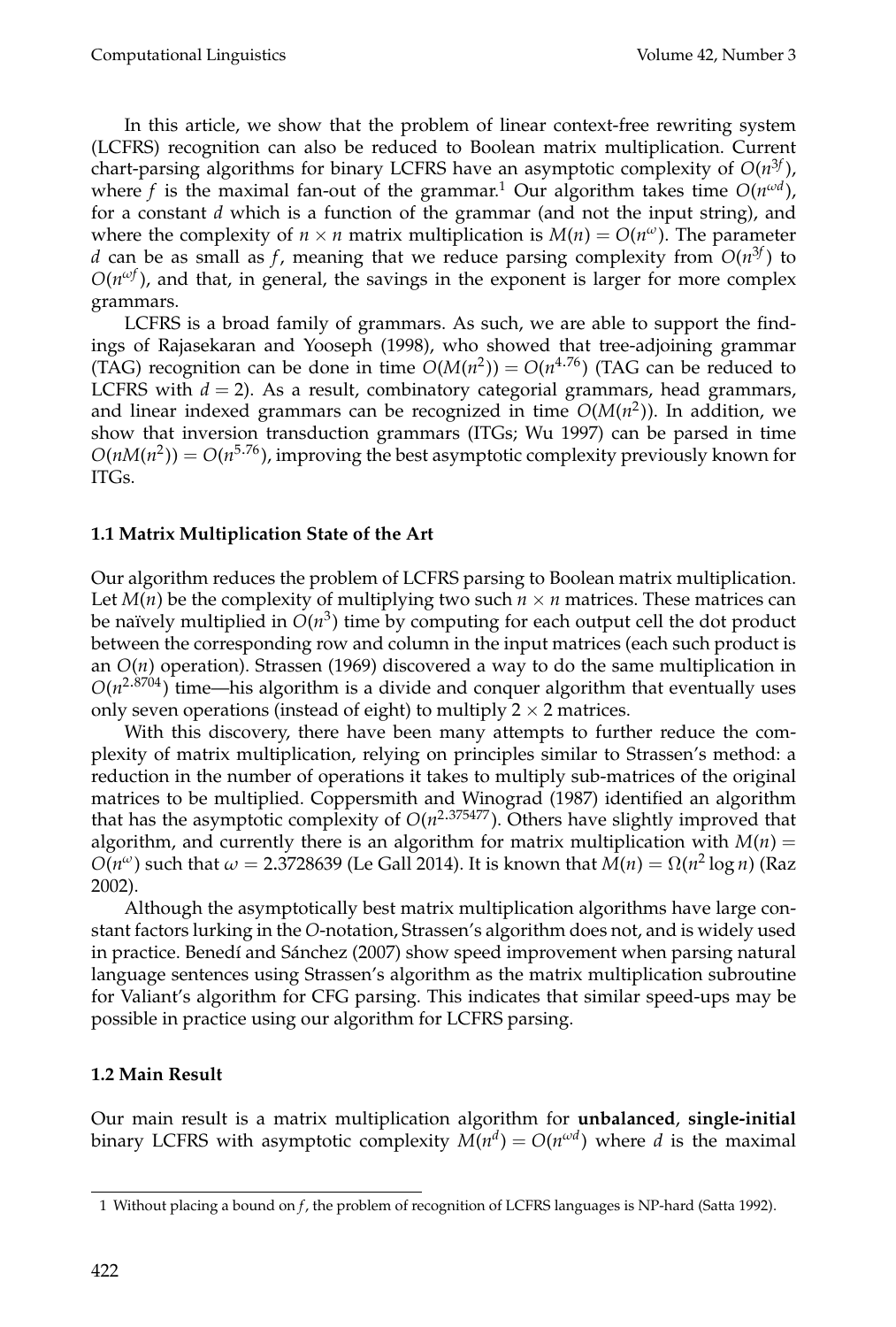number of combination points in all grammar rules. The constant *d* can be easily determined from the grammar at hand:

$$
d = \max_{A \to BC} \max \left\{ \begin{array}{l} \varphi(A) + \varphi(B) - \varphi(C), \\ \varphi(A) - \varphi(B) + \varphi(C), \\ -\varphi(A) + \varphi(B) + \varphi(C) \end{array} \right\}
$$

where  $A \to B C$  ranges over rules in the grammar and  $\varphi(A)$  is the fan-out of nonterminal *A*. Single-initial grammars are defined in Section 2, and include common formalisms such as tree-adjoining grammars. Any LCFRS can be converted to single-initial form by increasing its fan-out by at most one. The notion of unbalanced grammars is introduced in Section 4.4, and it is a condition on the set of LCFRS grammar rules that is satisfied with many practical grammars. In cases where the grammar is balanced, our algorithm can be used as a subroutine so that it parses the binary LCFRS in time  $O(n^{\omega d+1})$ . A similar procedure was applied by Nakanishi et al. (1998) for multiple component context-free grammars. See more discussion of this in Section 7.5.

Our results focus on the asymptotic complexity as a function of *string length*. We do not give explicit grammar constants. For other work that focuses on reducing the grammar constant in parsing, see, for example, Eisner and Satta (1999), Dunlop, Bodenstab, and Roark (2010), and Cohen, Satta, and Collins (2013). For a discussion of the optimality of the grammar constants in Valiant's algorithm, see, for example, Abboud, Backurs, and Williams (2015).

#### **2. Background and Notation**

This section provides background on LCFRS, and establishes notation used in the remainder of the paper. A reference table of notation is also provided in Appendix A.

For an integer *n*, let [*n*] denote the set of integers  $\{1, \ldots, n\}$ . Let  $[n]_0 = [n] \cup \{0\}$ . For a set *X*, we denote by  $X^+$  the set of all sequences of length 1 or more of elements from *X*.

A **span** is a pair of integers denoting left and right endpoints for a substring in a larger string. The endpoints are placed in the "spaces" between the symbols in a string. For example, the span  $(0, 3)$  spans the first three symbols in the string. For a string of length  $n$ , the set of potential endpoints is  $[n]_0$ .

We turn now to give a succinct definition for binary LCFRS. For more details about LCFRS and their relationship to other grammar formalisms, see Kallmeyer (2010). A binary LCFRS is a tuple  $(L, T, R, \varphi, S)$  such that:

- $\mathcal L$  is the set of nonterminal symbols in the grammar.
- $\tau$  is the set of terminal symbols in the grammar. We assume  $\mathcal{L} \cap \mathcal{T} = \emptyset$ .
- $\varphi$  is a function specifying a fixed fan-out for each nonterminal ( $\varphi: \mathcal{L} \to \mathbb{N}$ ).
- $\mathcal{R}$  is a set of productions. Each production *p* has the form  $A \rightarrow g[B, C]$ where  $A, B, C \in \mathcal{L}$ , and *g* is a composition function  $g : (\mathcal{T}^*)^{\phi(B)} \times$  $({\cal T}^{*})^{\phi(C)} \to ({\cal T}^{*})^{\phi(A)}$ , which specifies how to assemble the  $\varphi(B) + \varphi(C)$  spans of the right-hand side nonterminals into the  $\varphi(A)$  spans of the left-hand side nonterminal. We use square brackets as part of the syntax for writing productions, and parentheses to denote the application of the function *g*. The function *g* must be **linear** and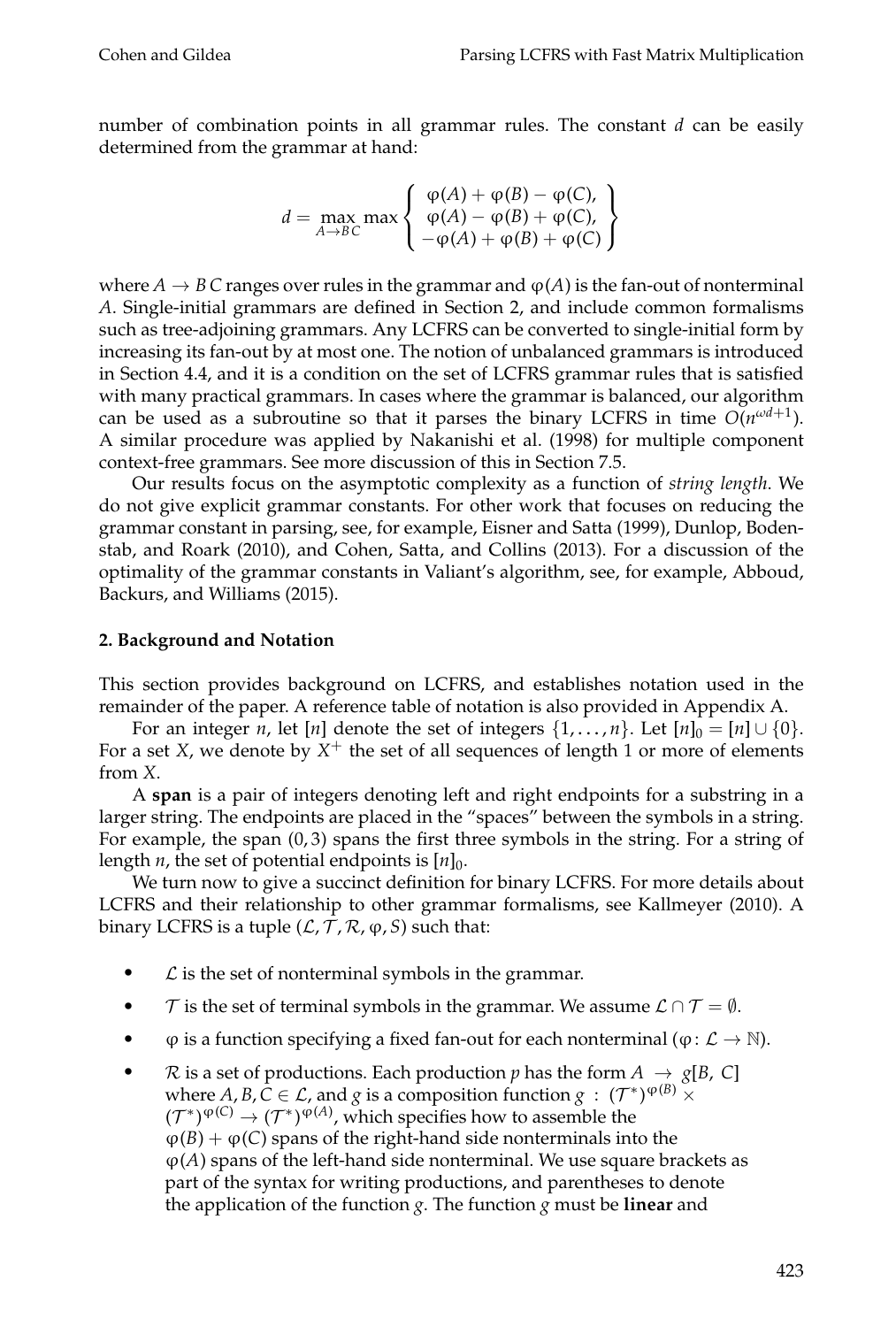**non-erasing**, which means that if *g* is applied on a pair of tuples of strings, then each input string appears exactly once in the output, possibly as a *substring* of one of the strings in the output tuple. Rules may also take the form  $A \rightarrow g$ [], where *g* returns a constant tuple of one string from  $\mathcal{T}$ .

• *S* ∈ *L* is a start symbol. Without loss of generality, we assume  $φ(S) = 1$ .

The language of an LCFRS  $G = (L, T, R, \varphi, S)$  is defined as follows:

- We define first the set yield(*A*) for every  $A \in \mathcal{L}$ :
	- For every  $A \to g[\ ] \in \mathcal{R}, g(\ ) \in \text{yield}(A).$
	- For every  $A \to g[B, C] \in \mathcal{R}$  and all tuples  $\beta \in \text{yield}(B)$ ,  $\gamma \in \text{yield}(C)$ ,  $g(\beta, \gamma) \in \text{yield}(A)$ .
	- Nothing else is in yield(*A*).
- The string language of *G* is  $L(G) = \{w \mid \langle w \rangle \in \text{yield}(S)\}.$

Intuitively, the process of generating a string from an LCFRS grammar consists of first choosing, top–down, a production to expand each nonterminal, and then, bottom– up, applying the composition functions associated with each production to build the string. As an example, the following context-free grammar:

$$
S \to AB
$$
  

$$
A \to a
$$
  

$$
B \to b
$$

corresponds to the following (binary) LCFRS:

$$
S \to g_1[A, B] \qquad \qquad g_1(\langle \beta_1 \rangle, \langle \gamma_1 \rangle) = \langle \beta_1 \gamma_1 \rangle \qquad (1)
$$
  
\n
$$
A \to g_2[I] \qquad \qquad g_2() = \langle a \rangle
$$
  
\n
$$
B \to g_3[I] \qquad \qquad g_3() = \langle b \rangle
$$

The only derivation possible under this grammar consists of the function application  $g_1(g_2(), g_3()) = \langle ab \rangle.$ 

The following notation will be used to precisely represent the linear non-erasing composition functions *g* used in a specific grammar. For each production rule that operates on nonterminals  $A$ ,  $B$ , and  $C$ , we define variables from the set  $S =$  $\{\beta_1,\ldots,\beta_{\phi(B)},\gamma_1,\ldots,\gamma_{\phi(C)}\}$ . In addition, we define variables  $\alpha_i$  for each rule where  $i \in [\phi(A)]$ , taking values from  $S^+$ . We write an LCFRS function as:

$$
g(\langle \beta_1,\ldots,\beta_{\phi(B)}\rangle,\langle \gamma_1,\ldots,\gamma_{\phi(C)}\rangle)=\langle \alpha_1,\ldots,\alpha_{\phi(A)}\rangle
$$

where each  $\alpha_i = \alpha_{i,1} \cdots \alpha_{i,n_i}$  specifies the parameter strings that are combined to form the *i*th string of the function's result tuple. For example, for the rule in Equation (1),  $\alpha_{1,1} = \beta_1$  and  $\alpha_{1,2} = \gamma_2$ .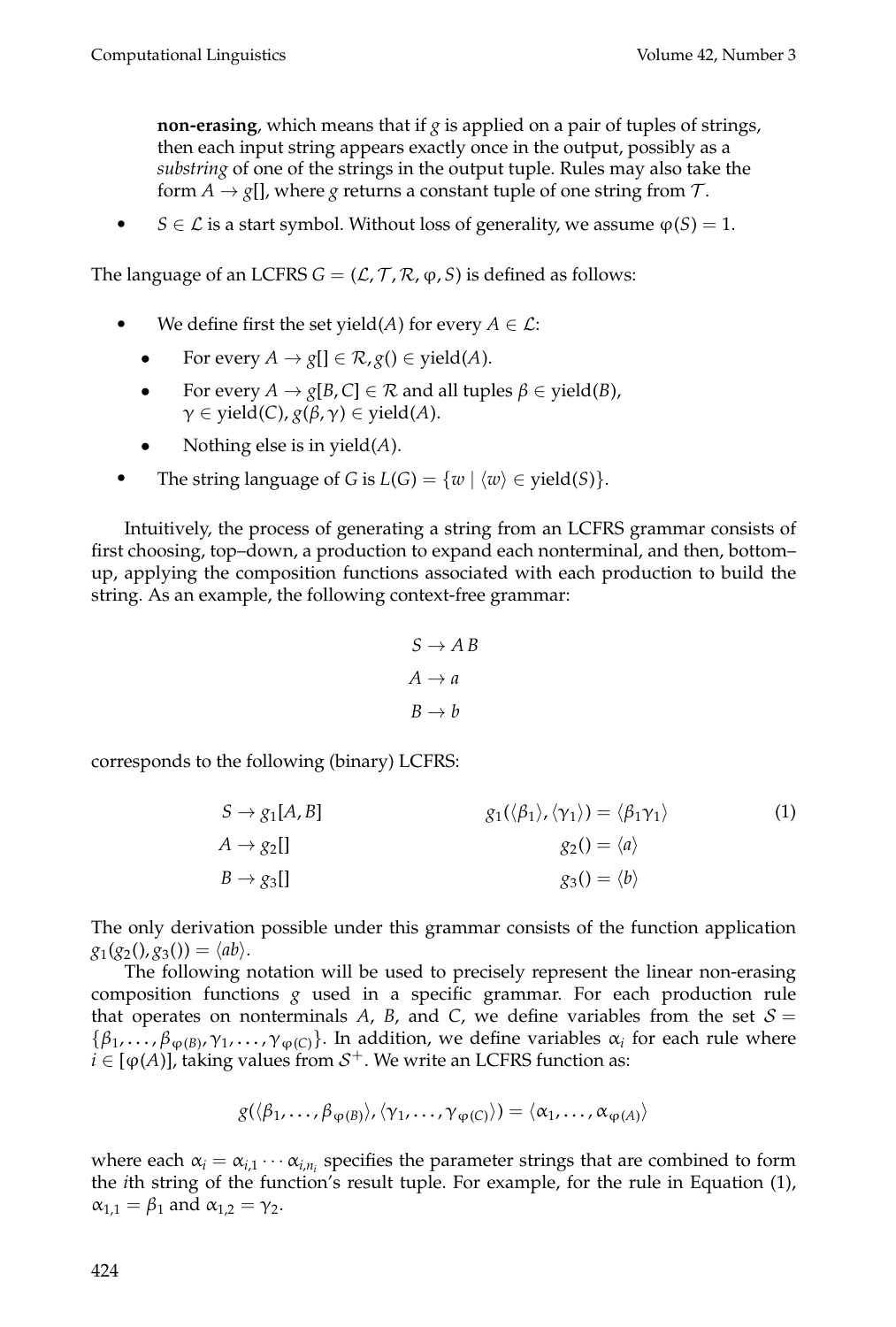We adopt the following notational shorthand for LCFRS rules in the remainder of the article. We write the rule:

$$
A \to g[B, C]
$$
  

$$
g(\langle \beta_1, \ldots, \beta_{\varphi(B)} \rangle, \langle \gamma_1, \ldots, \gamma_{\varphi(C)} \rangle) = \langle \alpha_1, \ldots, \alpha_{\varphi(A)} \rangle
$$

as:

$$
A[\alpha]\to B[\beta]\,C[\gamma]
$$

where  $\alpha$  consists of a tuple of strings from the alphabet  $\{\beta_1,\ldots,\beta_{\phi(B)},\gamma_1,\ldots,\gamma_{\phi(C)}\}$ . In this notation, *β* is always the tuple  $\langle β_1, \ldots, β_{\phi(B)} \rangle$ , and  $\gamma$  is always  $\langle γ_1, \ldots, γ_{\phi(C)} \rangle$ . We include  $\beta$  and  $\gamma$  in the rule notation merely to remind the reader of the meaning of the symbols in  $\alpha$ .

For example, with CFGs, rules have the form:

$$
A[\langle \beta_1 \gamma_1 \rangle] \to B[\langle \beta_1 \rangle] C[\langle \gamma_1 \rangle]
$$

indicating that *B* and *C* each have one span, and are concatenated in order to form *A*.

A binary TAG can also be represented as a binary LCFRS (Vijay-Shanker and Weir 1994). Figure 1 demonstrates how the adjunction operation is done with binary LCFRS. Each gray block denotes a span, and the adjunction operator takes the first span of nonterminal *B* and concatenates it to the first span of nonterminal *C* (to get the first span of *A*), and then takes the second span of *C* and concatenates it with the second span of *B* (to get the second span of *A*). For TAGs, rules have the form:

$$
A[\langle \beta_1 \gamma_1, \gamma_2 \beta_2 \rangle] \to B[\langle \beta_1, \beta_2 \rangle] C[\langle \gamma_1, \gamma_2 \rangle]
$$
 (2)

The **fan-out** of a nonterminal is the number of spans in the input sentence that it covers. The fan-out of CFG rules is 1, and the fan-out of TAG rules is 2. The fan-out of the grammar,  $f$ , is the maximum fan-out of its nonterminals:

$$
f = \max_{A \in \mathcal{L}} \varphi(A) \tag{3}
$$

We sometimes refer to the **skeleton** of a grammar rule  $A[\alpha] \rightarrow B[\beta] C[\gamma]$ , which is just the context-free rule  $A \rightarrow BC$ , omitting the variables. In that context, a logical



#### **Figure 1**

An example of a combination of spans for TAGs for the adjunction operation in terms of binary LCFRS. The rule in Equation (2) specifies how two nonterminals *B* and *C* are combined together into a nonterminal *A*.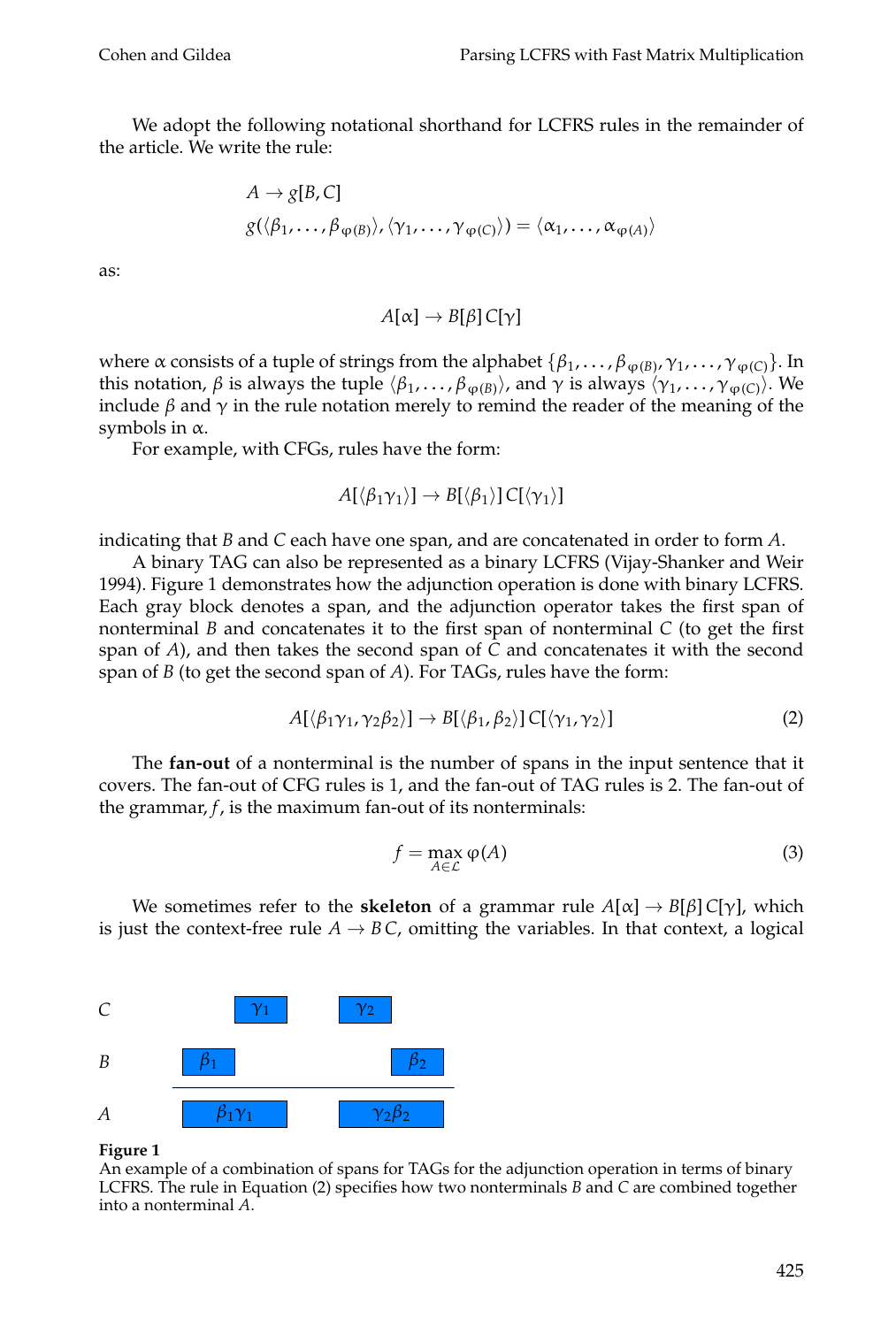statement such as  $A \to BC \in \mathcal{R}$  is true if there is any rule  $A[\alpha] \to B[\beta] C[\gamma] \in \mathcal{R}$  with some  $\alpha$ ,  $\beta$ , and  $\gamma$ .

For our parsing algorithm, we assume that the grammar is in a normal form such that the variables  $\beta_1, \ldots, \beta_{\phi(B)}$  appear in order in  $\alpha$ , that is, that the spans of *B* are not re-ordered by the rule, and similarly we assume that  $\gamma_1, \ldots, \gamma_{\varphi(C)}$  appear in order. If this is not the case in some rule, then the grammar can be transformed by introducing a new nonterminal for each permutation of a nonterminal that can be produced by the grammar. We further assume that  $\alpha_{1,1} = \beta_1$ , that is, that the first span of A begins with material produced by *B* rather than by *C*. If this not the case for some rule, *B* and *C* can be exchanged to satisfy this condition.

We refer to an LCFRS rule  $A \rightarrow BC$  as **single-initial** if the leftmost endpoint of C is internal to a span of *A*, and **dual-initial** if the leftmost endpoint of *C* is the beginning of a span of *A*. Our algorithm will require the input LCFRS to be in single-initial form, meaning that all rules are single-initial. We note that grammars for common formalisms including TAG and synchronous context-free grammar (SCFG) are in this form. If a grammar is not in single-initial form, dual-initial rules can be converted to single-initial form by adding an empty span to *B* that combines with the first spans of *C* immediately to its left, as shown in Figure 2. Specifically, for each dual-initial rule  $A \rightarrow BC$ , if the first span of *C* appears between spans *i* and  $i + 1$  of *B*, create a new nonterminal *B*<sup>'</sup> with  $\hat{\varphi}(B') = \varphi(\hat{B}) + 1$ , and add a rule  $B' \to B$ , where  $B'$  produces  $B$  along with a span of length zero between spans *i* and  $i + 1$  of *B*. We then replace the rule  $A \rightarrow BC$  with  $A \rightarrow B'$  *C*, where the new span of  $B'$  combines with *C* immediately to the left of *C*'s first span. Because the new nonterminal *B*<sup>'</sup> has fan-out one greater than *B*, this grammar transformation can increase a grammar's fan-out by at most one.

By limiting ourselves to binary LCFRS grammars, we do not necessarily restrict the power of our results. Any LCFRS with arbitrary rank (i.e., with an arbitrary number of nonterminals in the right-hand side) can be converted to a binary LCFRS (with potentially a larger fan-out). See discussion in Section 7.6.

#### **Example 1**

Consider the phenomenon of cross-serial dependencies that exists in certain languages. It has been used in the past (Shieber 1985) to argue that Swiss–German is not contextfree. One can show that there is a homomorphism between Swiss–German and the alphabet  $\{a, b, c, d\}$  such that the image of the homomorphism intersected with the *regular language*  $a^*b^*c^*d^*$  gives the language  $L = \{a^m b^n c^m d^n \mid m, n \ge 1\}$ . Because *L* is not context-free, this implies that Swiss-German is not context-free, because context-free languages are closed under intersection with regular languages.

Tree-adjoining grammars, on the other hand, are mildly context-sensitive formalisms that can handle such cross-serial dependencies in languages (where the *a*s



**Figure 2**

Conversion of a dual-initial rule to a single-initial rule.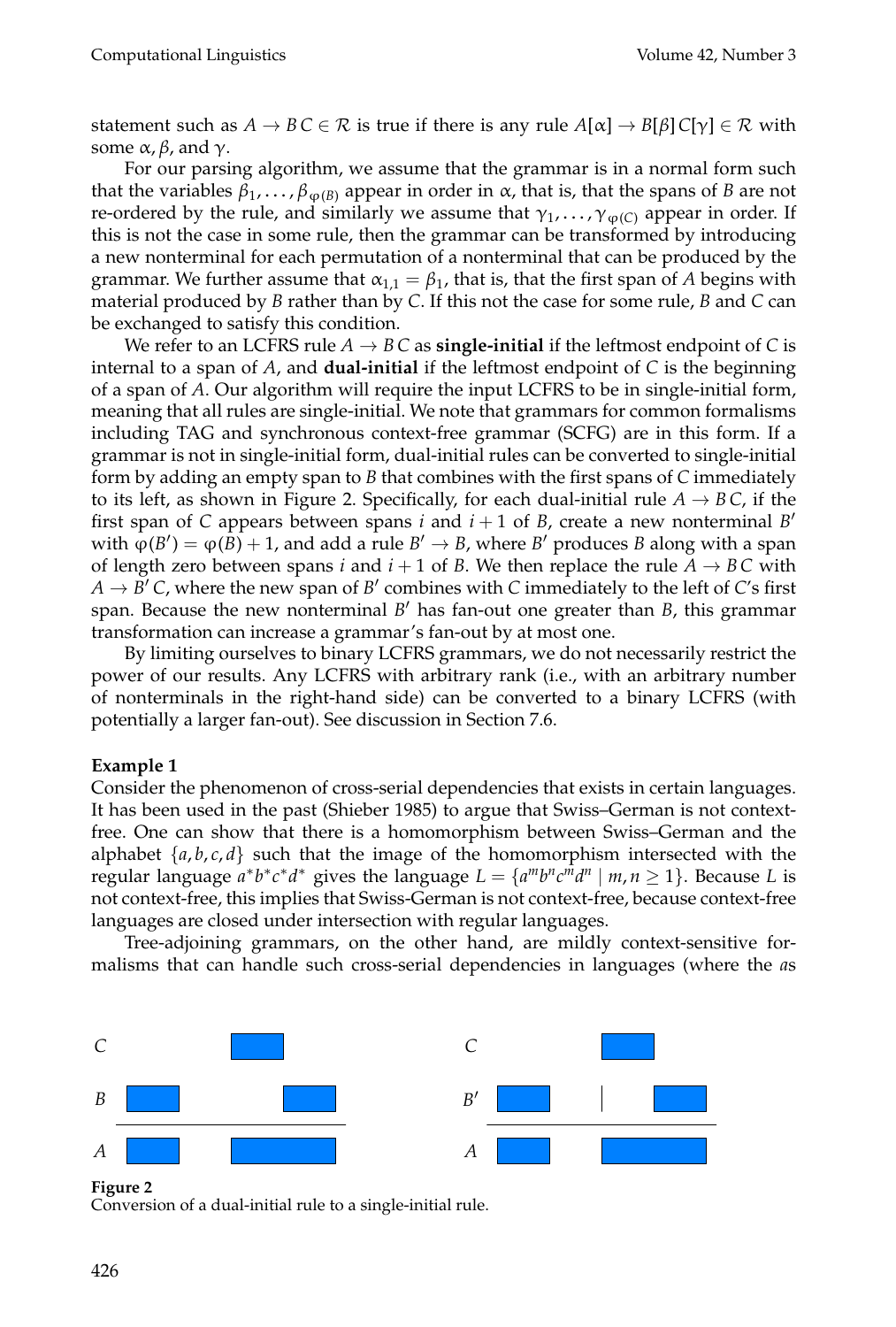are aligned with *c*s and the *b*s are aligned with the *d*s). For example, a tree-adjoining grammar for generating *L* would include the following initial and auxiliary trees (nodes marked by an asterisk are nodes where adjunction is not allowed):



This TAG corresponds to the following LCFRS:

| $S \rightarrow g_1[A]$ | $g_1(\langle \beta_1, \beta_2 \rangle) = \langle \beta_1 \beta_2 \rangle$    |
|------------------------|------------------------------------------------------------------------------|
| $A \rightarrow g_4[B]$ | $g_4(\langle \beta_1,\beta_2\rangle)=\langle \beta_1,\beta_2\rangle$         |
| $A \rightarrow g_2[A]$ | $g_2(\langle \beta_1, \beta_2 \rangle) = \langle a\beta_1, c\beta_2 \rangle$ |
| $B \rightarrow g_5[B]$ | $g_5(\langle \beta_1, \beta_2 \rangle) = \langle b\beta_1, d\beta_2 \rangle$ |
| $A \rightarrow g_3$ [] | $g_3() = \langle \varepsilon, \varepsilon \rangle$                           |
| $B \rightarrow g_6$ [] | $g_6() = \langle \varepsilon, \varepsilon \rangle$                           |

Here we have one unary LCFRS rule for the initial tree, one unary rule for each adjunction tree, and one null-ary rule for each nonterminal producing a tuple of empty strings in order to represent TAG tree nodes at which no adjunction occurs. The LCFRS shown here does not satisfy our normal form requiring each rule to have either two nonterminals on the right-hand side with no terminals in the composition function, or zero nonterminals with a composition function returning fixed strings of terminals. However, it can be converted to such a form through a process analogous to converting a CFG to Chomsky Normal Form. For adjunction trees, the two strings returned by the composition function correspond the the material to the left and right of the foot node. The composition function merges terminals at the leaves of the adjunction tree with material produced by internal nodes of the tree at which adjunction may occur.

In general, binary LCFRS are more expressive than TAGs because they can have nonterminals with fan-out greater than 2, and because they can interleave the arguments of the composition function in any order.

#### **3. A Sketch of the Algorithm**

Our algorithm for LCFRS string recognition is inspired by the algorithm of Valiant (1975). It introduces a few important novelties that make it possible to use matrix multiplication for the goal of LCFRS recognition.

The algorithm relies on the observation that it is possible to construct a matrix *T* with a specific non-associative multiplication and addition operator such that multiplying *T* by itself *k* times on the left or on the right yields *k*-step derivations for a given string. The row and column indices of the matrix together assemble a set of spans in the string (the fan-out of the grammar determines the number of spans). Each cell in the matrix keeps track of the nonterminals that can dominate these spans. Therefore, computing the transitive closure of this matrix yields in each matrix cell the set of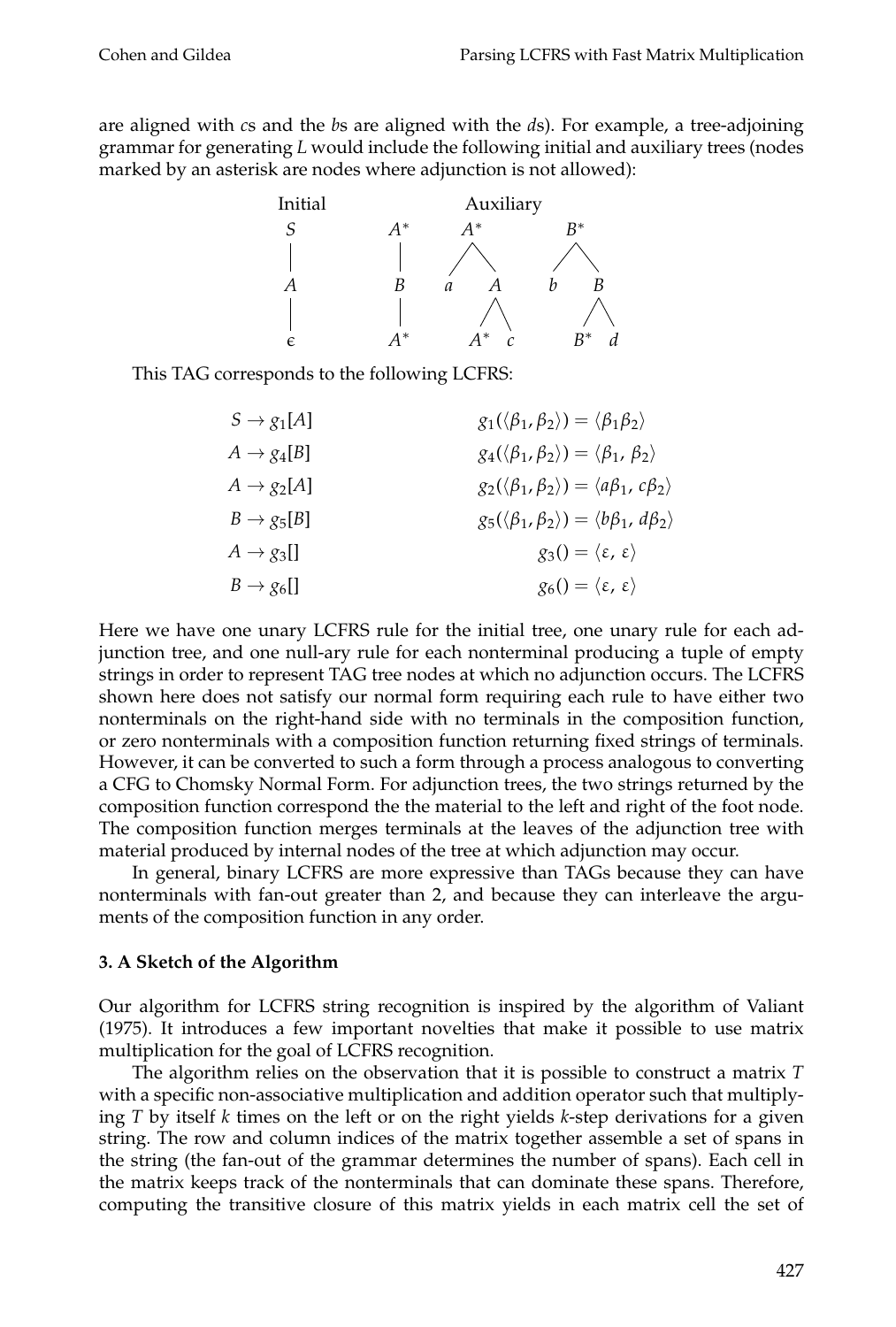.

nonterminals that can dominate the assembled indices' spans for the specific string at hand.

There are several key differences between Valiant's algorithm and our algorithm. Valiant's algorithm has a rather simple matrix-indexing scheme for the matrix: The rows correspond to the left endpoints of a span and the columns correspond to its right endpoints. Our matrix indexing scheme can mix both left endpoints and right endpoints at either the rows or the columns. This is necessary because with LCFRS, spans for the right-hand side of an LCFRS rule can combine in various ways into a new set of spans for the left-hand side.

In addition, our indexing scheme is "over-complete." This means that different cells in the matrix *T* (or its matrix powers) are equivalent and should consist of the same nonterminals. The reason we need such an over-complete scheme is again because of the possible ways spans of a right-hand side can combine in an LCFRS. To address this over-completeness, we introduce into the multiplication operator a "copy operation" that copies nonterminals between cells in order to maintain the same set of nonterminals in equivalent cells.

To give a preliminary example, consider the tree-adjoining grammar rule shown in Figure 1. We consider an application of the rule with the endpoints of each span instantiated as shown in Figure 3. With our algorithm, this operation will translate into the following sequence of matrix transformations. We will start with the following matrices,  $T_1$  and  $T_2$ :

$$
(1,8)
$$
\n
$$
\left(\begin{array}{c}\n(2,7) & T_2 & (4,5) \\
\vdots & \vdots & \ddots & \vdots \\
(1,8) & \vdots & \ddots & \vdots \\
\vdots & \vdots & \ddots & \vdots \\
\vdots & \vdots & \ddots & \vdots \\
\vdots & \vdots & \ddots & \vdots \\
\vdots & \vdots & \ddots & \vdots \\
\end{array}\right)
$$

For *T*<sup>1</sup> , for example, the fact that *B* appears for the pair of addresses (1, 8) (for row) and (2, 7) for column denotes that *B* spans the constituents (1, 2) and (7, 8) in the string



#### **Figure 3**

A demonstration of a parsing step for the combination of spans in Figure 1. During parsing, the endpoints of each span are instantiated with indices into the string. The variables for these indices shown on the left correspond to the logical induction rule on the right. The specific choice of indices shown at the bottom is used in our matrix multiplication example in Section 3.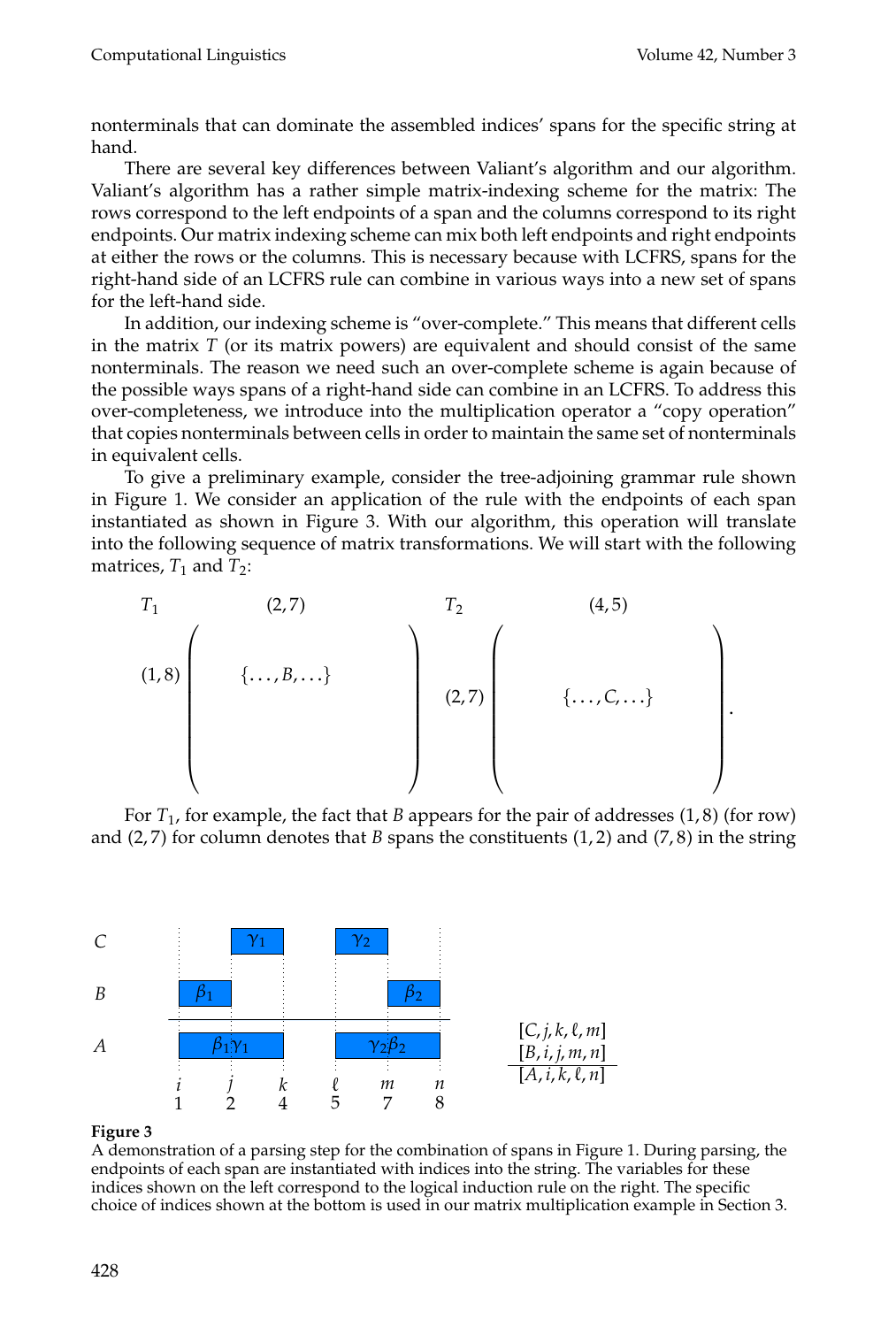(this is assumed to be true—in practice, it is the result of a previous step of matrix multiplication). Similarly, with *T*<sub>2</sub>, *C* spans the constituents (2, 4) and (5, 7).

Note that (2,7) are the two positions in the string where *B* and *C* meet, and that because *B* and *C* share these two endpoints, they can combine to form *A*. In the matrix representation, (2, 7) appears as the column address of *B* and as the row address of *C*, meaning that *B* and *C* appear in cells that are combined during matrix multiplication. The result of multiplying  $T_1$  by  $T_2$  is the following:



Now *A* appears in the cell that corresponds to the spans (1, 4) and (5, 8). This is the result of merging the spans  $(1, 2)$  with  $(2, 4)$  (left span of *B* and left span of *C*) into  $(1, 4)$ and the merging of the spans (5,7) and (7,8) (right span of *C* and right span of *B*) into (5, 8). Finally, an additional copying operation will lead to the following matrix:



Here, we copy the nonterminal  $A$  from the address with the row  $(1, 8)$  and column  $(4, 5)$  into the address with the row  $(1, 4)$  and column  $(5, 8)$ . Both of these addresses correspond to the same spans  $(1, 4)$  and  $(5, 8)$ . Note that matrix row and column addresses can mix both starting points of spans and ending points of spans.

## **4. A Matrix Multiplication Algorithm for LCFRS**

We turn next to give a description of the algorithm. Our description is constructed as follows:

r In Section 4.1 we describe the basic matrix structure used for LCFRS recognition. This construction depends on a parameter *d*, the contact rank, which is a function of the underlying LCFRS grammar we parse with. We also describe how to create a seed matrix, for which we need to compute the transitive closure.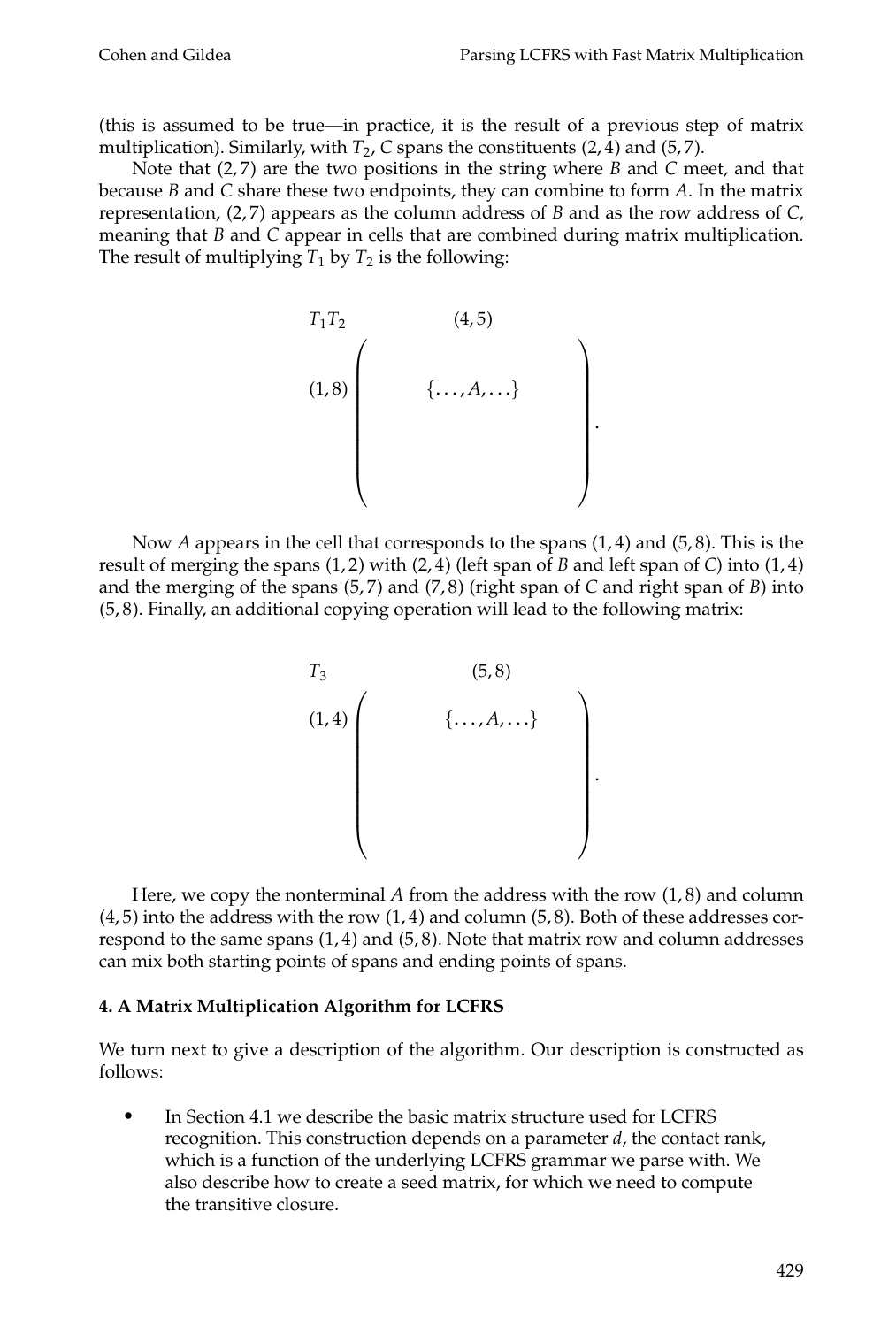- r In Section 4.2 we define the multiplication operator between cells of the matrices we use. This multiplication operator is distributive, but not associative, and as such we use Valiant's specialized transitive closure algorithm to compute transitive closure of the seed matrix given a string.
- r In Section 4.3 we define the contact rank parameter *d*. The smaller *d* is, the more efficient it is to parse with the specific grammar.
- r In Section 4.4 we define when a binary LCFRS is "balanced." This is an end case that increases the final complexity of our algorithm by a factor of  $O(n)$ . Nevertheless, it is an important end case that appears in applications, such as inversion transduction grammars.
- $\bullet$ In Section 4.5 we tie things together, and show that computing the transitive closure of the seed matrix we define in Section 4.1 yields a recognition algorithm for LCFRS.

# **4.1 Matrix Structure**

The algorithm will seek to compute the transitive closure of a seed matrix *T*(*d*), where *d* is a constant determined by the grammar (see Section 4.3). The matrix rows and columns are indexed by the set *N*(*d*) defined as:

$$
N(d) = \bigcup_{d'=1}^{d} ([n]_0 \times \{0, 1\})^{d'}
$$
 (4)

where  $n$  denotes the length of the sentence, and the exponent  $d'$  denotes a repeated Cartesian product. Thus each element of  $N(d)$  is a sequence of indices into the string, where each index is annotated with a bit (an element of the set  $\{0, 1\}$ ) indicating whether it is **marked** or unmarked. Marked indices will be used in the copy operator defined later. Indices are unmarked unless specified as marked: We use *x*ˆ to denote a marked index  $(x, 1)$  with  $x \in [n]_0$ .

In the following, it will be safe to assume sequences from  $N(d)$  are monotonically increasing in their indices. For an  $i \in N(d)$ , we overload notation, and often refer to the set of all elements in the first coordinate of each element in the sequence (ignoring the additional bits). As such,

- The set *i* ∪ *j* is defined for  $j \in N(d)$ .
- $\bullet$ If we state that *i* is in *N*(*d*) and includes a *set* of endpoints, it means that *i* is a sequence of these integers (ordered lexicographically) with the bit part determined as explained in the context (for example, all unmarked).
- The quantity |*i*| denotes the length of the sequence.
- The quantity min *i* denotes the smallest index among the first coordinates of all elements in the sequence *i* (ignoring the additional bits).

We emphasize that the variables  $i$ ,  $j$ , and  $k$  are mostly elements in  $N(d)$  as overloaded above, not integers, throughout this article; we choose the symbols *i*, *j*, and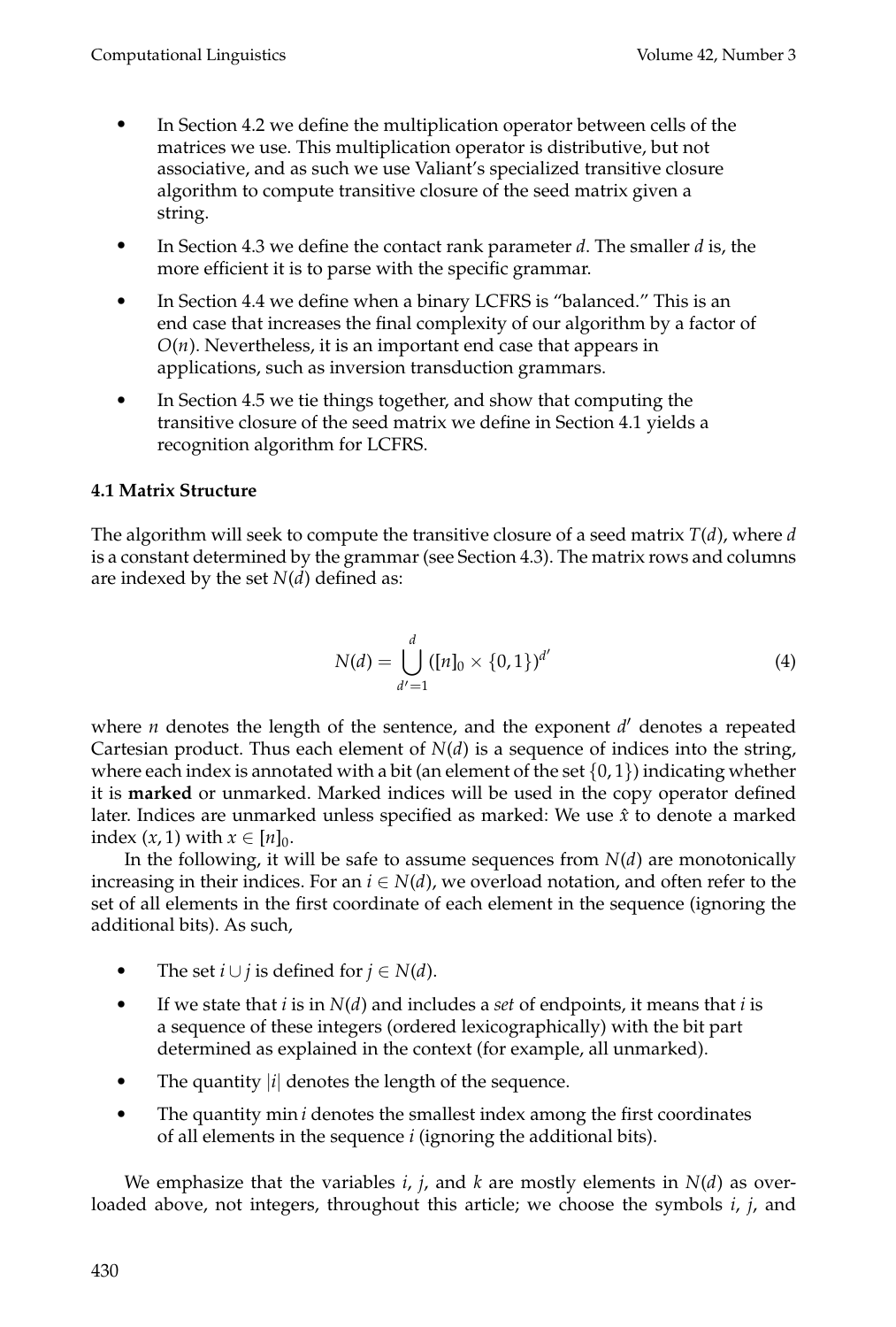*k* by analogy to the variables in the CKY parsing algorithm, and also because we use the sequences as addresses for matrix rows and columns. For  $i, j \in N(d)$ , we define  $m(i, j)$  to be the set of  $f' = \frac{1}{2}$  $\frac{1}{2}$  *j*  $\lfloor i \cup j \rfloor$  pairs  $\{(l_1, l_2), (l_3, l_4), \ldots, (l_{2f'-1}, l_{2f'})\}$  such that  $\ell_k < \ell_{k+1}$  for  $k \in [2f' - 1]$  and  $(\overline{\ell}_k, 0) \in i \cup j$  for  $k \in [2f']$ . This means that  $m(i, j)$  takes as input the two sequences in matrix indices, merges them, sorts them, then divides this sorted list into a set of  $f'$  consecutive pairs. Whenever  $min j \leq min i$ ,  $m(i, j)$  is undefined. The interpretation of this is that  $\ell_1$  should always belong to *i* and not *j*. See more details in Section 4.2. In addition, if any element of *i* or *j* is marked,  $m(i, j)$  is undefined.

We define an order < on elements *i* and *j* of *N*(*d*) by first sorting the sequences *i* and *j* and then comparing *i* and *j* lexicographically (ignoring the bits). This ensures that *i* < *j* if  $\min i < \min j$ . We assume that the rows and columns of our matrices are arranged in this order. For the rest of the discussion, we assume that  $d$  is a constant, and refer to  $T(d)$ as *T* and *N*(*d*) as *N*.

We also define the set of triples *M* as the following Cartesian product:

$$
M = (\mathcal{L} \cup \{\triangle, \mathbb{P}, \triangle, \mathbb{P}, \square, \mathbb{I}\}) \times N \times N
$$

where  $\triangle$ ,  $\triangle$ ,  $\triangle$ ,  $\triangle$ ,  $\triangle$ ,  $\triangle$ , and  $\square$  are six special pre-defined symbols.<sup>2</sup> Each cell  $T_{ij}$  in  $T$  is a set such that  $T_{ii} \subset M$ .

The intuition behind matrices of the type of *T* (meaning *T* and, as we see later, products of *T* with itself, or its transitive closure) is that each cell indexed by  $(i, j)$ in such a matrix consists of all nonterminals that can be generated by the grammar when parsing a sentence such that these nonterminals span the constituents  $m(i,j)$ (whenever  $m(i, j)$  is defined). Our normal form for LCFRS ensures that spans of a nonterminal are never re-ordered, meaning that it is not necessary to retain information about which indices demarcate which components of the nonterminal, because one can sort the indices and take the first two indices as delimiting the first span, the second two indices as delimiting the second span, and so on. The two additional *N* elements in each triplet in a cell are actually just copies of the row and column indices of that cell. As such, they are identical for all triplets in that cell. The additional  $\triangle$ ,  $\triangle$ ,  $\triangle$ ,  $\triangle$ ,  $\triangle$ ,  $\triangle$ ,  $\triangle$ ,  $\triangle$  symbols are symbols that indicate to the matrix multiplication operator that a "copying operation" should happen between equivalent cells (Section 4.2).

Figure 4 gives an algorithm to seed the initial matrix *T*. Entries added in Step 2 of the algorithm correspond to entries in the LCFRS parsing chart that can be derived immediately from terminals in the string. Entries added in Step 3 of the algorithm do not depend on the input string or input grammar, but rather initialize elements used in the copy operation described in detail in Section 4.2. Because the algorithm only initializes entries with  $i < j$ , the matrix  $T$  is guaranteed to be upper triangular, a fact which we will take advantage of in Section 4.2.

*4.1.1 Configurations.* Our matrix representation requires that a nonterminal appears in more than one equivalent cell in the matrix, and the specific set of cells required depends on the specific patterns in which spans are combined in the LCFRS

<sup>2</sup> The symbols will be used for "copying commands:" (1) "from row"  $(\triangle)$ ; (2) "from column" ( $\mathbb{P}$ ); (3) "to row"  $(\triangle)$ ; (4) "to column" ( $\mathbb{I}$ +); (5) "unmark row" ( $\Box$ ); (6) "unmark column" ( $\mathbb{I}$ ).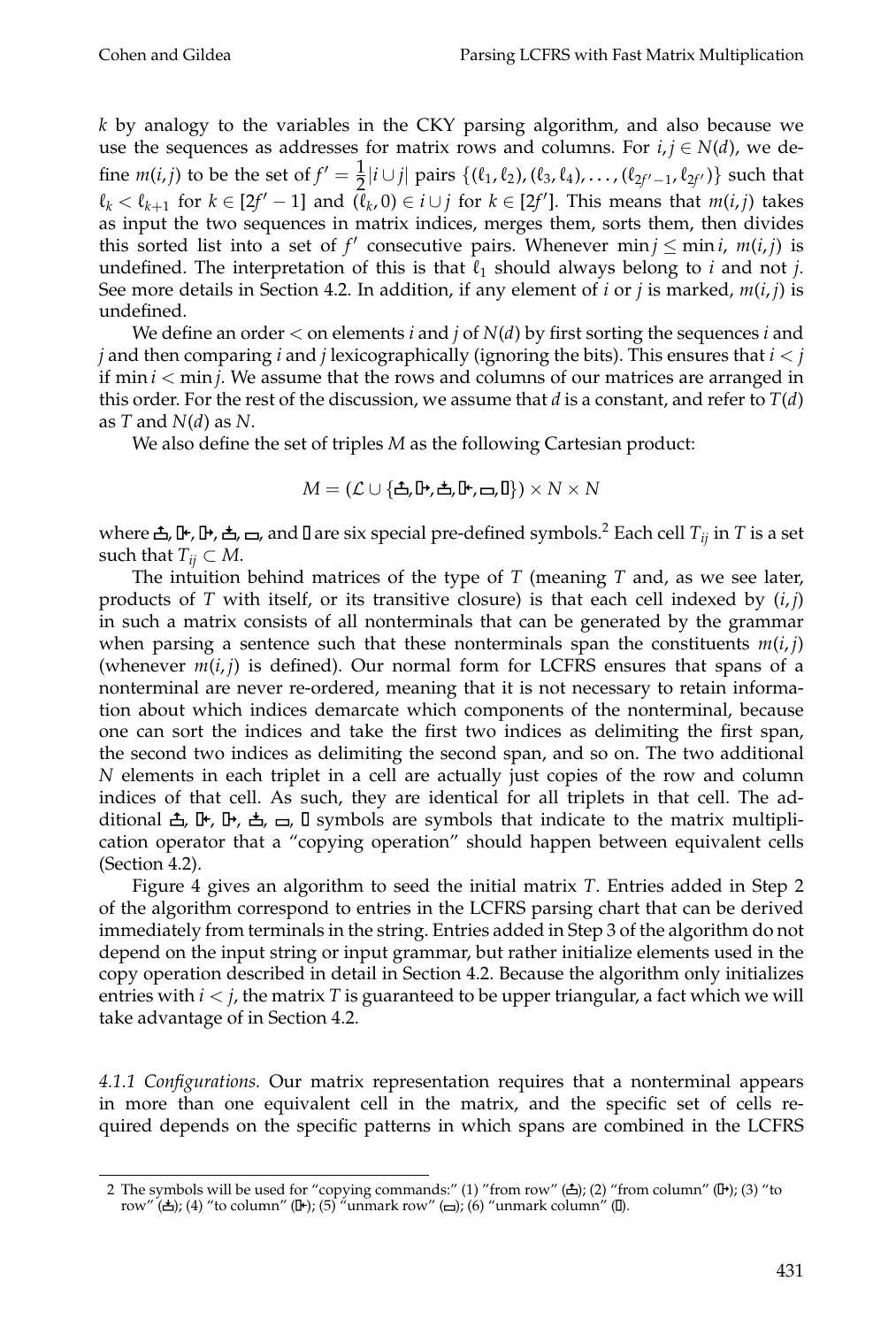**Inputs:** An LCFRS grammar as defined in §2 and a sentence  $w_1 \cdots w_n$ .

**Outputs:** A seed matrix  $T$  with rows and columns indexed by  $N$ , such that each cell in  ${\cal T}$  is a subset of  $M$ 

# Algorithm:

- 1. Set  $T_{ij} = \emptyset$  for all  $i, j \in N$ .
- 2. For each  $i, j \in N$ , for each nonterminal  $A \in \mathcal{L}$ , set  $T_{ij} \leftarrow T_{ij} \cup \{(A, i, j)\}\$  if  $m(i,j) = \{(\ell_1,\ell_2),(\ell_3,\ell_4),\ldots,(\ell_{2f-1},\ell_{2f})\}$  and there is a rule in the grammar  $A \to$  $g(0,g(0) = \langle \alpha_1,\ldots,\alpha_{\varphi(A)} \rangle$ , where  $\alpha_i = \alpha_{i,1} \cdots \alpha_{i,n_i}$ , and for each i and j,  $\alpha_{i,j} =$  $w_{\ell_{2i-1}+j}$  (i.e.,  $\alpha_{i,j}$  is the  $(\ell_{2i-1}+j)$ th word in the sentence).
- 3. For each  $i, j \in N$  such that  $i < j$ 
	- a.  $T_{ij} \leftarrow T_{ij} \cup \{(\mathbf{I}^{\mathbf{t}}, i, j)\}\$  if all indices in *i* are unmarked and  $j = \text{insert}(i, \hat{x})$  for
	- b.  $T_{ij} \leftarrow T_{ij} \cup \{(\triangle, i, j)\}\$  if all indices in j are unmarked and  $i = \text{remove}(j, x)$  for some  $x$
	- c.  $T_{ij} \leftarrow T_{ij} \cup \{(\equiv, i, j)\}\$  if all indices in i are unmarked and  $i =$ insert(remove $(j, \hat{x}), x$ ) for some x
	- d.  $T_{ij} \leftarrow T_{ij} \cup \{(\triangle, i, j)\}\$ if all indices in j are unmarked and  $i = \text{insert}(j, \hat{x})$  for some  $x$
	- e.  $T_{ij} \leftarrow T_{ij} \cup \{(\mathbf{D}, i, j)\}\$ if all indices in *i* are unmarked and  $j = \text{remove}(i, x)$  for some  $x$
	- f.  $T_{ij} \leftarrow T_{ij} \cup \{(\mathbf{I}, i, j)\}\$  if all indices in j are unmarked and  $j =$ insert(remove(i,  $\hat{x}$ ), x) for some x

## **Figure 4**

An algorithm for computing the seed matrix *T*. The function remove( $v, x$ ) takes a sequence of integers *v* and removes *x* from it, if it is in there. The function insert( $v, x$ ) takes a sequence of integers and adds *x* to it.

grammar. We now present a precise description of these cells by defining the **configuration** of a nonterminal in a rule. The concept of a configuration is designed to represent which endpoints of spans of the rule's right-hand side (r.h.s.) nonterminals *B* and *C* meet one another to produce larger spans, and which endpoints, on the other hand, become endpoints of spans of the left-hand side (l.h.s.) nonterminal *A*.

For each of the three nonterminals involved in a rule, the configuration is the set of endpoints in the row address of the nonterminal's matrix cell. To make this precise, for a nonterminal *B* with fan-out  $\varphi(B)$ , we number the endpoints of spans with integers in the range 1 to  $2\varphi(B)$ . In a rule  $A[\alpha] \to B[\beta]C[\gamma]$ , the configuration of *B* is the subset of  $[2\varphi(B)]$  of endpoints of *B* that do not combine with endpoints of *C* in order to form a single span of  $\overline{A}$ . The endpoints will form the row address for *B*. Formally, let  $\beta =$  $\langle \beta_1,\ldots,\beta_{\phi(B)}\rangle$ , and let  $\alpha=\langle \alpha_{1,1}\cdots\alpha_{1,n_1},\ldots,\alpha_{\phi(A),1}\cdots\alpha_{\phi(A),n_{\phi(A)}}\rangle$ . Then the set of noncombination endpoints of *B* is defined as:

config<sub>2</sub>(*r*) = {2*i* | 
$$
\beta_i = \alpha_{j,n_j}
$$
 for some *j*}  $\cup$  {2*i* – 1 |  $\beta_i = \alpha_{j,1}$  for some *j*}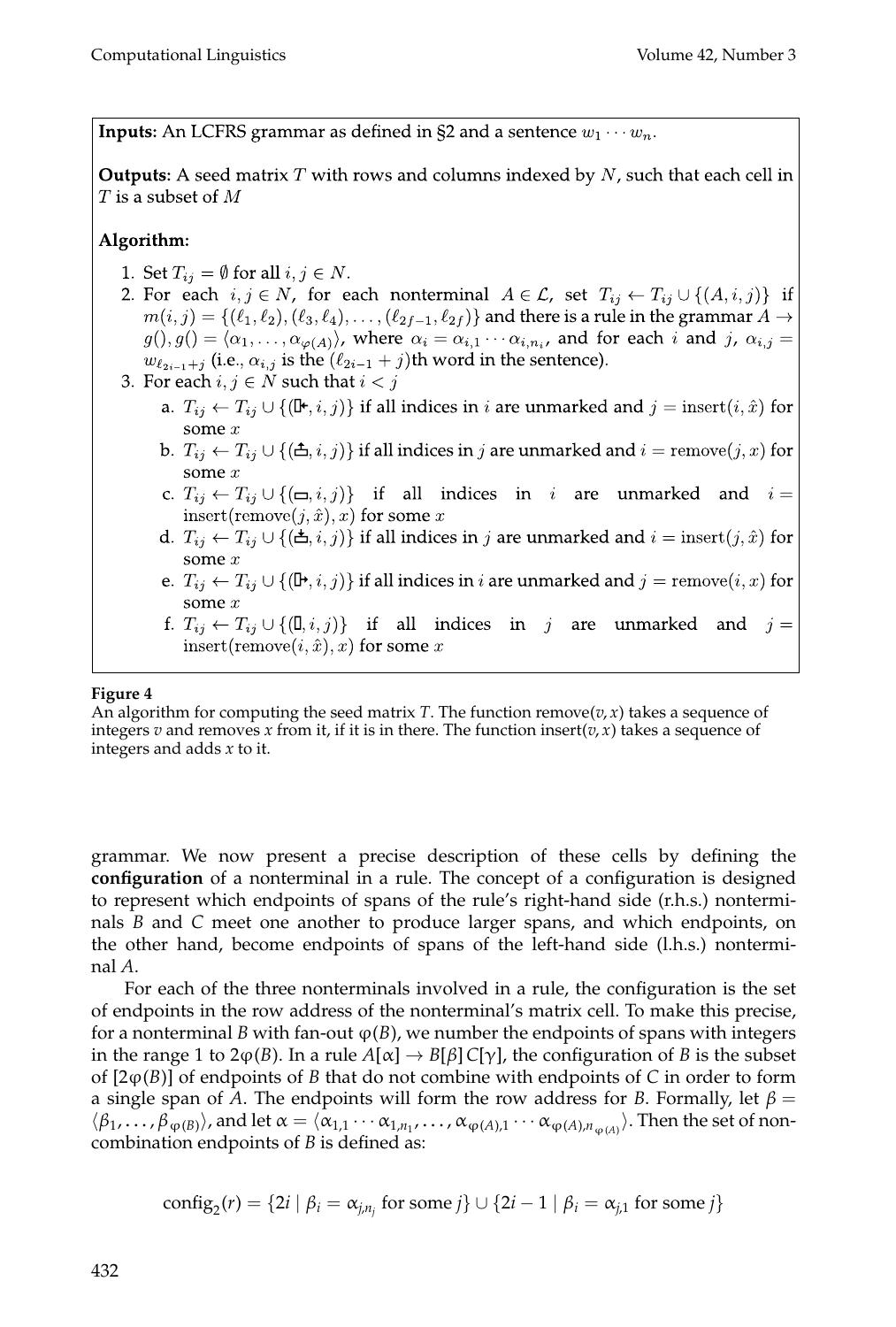where the first set defines right ends of spans of *B* that are right ends of some span of *A*, and the second set defines left ends of spans of *B* that are left ends of some span of *A*. For example, given that CFG rules have the form

$$
r = A[\langle \beta_1 \gamma_1 \rangle] \rightarrow B[\langle \beta_1 \rangle] C[\langle \gamma_1 \rangle]
$$

the configuration config<sub>2</sub> $(r)$  is  $\{1\}$  because, of *B*'s two endpoints, only the first is also an endpoint of *A*. For the TAG rule *t* shown in Figure 1,  $\text{config}_2(t) = \{1, 4\}$  because, of *B*'s four endpoints, the first and fourth are also endpoints of *A*.

For the second r.h.s. nonterminal of a rule *r*, the configuration consists of the set of endpoints in the row address for *C*, which are the endpoints that *do* combine with *B*:

config<sub>3</sub>(*r*) = {2*i* | 
$$
\gamma_i = \alpha_{j,k}
$$
 for some  $1 \leq k < n_j$ }  $\cup$  {2*i* - 1 |  $\gamma_i = \alpha_{j,k}$  for some  $1 < k \leq n_j$ }

where the first set defines right ends of spans of *C* that are internal to some span of *A*, and the second set defines left ends of spans of *C* that are internal to some span of *A*. For example, any CFG rule *r* has configuration,  $\text{config}_3(r) = \{1\}$ , because the first endpoint of *C* is internal to *A*. For the TAG rule *t* shown in Figure 1,  $\text{config}_3(t) = \{1, 4\}$  because, of *C*'s four endpoints, the first and fourth are internal *A*.

For the l.h.s. nonterminal *A* of the rule, matrix multiplication will produce an entry in the matrix cell where the row address corresponds to the endpoints from *B*, and the column address corresponds to the endpoints from *C*. To capture this partition of the endpoints of *A*, we define

config<sub>1</sub>(*r*) = {2*i* | 
$$
\alpha_{i,n_i} = \beta_j
$$
 for some *j*}  $\cup$  {2*i* – 1 |  $\alpha_{i,1} = \beta_j$  for some *j*}

where the first set defines right ends of spans of *A* that are formed from *B*, and the second set defines left ends of spans of *A* that are formed from *B*. For example, any CFG rule *r* has configuration,  $\text{config}_1(r) = \{1\}$ , because only the first endpoint of *A* is derived from *B*. For the TAG rule *t* shown in Figure 1,  $\text{config}_1(t) = \{1, 4\}$  because, of *A*'s four endpoints, the first and fourth are derived from *B*.

#### **4.2 Definition of Multiplication Operator**

We need to define a multiplication operator ⊗ between a pair of elements *R*, *S* ⊂ *M*. Such a multiplication operator induces multiplication between matrices of the type of *T*, just by defining for two such matrices,  $T_1$  and  $T_2$ , a new matrix of the same size  $T_1\otimes T_2$  such that:

$$
[T_1 \otimes T_2]_{ij} = \bigcup_{k \in N} ([T_1]_{ik} \otimes [T_2]_{kj})
$$
 (5)

We also use the ∪ symbol to denote coordinate-wise union of cells in the matrices it operates on.

The operator ⊗ we define is not associative, but it is distributive over ∪. This means that for  $R$ ,  $S_1$ ,  $S_2 \subset M$  it holds that:

$$
R \otimes (S_1 \cup S_2) = (R \otimes S_1) \cup (R \otimes S_2)
$$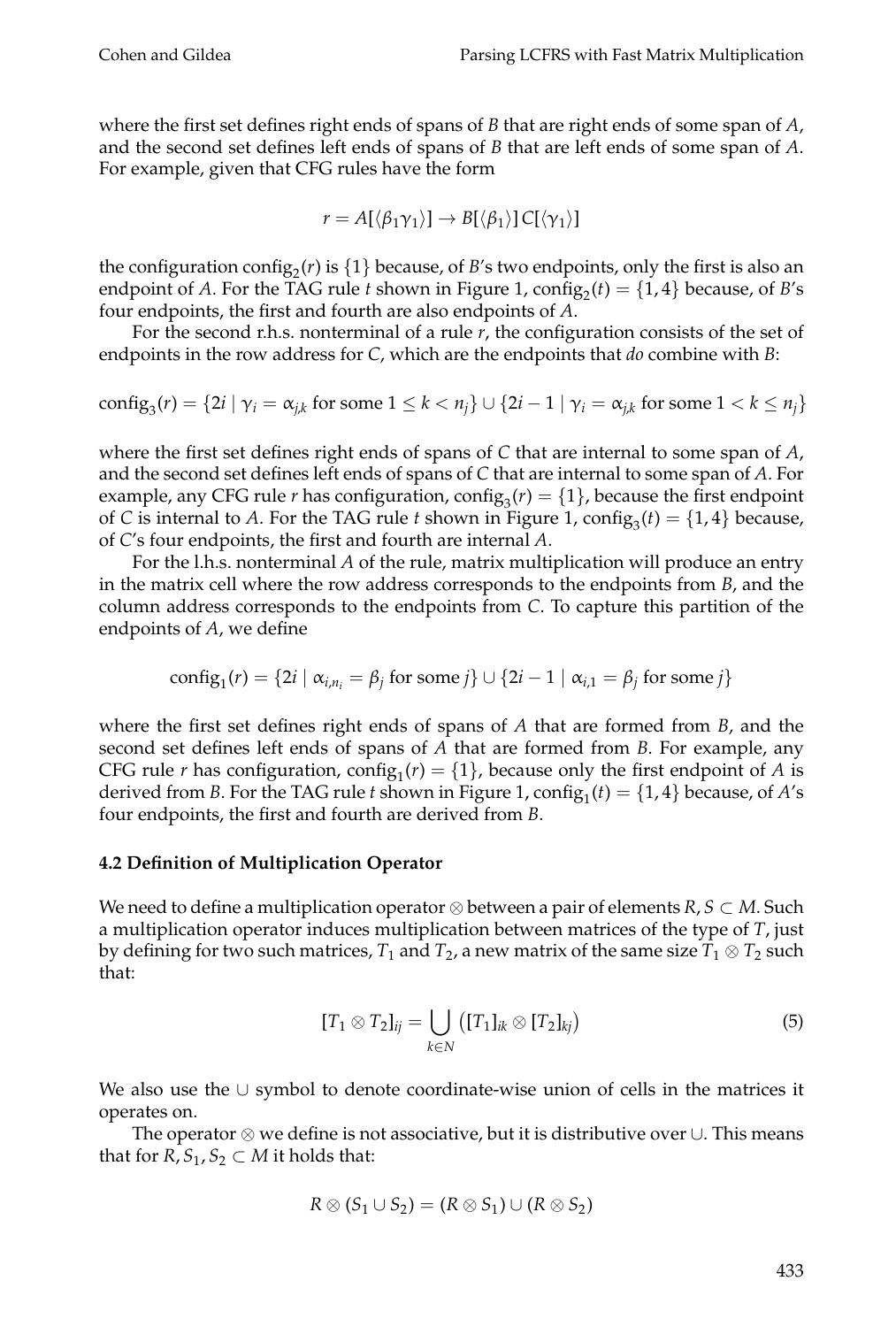In addition, whenever  $R = \emptyset$ , then for any *S*,  $R \otimes S = S \otimes R = \emptyset$ . This property maintains the upper-triangularity of the transitive closure of *T*.

Figure 5 gives the algorithm for multiplying two elements of the matrix. The algorithm is composed of two components. The first component (Step 2 in Figure 5) adds nonterminals, for example,  $A$ , to cell  $(i, j)$ , if there is some  $B$  and  $C$  in  $(i, k)$  and  $(k, j)$ , respectively, such that there exists a rule  $A \rightarrow BC$  *and* the span endpoints denoted by *k* are the points where the rule specifies that spans of *B* and *C* should meet.

In order to make this first component valid, we have to make sure that *k* can indeed serve as a concatenation point for  $(i, j)$ . Step 2 verifies this using the concept of configurations defined earlier. To apply a rule  $r : A[\alpha] \to B[\beta]C[\gamma]$ , we must have an entry for  $(B, i, k)$  in cell  $(i, k)$ , where *i* is a set of indices corresponding to the endpoints of *B* selected by  $\text{config}_2(r)$  and *k* is a set of indices corresponding to the endpoints of *B* selected by  $[2\varphi(B)] \setminus \text{config}_2(r)$ . This condition is enforced by Step 2c of Figure 5. Similarly, we must have an entry for  $(C, k, j)$  in cell  $(k, j)$ , where k is a set of indices corresponding to the endpoints of *C* selected by config<sub>3</sub> $(r)$  and *j* is a set of indices corresponding to the endpoints of *C* selected by  $[2\varphi(C)] \setminus \text{config}_3(r)$ . This is enforced by Step 2d. Finally, the spans defined by *B* and *C* must not overlap in the string. To

**Inputs:** A pair of elements  $R, S \subset M$ . **Outputs:** A new subset of M, denoted by  $(R \otimes S)$ . Algorithm: 1.  $(R \otimes S) = \emptyset$ 2. For each pair of elements  $r = (B, i, k)$  and  $s = (C, k, j)$  where  $r \in R$  and  $s \in S$ add an element  $(A, i, j)$  to  $(R \otimes S)$  if: a. There is a binary rule in the LCFRS grammar  $r = A[\alpha] \rightarrow B[\beta] C[\gamma]$ b. All indices in  $i, j$ , and  $k$  are unmarked c. Configuration of *B*: assume  $m(i,k) = \{(\ell_1, \ell_2), \ldots, (\ell_{2\varphi(B)-1}, \ell_{2\varphi(B)})\}$ We require that  $i = \{\ell_q \mid q \in \text{config}_2(r)\}\$ d. Configuration of *C*: assume  $m(k, j) = \{(\ell'_1, \ell'_2), \ldots, (\ell'_{2\varphi(C)-1}, \ell'_{2\varphi(C)})\}$ We require that  $k = \{ \ell'_q \mid q \in \text{config}_3(r) \}$ e. Configuration of A: assume  $m(i, j) = \{(\ell_1'', \ell_2''), \ldots, (\ell_{2\varphi(A)-1}'', \ell_{2\varphi(A)}''')\}$ We require that  $i = \{\ell_q'' \mid q \in \text{config}_1(r)\}\$ 3. For each pair of elements  $r = (A, i, k)$  and  $s = (\mathbb{I}^*, k, j)$ , add the element  $(A, i, j)$ to  $(R \otimes S)$  if: *i* contains only unmarked indices, and  $\hat{x} \in j$  and  $x \in i$  for some x 4. For each pair of elements  $r = (\triangle, i, k)$  and  $s = (A, k, j)$ , add the element  $(A, i, j)$ to  $(R \otimes S)$  if:  $\hat{x} \in j$  and  $x \notin i$  and for some x 5. For each pair of elements  $r = (A, i, k)$  and  $s = (\mathbb{I}, k, j)$ , add the element  $(A, i, j)$  to  $(R \otimes S)$  if:  $|i \cup j| = 2\varphi(A)$ 6. For each pair of elements  $r = (\pm, i, k)$  and  $s = (A, k, j)$ , add the element  $(A, i, j)$ to  $(R \otimes S)$  if: j contains only unmarked indices, and  $\hat{x} \in i$  and  $x \in j$  for some x 7. For each pair of elements  $r = (A, i, k)$  and  $s = (\mathbb{D}^*, k, j)$ , add the element  $(A, i, j)$ to  $(R \otimes S)$  if:  $\hat{x} \in i$  and  $x \notin j$  for some  $x$ 8. For each pair of elements  $r = (\square, i, k)$  and  $s = (A, k, j)$ , add the element  $(A, i, j)$ to  $(R \otimes S)$  if:  $|i \cup j| = 2\varphi(A)$ 

**Figure 5**

An algorithm for the product of two matrix elements.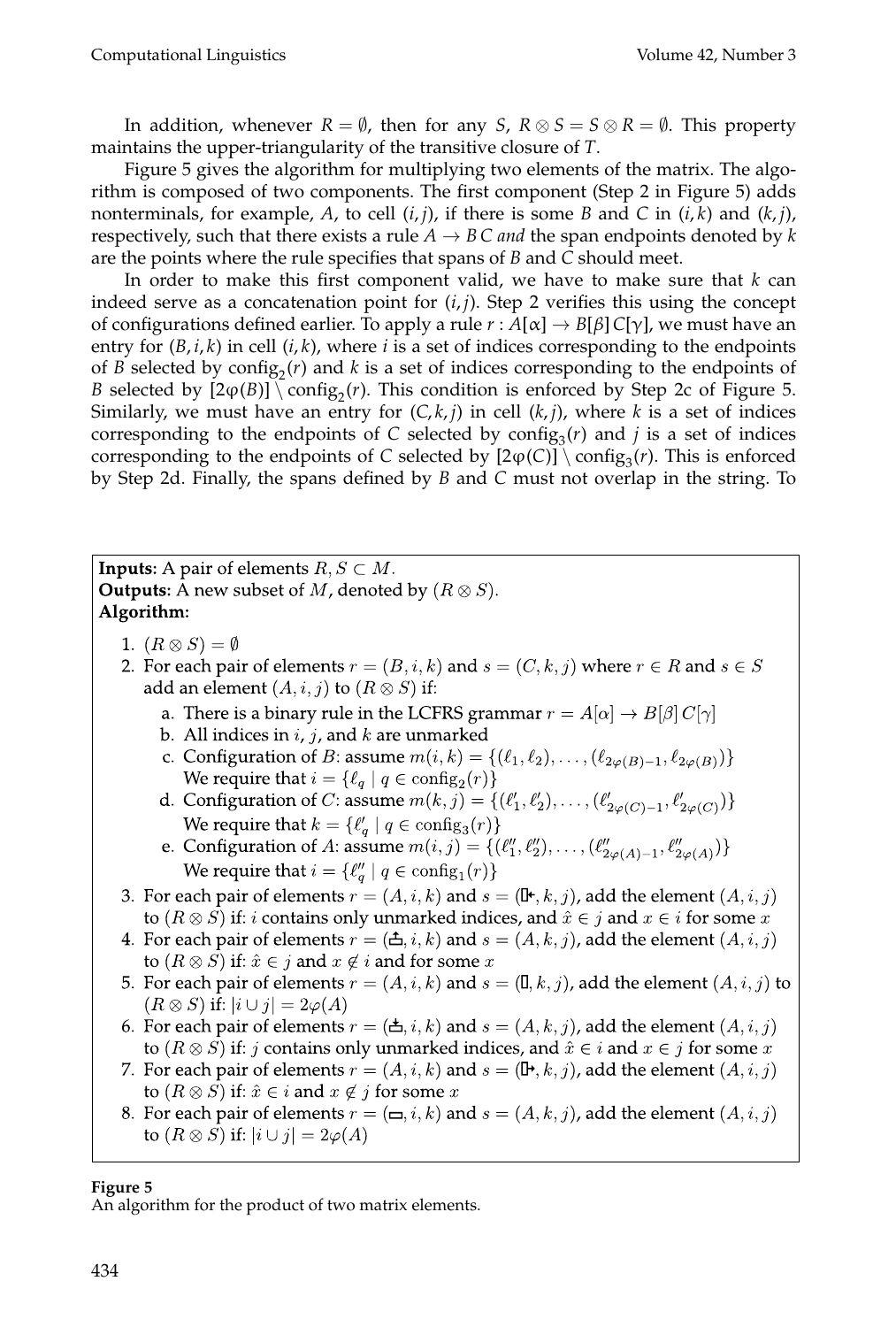guarantee that the spans do not overlap, we sort the endpoints of *A* and check that each position in the sorted list is derived from either *B* or *C* as required by the configuration of *A* in *r*. This check is performed in Step 2e of Figure 5.

Given that *T* is initialized to be upper-triangular, the properties of matrix multiplication guarantee that all matrix powers of *T* are upper-triangular. We now proceed to show that upper-triangular matrices are sufficient in terms of the grammar. In particular, we need to show the following lemma:

#### **Lemma 1**

For each application of a single-initial rule  $A \rightarrow B C$ , it is possible to create an entry for  $A$  by multiplying two upper-triangular matrices  $T_1$  and  $T_2$ , where  $T_1$  contains an entry for *B*, and  $T_2$  contains an entry for *C*.

#### **Proof**

A nonterminal *B* appears in a cell above the diagonal if its row address is smaller than its column address, which in turn occurs if the leftmost endpoint of *B* appears in the row address rather than the column address. The row address for *B* contains the endpoints of *B* that are also endpoints of *A*. Our normal form for LCFRS rules ensures that the leftmost endpoint of *B* forms the leftmost endpoint of *A*. Therefore the leftmost endpoint of *B* is in *B*'s row address, and *B* is above the diagonal.

The row address of nonterminal *C* in  $T_2$  must contain the endpoints of *C* that combine with endpoints of *B*. For single-initial rules, these endpoints include the leftmost endpoint of *C*, guaranteeing that *C* appears above the diagonal.

Because each instance of  $A$  can be produced by combining elements of  $T_1$  and  $T_2$ that are above the diagonal, each instance of *A* can be produced by multiplying two upper-triangular matrices.

*4.2.1 Copy Operations.* The first component of the algorithm is sound, but not complete. If we were to use just this component in the algorithm, then we would obtain in each cell  $(i, j)$  of the transitive closure of *T* a *subset* of the possible nonterminals that can span  $m(i, j)$ . The reason this happens is that our addressing scheme is "over-complete." This means that any pair of addresses  $(i, j)$  and  $(k, \ell)$  are equivalent if  $m(i, j) = m(k, \ell)$ .

We need to ensure that the transitive closure, using ⊗, propagates, or copies, nonterminals from one cell to its equivalents. This is done by the second component of the algorithm, in Steps 3–6. The algorithm does this kind of copying by using a set of six special "copy" symbols,  $\{\mathbb{P}, \triangle, \mathbb{P}, \triangle, \mathbb{I}, \square\}$ . These symbols copy nonterminals from one cell to the other in multiple stages.

Suppose that we need to copy a nonterminal from cell  $(i, j)$  to cell  $(k, \ell)$ , where  $m(i, j) = m(k, \ell)$ , indicating that the two cells describe the same set of indices in the input string. We must move the indices in *i*  $\cap$  *l* from the row address to the column address, and we must move the indices in *j* ∩ *k* from the column address to the row address. We will move one index at a time, adding nonterminals to intermediate cells along the way.

We now illustrate how our operations move a single index from a row address to a column address (moving from column to row is similar). Let *x* indicate the index we wish to move, meaning that we wish to copy a nonterminal in cell  $(i, j)$  to cell (remove( $i, x$ ), insert( $j, x$ )). Because we want our overall parsing algorithm to take advantage of fast matrix multiplication, we accomplish the copy operations through a sequence of three matrix multiplications, as shown in Figure 6. The first multiplication involves the nonterminal *A* in cell  $(i, j)$  in the left matrix, and a  $\mathbb{F}$  symbol in cell  $(j, \text{insert}(j, \hat{x}))$  in the right matrix, resulting in a matrix with nonterminal A in cell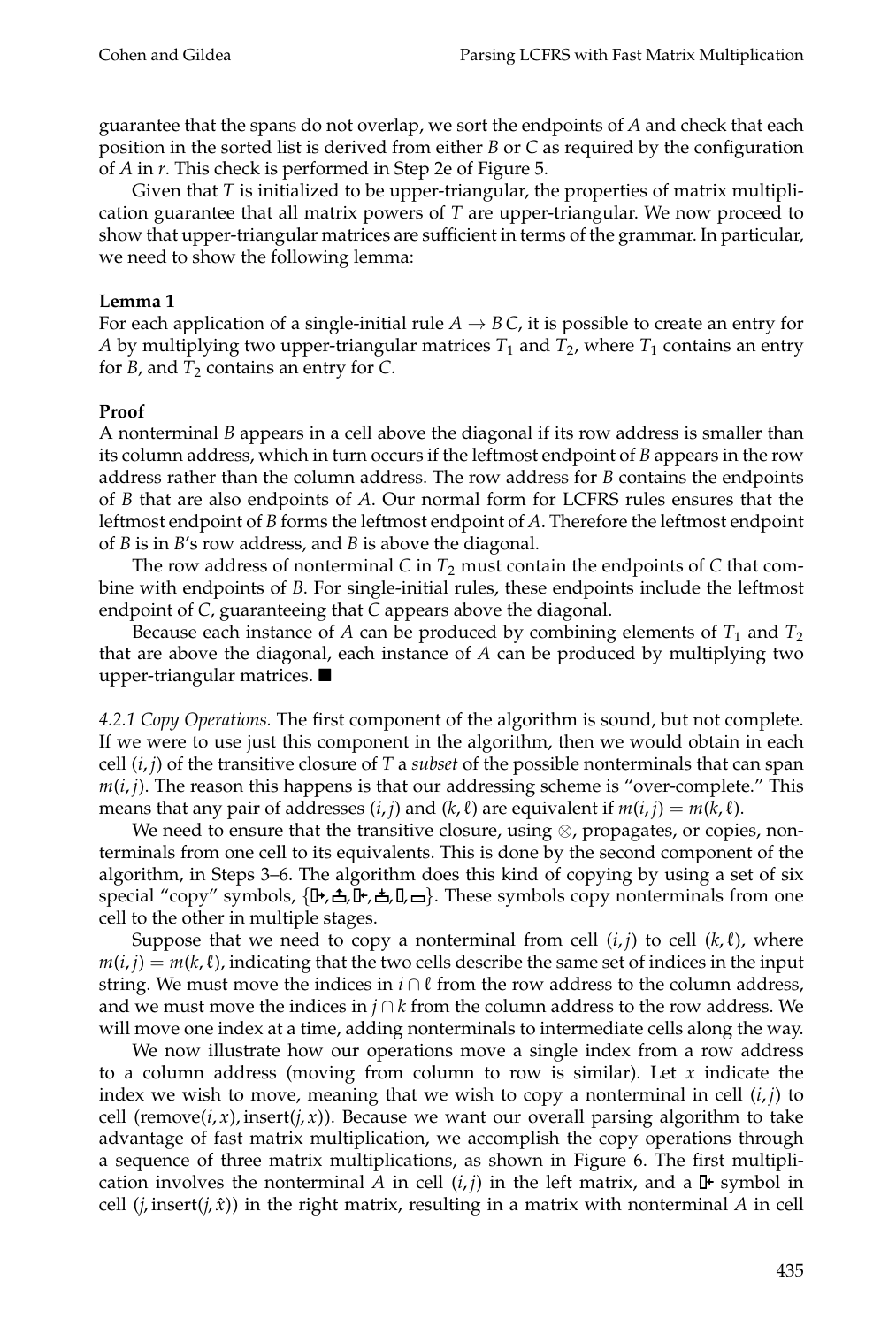

#### **Figure 6**

An example of moving an index from the row address to the column address. Nonterminal *B* in  $T_1$  is copied from cell  $(1, 8)$ ,  $(2, 7)$  to cell  $(1)$ ,  $(2, 7, 8)$  through three matrix multiplications. First, multiplying by  $T_2$  on the right yields  $T_1T_2$ , shown in the right of the second row. Multiplying this matrix by  $T_3$  on the left yields  $T_1T_2T_3$ . Finally, multiplying this matrix by  $T_4$  on the right yields  $T_1 T_2 T_3 T_4$ , shown in the bottom row.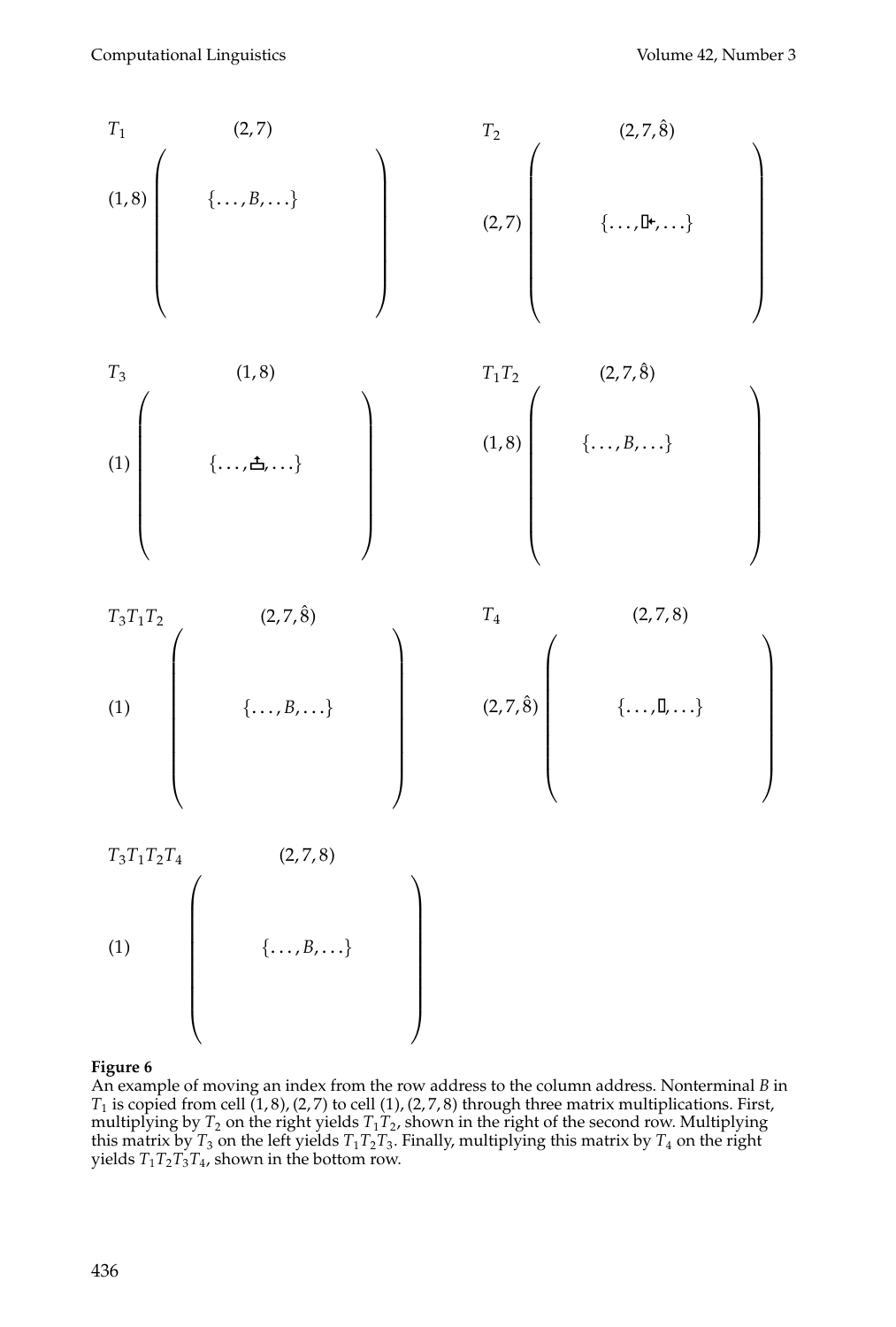$(i, \text{insert}(i, \hat{x}))$ . This intermediate result is redundant in the sense that index *x* appears in the row and index  $\hat{x}$  appears in the column address. To remove  $x$  from the row address, we multiply on the left with a matrix containing the symbol  $\triangle$  in cell (remove(*i*, *x*), *i*), resulting in a matrix with nonterminal *A* in cell (remove(*i*, *x*), insert(*j*, *x*̂)). Finally, we multiply by a third matrix to replace the marked index  $\hat{x}$  with the unmarked index  $\hat{x}$ . This is done by multiplying on the right with a matrix containing the symbol  $\mathbb{I}$  in cell  $(inset(j, \hat{x}), insert(j, x)).$ 

The key idea behind this three-step process is to copy elements from one cell to another through intermediate cells. In matrix multiplication, only cells that share a row or a column index actually interact when doing multiplication. Therefore, in order to copy a nonterminal from  $(i, j)$  to another cell which represents the same set of spans, we have to copy it through cells such as  $(i, \text{insert}(i, \hat{x}))$  that share the index *i* with  $(i, j)$ .

In order to guarantee that our operations copy nonterminals only into cells with equivalent addresses, the seed matrix contains the special symbol  $\mathbb{F}$  only in cells  $(j, k)$ such that  $k = \text{insert}(j, \hat{x})$  for some *x*. When  $\mathbb{I}^{\bullet}$  in cell  $(j, k)$  combines with a nonterminal *A* in cell  $(i, j)$ , the result contains *A* only if  $x \in i$ , guaranteeing that the index added to the column address was originally present in the row address. In addition, the condition that *i* contains only unmarked indices (in the multiplication operator) and that the condition *j* contains only unmarked indices (in the initialization of the seed matrix) guarantee that only one index is marked in the address of any non-empty matrix cell.

Similar conditions apply to the  $\triangle$  operation. The seed matrix contains  $\triangle$  only in cells  $(i, k)$  such that  $i = \text{remove}(k, x)$  for some *x*, guaranteeing that the operation only removes one index at a time. Furthermore, when  $\triangle$  in cell  $(i, k)$  combines with a nonterminal A in cell  $(k, j)$ , the result contains *A* only if  $\hat{x} \in j$ . This guarantees that the new entry includes all the original indices, meaning that any index we remove from the row address is still present as a marked index in the column address.

The  $\Box$  operator removes the mark on index  $\hat{x}$  in the column address, completing the entire copying process. The condition  $|i \cup j| = \varphi(A)$  ensures that the removal of the mark from  $\hat{x}$  does not take place until after  $x$  has been removed from the row address.

Taken together, these conditions ensure that after a sequence of one  $\mathbb{I}^*$ , one  $\triangle$ , and one  $\mathbb{I}$ , *A* is copied into all cells having the form (remove(*i*, *x*), insert(*j*, *x*)) for some *x*.

To move an index from the column address to the row address, we use one  $\pm$ operation followed by one  $\mathbb P$  operation and one  $\equiv$  operation. The conditions on these three special symbols are analogous to the conditions on  $\mathbb{F}, \triangle$ , and  $\mathbb{I}$  outlined earlier, and ensure that we copy from cell  $(i, j)$  to cells of the form (insert( $i, x$ ), remove( $j, x$ )) for some *x*.

We now show that matrix powers of the upper-triangular seed matrix *T* copy nonterminals between all equivalent cells above the diagonal.

#### **Lemma 2**

Let  $(i, j)$  and  $(k, \ell)$  be unmarked matrix addresses, in a seed matrix *T* indexed by row and column addresses from  $N(d)$  where  $d > \min\{|i|, |j|\}$  and  $d > \min\{|k|, |\ell|\}$ . Assume that min  $i = \min k$  and either  $k = \text{remove}(i, x)$  and  $\ell = \text{insert}(i, x)$  for some  $x$ , or  $k =$ insert(*i*, *x*) and  $\ell$  = remove(*j*, *x*) for some *x*. If *A* appears in cell (*i*, *j*) of  $T^{(n)}$ , then *A* appears in cell  $(k, l)$  of  $T^{(n+3)}$ . Furthermore, the copy operations do not introduce nonterminals into any other cells with unmarked addresses.

#### **Proof**

The condition on *d* guarantees that we can form row and column addresses long enough to hold the redundant representations with one address shared between row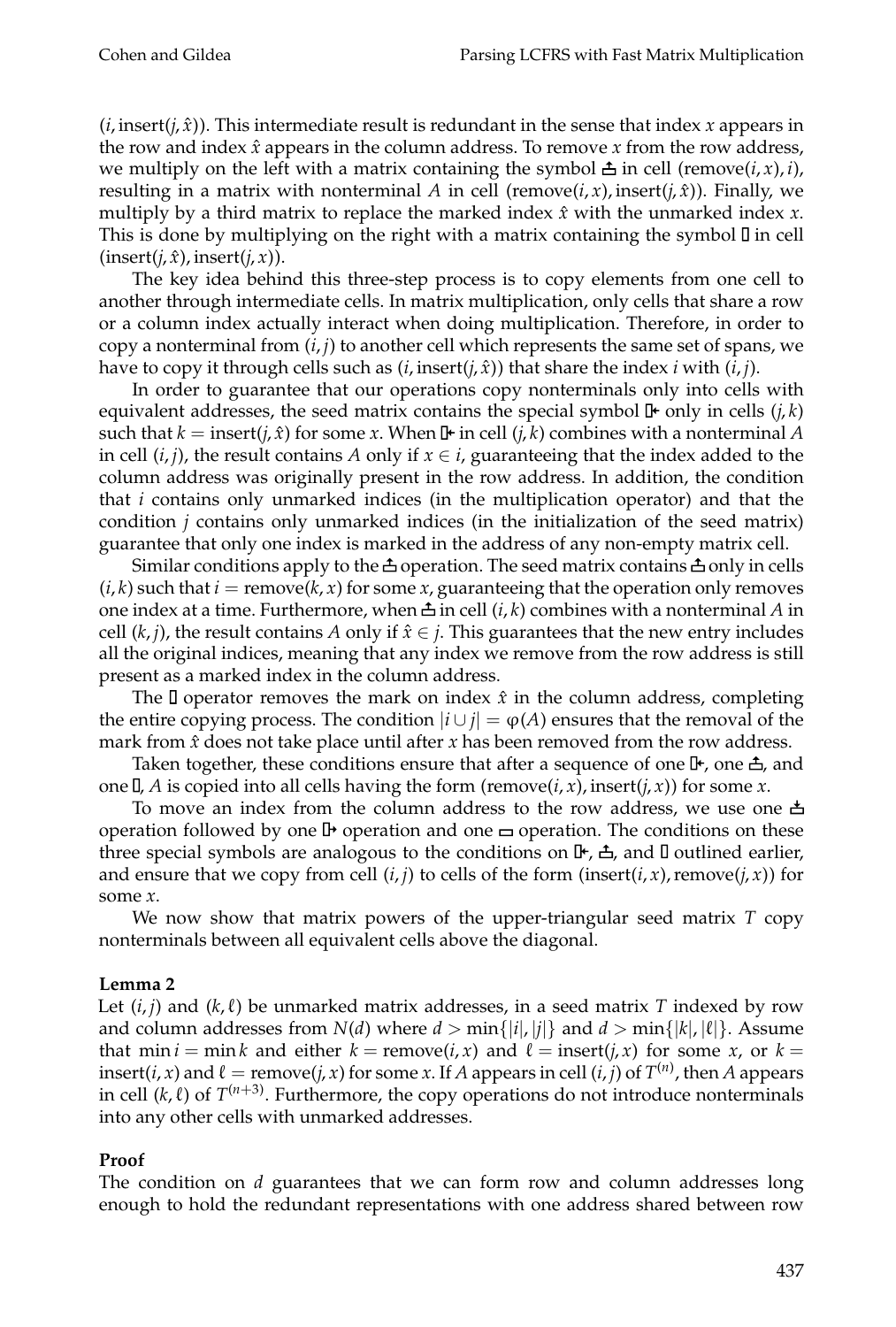and column. This condition is only relevant in the case where  $i$ ,  $j$ ,  $k$ , and  $\ell$  are all of the same length; in this case we need to construct temporary indices with length one greater, as in the example in Figure 6.

*A* can be added to cell  $(k, l)$  through a sequence of three matrix multiplications by combining with symbols **I+**, **≛**, and **I** or with **≛**, **I+**, and **□**. Because  $T^{(n)}$  is upper triangular, min *i* = min *i* ∪ *j*, meaning that *A*'s leftmost index is in its row address. The condition  $\min i = \min k$  implies that we are not moving this leftmost index from row to column. The addresses of the three copy symbols required are all formed by adding or removing *x* or  $\hat{x}$  to the row and column addresses  $(i, j)$ ; because the leftmost index of *i* is not modified, the copy symbols that are required are all above the diagonal, and are present in the seed matrix *T*. Therefore, *A* appears in cell  $(k, \ell)$  of  $T^{(n+3)}$ .

To see that nonterminals are not introduced into any other cells, observe that  $\equiv$  and are the only symbols that introduce nonterminals into unmarked addresses. They can only apply when a marked index is present, and when the total number indices is  $2\varphi(A)$ . This can only occur after either  $\mathbb F$  has introduced a marked index and  $\triangle$  removed the corresponding unmarked index, or  $\triangleq$  has introduced a marked index and  $\mathbb P$  removed the corresponding unmarked index.  $\blacksquare$ 

Putting together sequences of these operations to move indices, we arrive at the following lemma:

#### **Lemma 3**

Let  $(i, j)$  and  $(k, \ell)$  be matrix addresses such that  $m(i, j) = m(k, \ell)$ , in a seed matrix *T* indexed by row and column addresses from  $N(d)$  where  $d > min\{|i|, |j|\}$  and  $d >$  $\min\{|k|, |\ell|\}$ . Then, for any nonterminal *A* in cell  $(i, j)$  in  $T^{(n)}$ , *A* will also appear in cell  $(k, l)$  of the power matrix  $T^{(n+6d)}$ .

## **Proof**

Nonterminal *A* can be copied through a series of intermediate cells by moving one index at a time from *i* to  $\ell$ , and from *j* to  $k$ . We begin by moving indices from either the row address *i* to the column address if  $|i| > |j|$ , or from the column address *j* to the row address otherwise. We must move up to *d* indices from row to column, and *d* indices from column to row. Each move takes three matrix multiplications, for a total of 6*d* matrix multiplications.  $\blacksquare$ 

## **4.3 Determining the Contact Rank**

The dimensions of the matrix *T* (and its transitive closure) are  $|N| \times |N|$ . The set *N* is of size  $O(n^d)$ , where  $d$  is a function of the grammar. When a given pair of cells in two matrices of the type of *T* are multiplied, we are essentially combining endpoints from the first multiplicand column address with endpoints from the second multiplicand row address. As such, we have to ensure that *d* allows us to generate all possible sequences of endpoints that could potentially combine with a given fixed LCFRS.

We refer to the endpoints at which a rule's r.h.s. nonterminals meet as **combining points**. For example, in the simple case of a CFG with a rule  $S \rightarrow NP VP$ , there is one combining point where NP and VP meet. For the TAG rule shown in Figure 1, there are two combining points where nonterminals *B* and *C* meet. For each rule *r* in the LCFRS grammar, we must be able to access the combining points as row and column addresses in order to apply the rule with matrix multiplication. Thus, *d* must be at least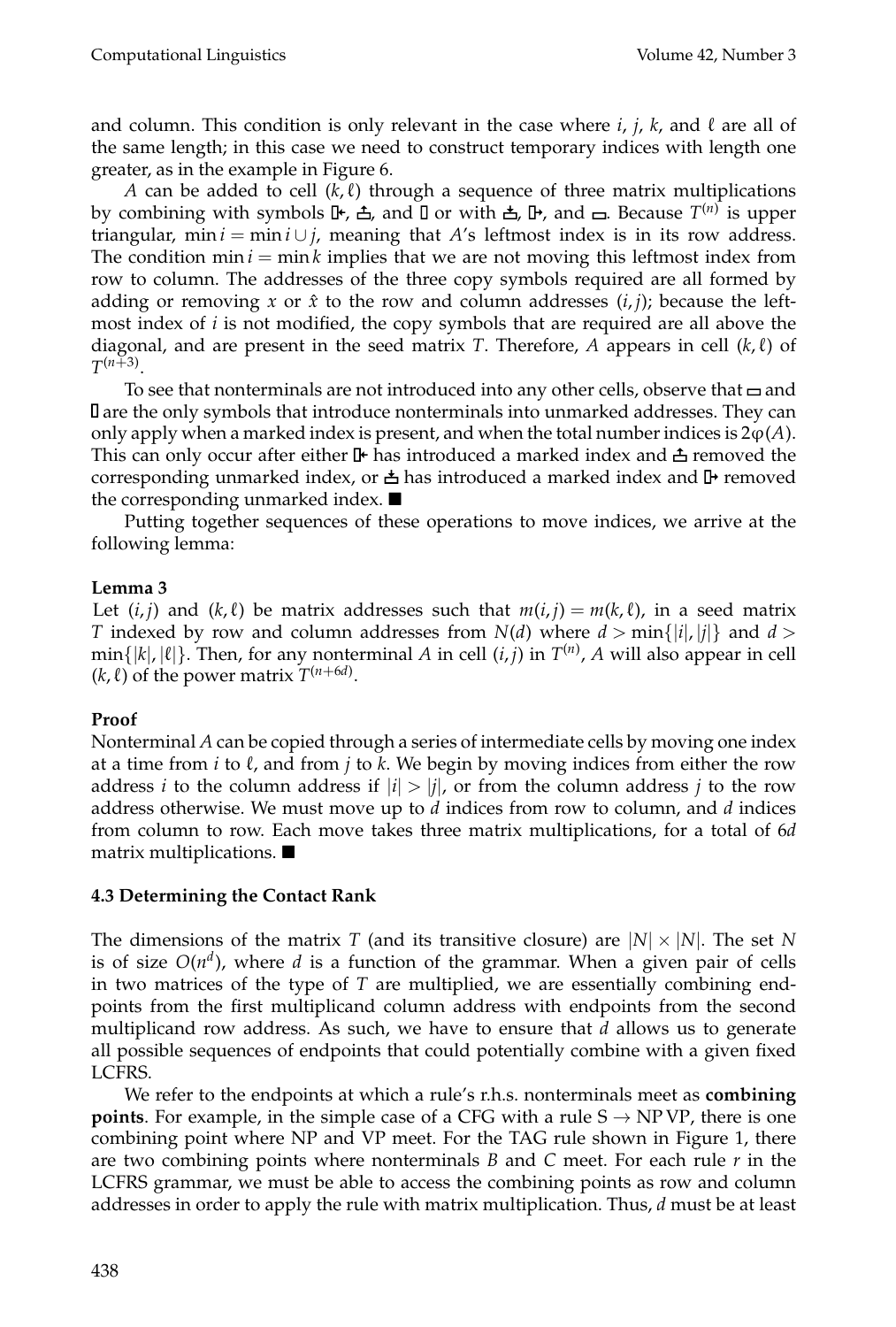the maximum number of combining points of any rule in the grammar. The number of combining points  $\delta(r)$  for a rule *r* can be computed by comparing the number of spans on the l.h.s. and r.h.s. of the rule:

$$
\delta(A[\alpha] \to B[\beta]C[\gamma]) = \varphi(C) + \varphi(B) - \varphi(A)
$$
\n(6)

Note that  $\delta(r)$  depends only on the skeleton of r (see Section 2), and therefore it can be denoted by  $\delta(A \rightarrow B C)^3$ 

For each nonterminal on the r.h.s. of the rule, the address of its matrix cell consists of the combination points in one dimension (either row or column), and the other points in the other dimension of the matrix. For r.h.s. nonterminal *B* in rule  $A \rightarrow B C$ , the number of non-combination endpoints is:

$$
2\varphi(B)-\delta(A\to B\,C)
$$

Thus, taking the maximum size over all addresses in the grammar, the largest addresses needed are of length:

$$
d = \max_{A \to B \subset \in \mathcal{R}} \max \left\{ \begin{array}{l} \delta(A \to BC), \\ 2\varphi(B) - \delta(A \to BC), \\ 2\varphi(C) - \delta(A \to BC) \end{array} \right\}
$$

We call this number the **contact rank** of the grammar. As examples, the contact rank of a CFG is 1, while the contact rank of a TAG is 2. A simple algebraic manipulation shows that the contact rank can be expressed as follows:

$$
d = \max_{A \to B \subset \in \mathcal{R}} \max \left\{ \begin{array}{l} \varphi(A) + \varphi(B) - \varphi(C), \\ \varphi(A) - \varphi(B) + \varphi(C), \\ -\varphi(A) + \varphi(B) + \varphi(C) \end{array} \right\}
$$

We require our grammars to be in single-initial form, as described in Section 2. Because the process of converting an LCFRS grammar to single-initial form increases its fan-out by at most one, the contact rank is also increased by at most one.

#### **4.4 Balanced Grammars**

We define the **configuration set** of a nonterminal *A* to the the set of all configurations (Section 4.1.1) in which *A* appears in a grammar rule, including both appearances in the

<sup>3</sup> To see that Equation (6) is true, consider that if we take  $\varphi(B) + \varphi(C)$  variables from the spans of the r.h.s. and try to combine them together to  $\varphi(A)$  sequences per span of the l.h.s., we will get  $\varphi(B) + \varphi(C) - \varphi(A)$ points where variables "touch." If  $\varphi(A) = 1$ , then this is clearly true. For  $\varphi(A) > 1$ , consider that for each span, we "lose" one contact point.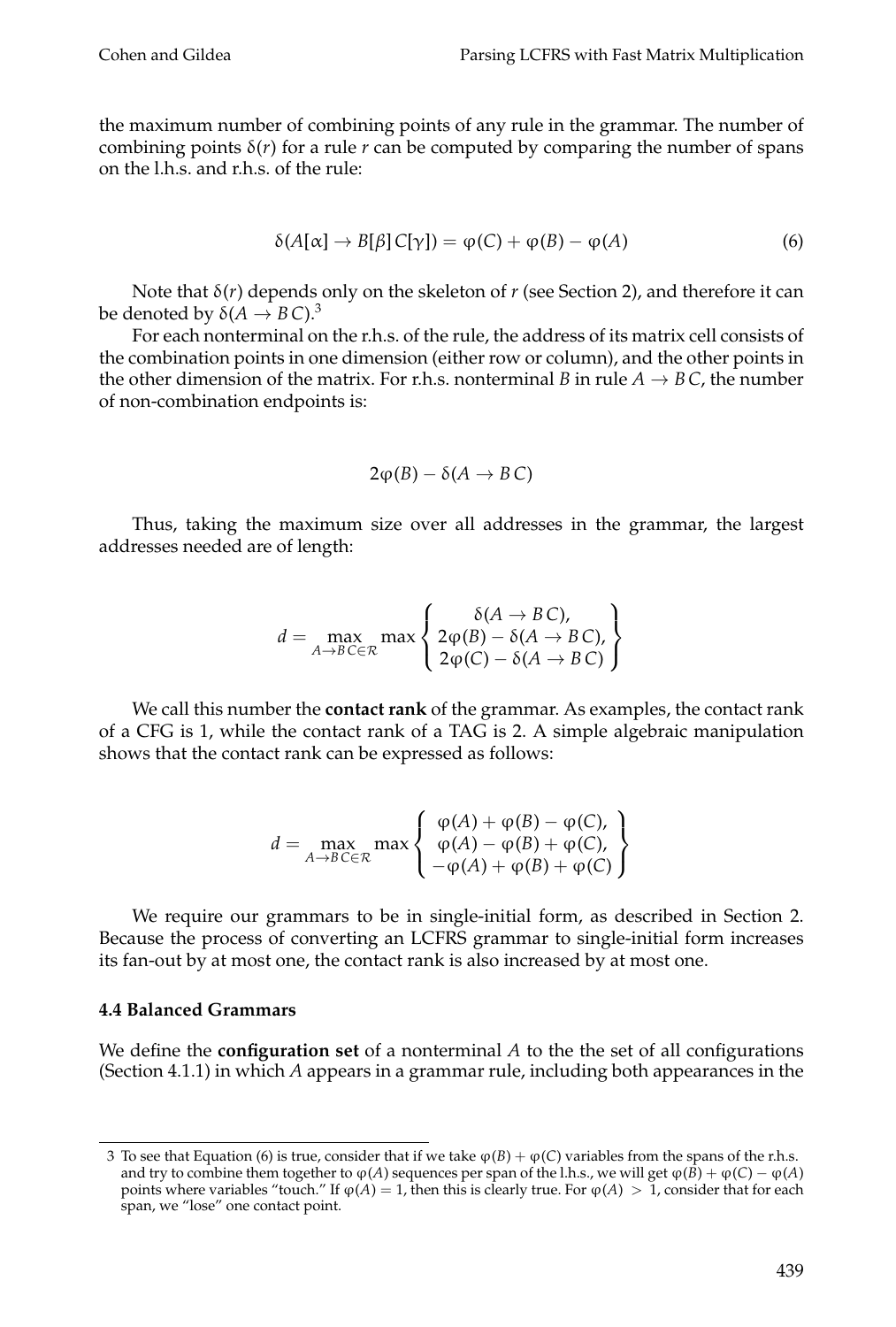r.h.s. and as the l.h.s.

$$
\text{config}(a) = \left(\bigcup_{r:\text{Ins}(r)=A} \{\text{config}_1(r)\}\right) \cup \left(\bigcup_{r:\text{rhs1}(r)=A} \{\text{config}_2(r)\}\right) \cup \left(\bigcup_{r:\text{rhs2}(r)=A} \{\text{config}_3(r)\}\right)
$$

For example, in a CFG, the configuration set of any nonterminal is  $\{\{1\}\}\,$  because, as shown in Section 4.1.1, nonterminals are always used in the unique configuration  $\{1\}$ . For TAG, the configuration set of any nonterminal is  $\{\{1,4\}\}\$  because, as in CFG, nonterminals are always used in the same configuration.

A configuration *c* of nonterminal *B* is **balanced** if  $|c| = \varphi(B)$ . This means that the number of contact points and non-contact points are the same.

The contact rank *d* defined in the previous section is the maximum size of any configuration of any nonterminal in any rule. For a given nonterminal *B*, if  $\varphi(B) < d$ , then we can copy entries between equivalent cells. To see this, suppose that we are moving from cell  $(i, j)$  to  $(k, \ell)$  where the length of *i* is greater than the length of *j*. As long as we move the first index from row to column, rather than from column to row, the intermediate results will require addresses no longer than the length of *i*.

However, if  $\varphi(B) = d$ , then every configuration in which *B* appears is balanced:

$$
\forall c \in \mathrm{config}(B) \quad |c| = \varphi(B)
$$

If  $\varphi(B) = d$  and *B* appears in more than one configuration, that is,  $|\text{config}(B)| > 1$ , it is impossible to copy entries for *B* between the cells using a matrix of size (2*n*) *d* . This is because we cannot move indices from row to column or from column to row without creating an intermediate row or column address of length greater than *d* as a result of the first  $\mathbb F$  or  $\triangle$  operation.

We define a **balanced grammar** to be a grammar containing a nonterminal *B* such that  $\varphi(B) = d$ , and  $|\text{config}(B)| > 1$ . As examples, a CFG is not balanced because, although for each nonterminal *B*,  $\varphi(B) = d = 1$ , the number of configurations  $|\text{config}(B)|$ is 1. Similarly, TAG is not balanced, because each nonterminal has only one configuration. ITGs are balanced, because, for each nonterminal *B*,  $\varphi(B) = d = 2$ , and nonterminals can be used in two configurations, corresponding to straight and inverted rules.

The following condition will determine which of two alternative methods we use for the top level of our parsing algorithm.

#### **Condition 4.1**

**Unbalanced Grammar Condition** There is no nonterminal *B* such that  $\varphi(B) = d$  and  $|config(B)| > 1.$ 

This condition guarantees that we can move nonterminals as necessary with matrix multiplication:

#### **Lemma 4**

Let  $(i, j)$  and  $(k, \ell)$  be matrix addresses such that  $m(i, j) = m(k, \ell)$ . Under Condition 4.1, for any nonterminal A with  $|\text{config}(A)| > 1$  that appears in cell  $(i, j)$  in  $T^{(n)}$ , A will also appear in cell  $(k, \ell)$  of the power matrix  $T^{(n+6d)}$ .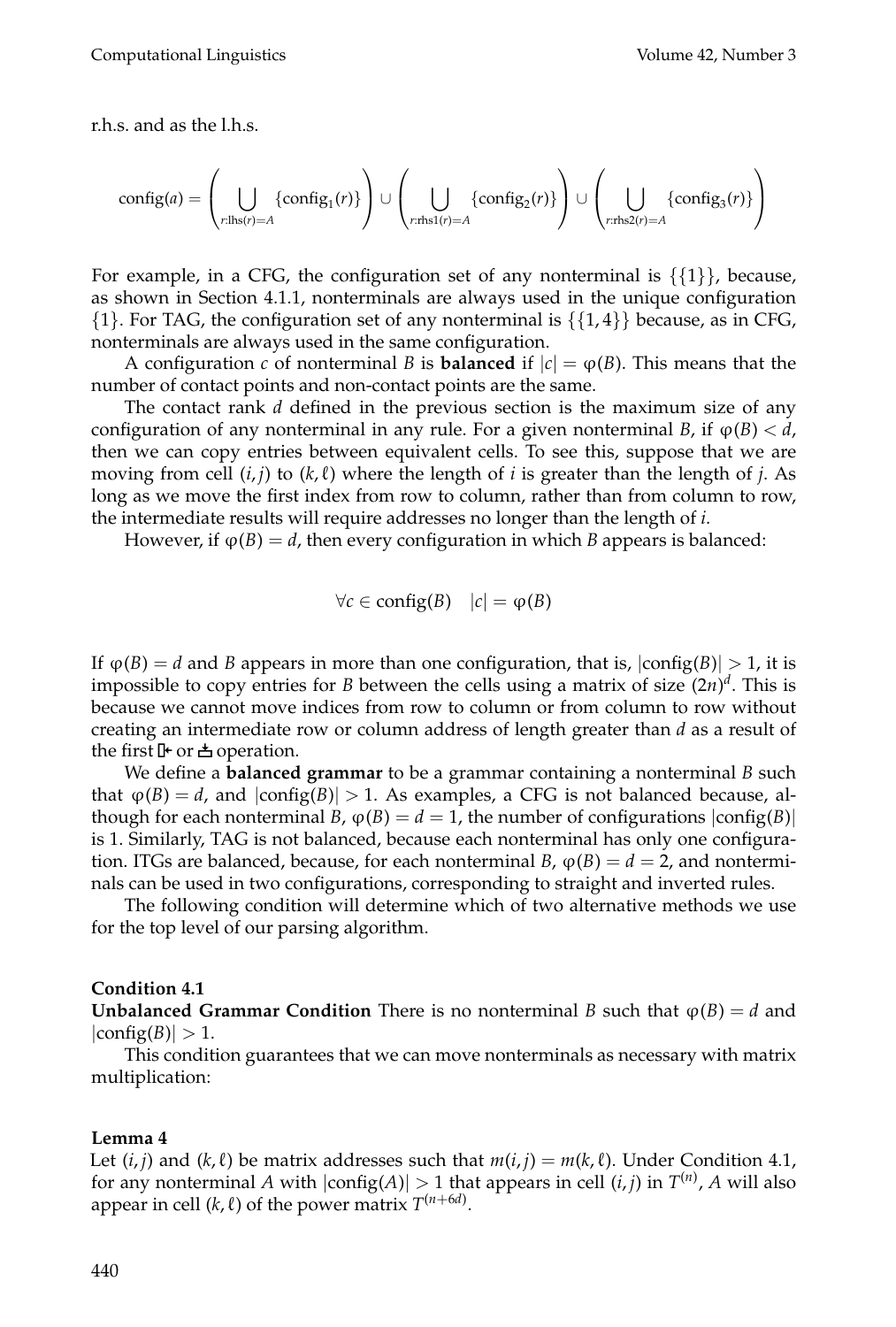## **Proof**

The number of *A*'s endpoints is  $2\varphi(A) = |i| + |j| = |k| + |\ell|$ . If the grammar is not balanced, then  $d > \varphi(A)$ , and therefore  $d > \min\{|i|, |j|\}$  and  $d > \min\{|k|, |\ell|\}$ . By Lemma 3, *A* will appear in cell (*k*,  $\ell$ ) of the power matrix  $T^{(n+6d)}$ .  $\blacksquare$ 

## **4.5 Computing the Transitive Closure of** *T*

The transitive closure  $T^{+}$  of a matrix  $T$  is the result of repeated applications of the matrix multiplication operator described in Equation (5). With *T* being the seed matrix, we define

$$
T^+ = T^{(1)} \cup T^{(2)} \cup \cdots
$$

where  $T^{(i)}$  is defined recursively as:

$$
T^{(1)} = T
$$

$$
T^{(i)} = \bigcup_{j=1}^{i-1} \left( T^{(j)} \otimes T^{(i-j)} \right)
$$

Under Condition 4.1, one can show that given an LCFRS derivation tree *t* over the input string, each node in *t* must appear in the transitive closure matrix *T* <sup>+</sup>. Specifically, for each node in *t* representing nonterminal *A* spanning endpoints  $\{(\ell_1^1, \ell_2), (\ell_3, \ell_4), \ldots, (\ell_{2\phi(A)-1}, \ell_{2\phi(A)})\}$ , at each cell  $T_{i,j}^+$  $\hat{t}^{\dagger}_{i,j}$  in the matrix such that  $m(i,j) = \{(\ell_1, \ell_2), (\ell_3, \ell_4), \ldots, (\ell_{2\varphi(A)-1}, \ell_{2\varphi(A)})\}$ , contains *A*. This leads to the following result:

## **Lemma 5**

Under Condition 4.1, the transitive closure of *T* is such that  $[T^+]_{ij}$  represents the set of nonterminals that are derivable for the given spans in *m*(*i*, *j*).

# **Proof**

The proof is by induction over the length of the LCFRS derivations. By Lemma 1, derivations consisting of a single rule  $A[\alpha] \to B[\beta]$  C[ $\gamma$ ] produce  $A \in T^{(2)}$  for *i* and *j* corresponding the non-combination points of *B* and *C*. For all other *i* and *j* such that  $m(i,j) = \{(\ell_1,\ell_2), (\ell_3,\ell_4), \ldots, (\ell_{2\phi(A)-1},\ell_{2\phi(A)})\}$ , an entry is produced in  $T_{ij}^{(6d+2)}$  by Lemma 4. By induction, *T <sup>s</sup>*(6*d*+2) contains entries for all LCFRS derivations of depth *s*, and *T* <sup>+</sup> contains entries for all LCFRS derivations of any length.

In the other direction, we need to show that all entries *A* in *T* <sup>+</sup> correspond to a valid LCFRS derivation of nonterminal A spanning endpoints  $m(i, j)$ . This can be shown by induction over the number of matrix multiplications. During each multiplication, entries created in the product matrix correspond either to the application of an LCFRS rule with l.h.s. *A*, or to the movement of an index between row and column address for a previously recognized instance of *A*.

The transitive closure still yields a useful result, even when Condition 4.1 does not hold. To show how it is useful, we need to define the "copying" operator, Π,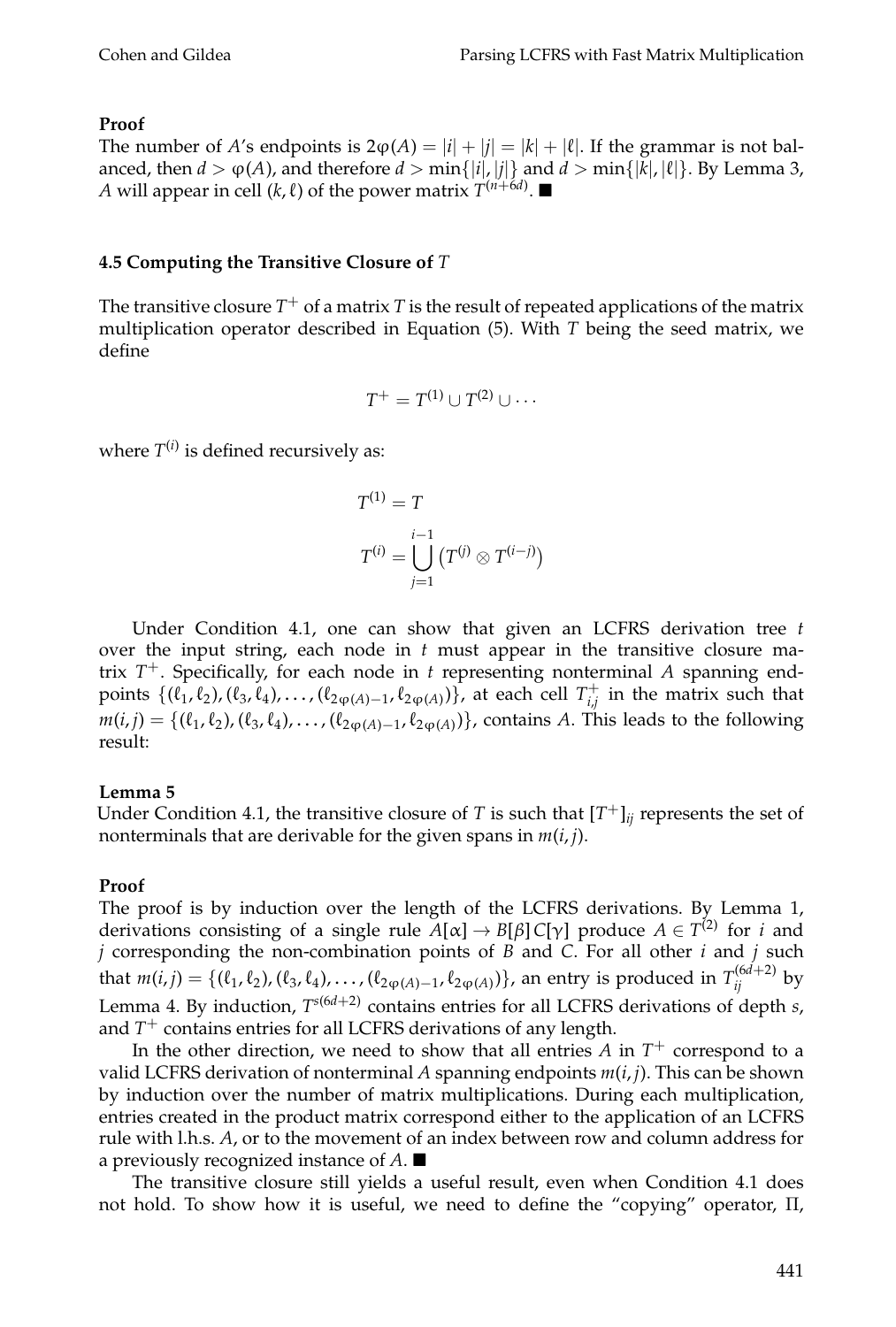which takes a matrix  $T'$  of the same type of  $T$ , and sets  $\Pi(T')$  using the following procedure:

1. Define  $e(i, j) = \{(i', j') | m(i', j') = m(i, j)\}$ —that is, the set of equivalent configurations to (*i*, *j*).

2. Set 
$$
[\Pi(T')]_{ij} = \bigcup_{(i',j') \in e(i,j)} A_{i'j'}.
$$

This means that Π takes a completion step, and copies all nonterminals between all equivalent addresses in  $T'$ . Note that the  $\Pi$  operator can be implemented such that it operates in time  $O(n^{2d})$ . All it requires is just taking  $O(n^{2d})$  unions of sets (corresponding to the sets of nonterminals in the matrix cells), where each set is of size *O*(1) with respect to the sentence length (i.e., the size is only a function of the grammar), and each union is over *O*(1) sets.

This procedure leads to a recognition algorithm for binary LCFRS that do not satisfy Condition 4.1 (we also assume that these binary LCFRS would not have unary cycles or  $\epsilon$  rules). This algorithm is given later, in Figure 9. It operates by iterating through transitive closure steps and copying steps until convergence. When we take the transitive closure of *T*, we are essentially computing a subset of the derivable nonterminals. Then, the copying step (with  $\Pi$ ) propagates nonterminals through equivalent cells. Now, if we take the transitive closure again, and there is any way to derive new nonterminals because of the copying step, the resulting matrix will have at least one new nonterminal. Otherwise, it will not change, and as such, we recognized all possible derivable nonterminals in each cell.

## **Lemma 6**

For any single-initial LCFRS, when Step 2 of the algorithm in Figure 9 converges, *T* is such that  $[T]_{ij}$  represents the set of nonterminals that are derivable for the given spans in  $m(i, j)$ .

## **Proof**

Any LCFRS derivation of a nonterminal can be decomposed into a sequence of rule applications and copy operations, and by induction over the length of the derivation, all derivations will be found. Each matrix operation only produces derivable LCFRS nonterminals, and by induction over the number of steps of the algorithm, only derivable nonterminals will be found.

*4.5.1 Reduction of Transitive Closure to Boolean Matrix Multiplication.* Valiant (1975) showed that his algorithm for computing the multiplication of two matrices, in terms of a multiplication operator similar to ours, can be reduced to the problem of Boolean matrix multiplication. His transitive closure algorithm requires as a black box this two-matrix multiplication algorithm.

We follow here a similar argument. We can use Valiant's algorithm for the computation of the transitive closure, because our multiplication operator is distributive (with respect to ∪). To complete our argument, we need to show, similarly to Valiant, that the product of two matrices using our multiplication operator can be reduced to Boolean matrix multiplication (Figure 7).

Consider the problem of multiplication a matrix  $T_1$  and  $T_2$ , and say  $T_1 \otimes T_2 = T_3$ . To reduce it to Boolean matrix multiplication, we create 2 $|\mathcal{R}|$  pairs of matrices,  $G_r$  and  $H_r$ ,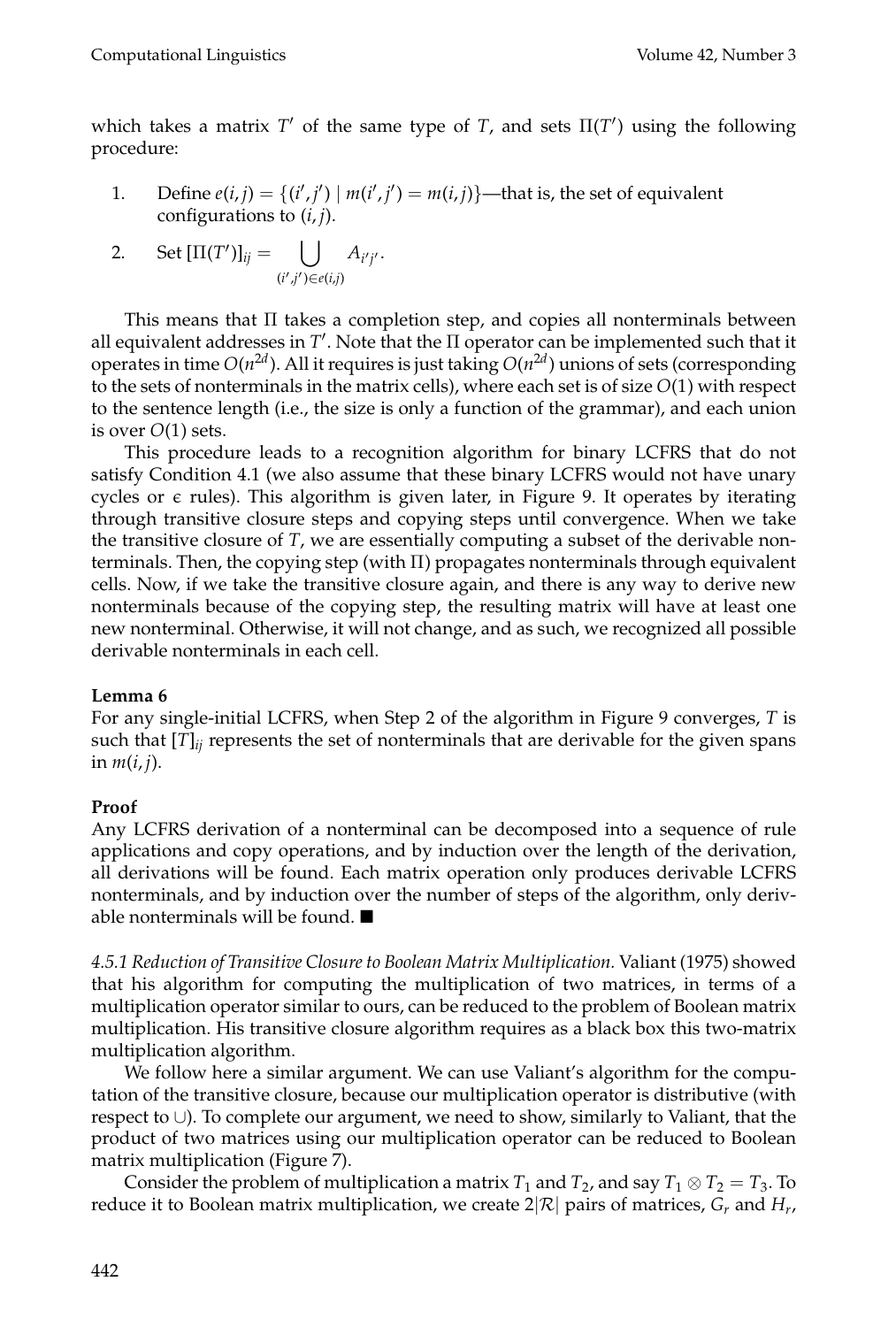

#### **Figure 7**

Reduction of transitive closure to Boolean matrix multiplication. Boolean matrix operations implementing the matrix multiplication example of Section 3.

where *r* ranges over  $R$ . The size of  $G_r$  and  $H_r$  is  $N \times N$ . If  $r = A[\alpha] \rightarrow B[\beta]C[\gamma]$ , we set  $[G_r]_{ik}$  to be 1 if the nonterminal *B* appears in  $[T_1]_{ik}$  and *B*, *i*, and *k* meet the conditions of Step 2c of Figure 5. Similarly, we set  $[H_r]_{kj}$  to be 1 if the nonterminal  $C$  appears in  $[T_2]_{kj}$ and *C*, *k*, and *j* meet the conditions of Step 2d. All other cells, in both *G<sup>r</sup>* and *H<sup>r</sup>* , are set to 0. Note that  $G_r$  and  $H_r$  for all  $r \in \mathcal{R}$  are upper triangular Boolean matrices.

In addition, we create  $2|\mathcal{L}|$  pairs of matrices,  $G_A$  and  $H_A$ , where A ranges over the set of nonterminals  $\mathcal{L}.$  We set [ $G_A]_{ik}$  to be 1 if the nonterminal  $A$  appears in [ $T_1]_{ik}$ , regardless the conditions of Step 2c of Figure 5. Similarly, we set [*HA*]*kj* to be 1 if the nonterminal *A* appears in [*T*<sup>2</sup> ]*kj*, regardless of the conditions of Step 2d. All other cells, in both *G<sup>A</sup>* and *H*<sub>*A*</sub>, are set to 0. Again, *G*<sub>*A*</sub> and *H*<sub>*A*</sub> for all  $A \in \mathcal{L}$  are upper triangular Boolean matrices.

Finally, we create six additional matrices, for each element in the set  $\{\mathbb{P}, \triangle,$  $[F, \Delta, \Box]$ . These matrices indicate the positions in which each symbol appears in the seed matrix *T* defined in Figure 4:

- 1. *G*<sub> $\uparrow$ </sub>, for which  $[G_{\uparrow}\downarrow]_{ij} = 1$  only if  $(\uparrow\uparrow, i, j) \in T_{ij}$ .
- 2. *H*<sub> $\Gamma$ k</sub>, for which  $[H_{\Gamma}$ <sub>*ij*</sub> = 1 only if  $(\mathbb{I}^{\epsilon}, i, j) \in T_{ij}$ .
- 3. *H*<sub> $\Pi$ </sub>, for which  $[H_{\Pi}]_{ij} = 1$  only if  $(\Pi, i, j) \in T_{ij}$ .
- 4. *G*<sub> $\neq$ </sub>, for which  $[G_{\neq}]_{ij} = 1$  only if  $(\stackrel{\ast}{\Leftarrow}, i, j) \in T_{ij}$ .
- 5. *H*<sub> $\mu$ </sub>, for which  $[H_{\mu}]_{ii} = 1$  only if  $(\mu, i, j) \in T_{ii}$ .
- 6.  $G_{\square}$ , for which  $[G_{\square}]_{ij} = 1$  only if  $(\square, i, j) \in T_{ij}$ .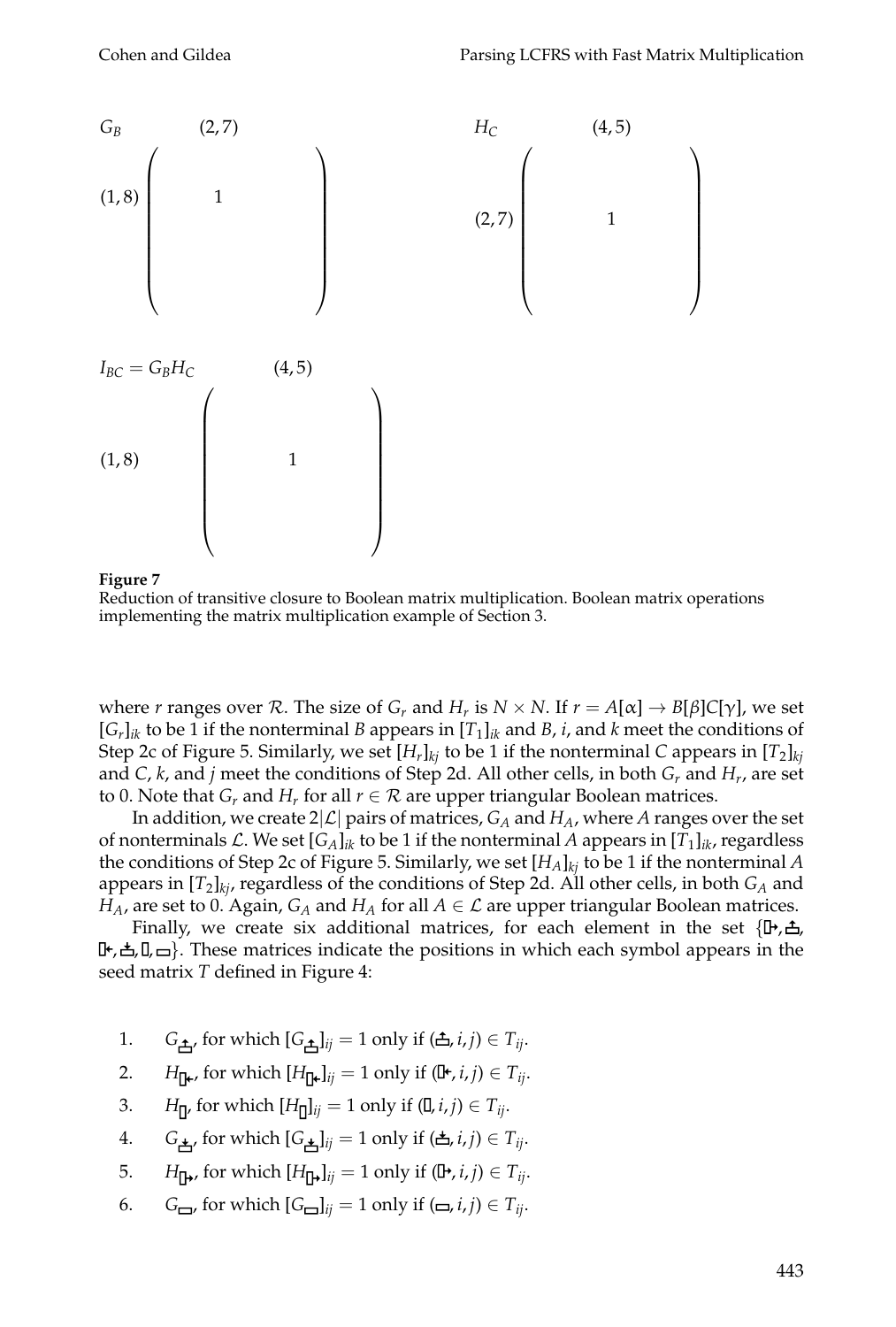Now, for each rule  $r \in \mathcal{R}$ , we compute the matrix  $I_r = G_r H_r$ . The total number of matrix multiplications required is  $|\mathcal{R}|$ , which is constant in *n*. Now,  $T_3$  can be obtained by multiplying these matrices, and applying the conditions of Figure 5:

- 1. For each  $A \in \mathcal{L}$ , for each rule  $r = A \rightarrow B C$ , check whether  $[I_r]_{ij} = 1$ . If Step 2e is satisfied for *A*, *i*, and *j*, then add (*A*, *i*, *j*) to [*T*<sup>3</sup> ]*ij*.
- 2. For each  $A \in \mathcal{L}$ , compute  $J_A = G_A H_{\Pi^{\mathbf{L}}}$ . For each  $(i, j)$ , add  $A$  to  $[T_3]_{ij}$  if  $\hat{x} \in j$ and *x*  $\in$  *i* for some *x*, and  $[J_A]_{ij} = 1$ .
- 3. For each  $A \in \mathcal{L}$ , compute  $J_A = G_{\pm} H_A$ . For each  $(i, j)$ , add  $A$  to  $[T_3]_{ij}$   $\hat{x} \in j$ and  $x \notin i$  and for some *x*, and  $[I_A]_{ii} = 1$ .
- 4. For each  $A \in \mathcal{L}$ , compute  $J_A = G_A H_{\Pi}$ . For each  $(i, j)$ , add  $A$  to  $[T_3]_{ij}$  if  $|i \cup j|$  = 2 $\phi$ (*A*), and [*J*<sub>*A*</sub>]<sub>*ij*</sub> = 1.
- 5. For each  $A \in \mathcal{L}$ , compute  $J_A = G_{\pm} H_A$ . For each  $(i, j)$ , add  $A$  to  $[T_3]_{ij}$  if  $\hat{x} \in i$ and *x*  $\in$  *j* for some *x*, and  $[I_A]_{ij} = 1$ .
- 6. For each  $A \in \mathcal{L}$ , compute  $J_A = G_A H_{\mathbf{D}}$ . For each  $(i, j)$ , add  $A$  to  $[T_3]_{ij}$   $\hat{x} \in i$ and  $x \notin j$  for some  $x$ , and  $[I_A]_{ii} = 1$ .
- 7. For each  $A \in \mathcal{L}$ , compute  $J_A = G_{\square} H_A$ . For each  $(i, j)$ , add  $A$  to  $[T_3]_{ij}$  if  $|i \cup j|$  = 2 $\phi$ (*A*), and [*J*<sub>*A*</sub>]<sub>*ii*</sub> = 1.

# **Lemma 7**

The matrix product operation for two matrices of size  $(2n)^d \times (2n)^d$  can be computed in time  $O(n^{\omega d})$ , if two  $m \times m$  Boolean matrices can be multiplied in time  $O(m^{\omega})$ .

## **Proof**

The result of the algorithm above is guaranteed to be the same as the result of matrix multiplication using the ⊗ operation of Figure 5 because it considers all combinations of *i*, *j*, and *k* and all pairs of nonterminals and copy symbols, and applies the same set of conditions. This is possible because each of the conditions in Figure 5 applies either to a pair  $(i, k)$  or  $(k, j)$ , in which case we apply the condition to input matrices to the Boolean matrix multiplication, or to the pair (*i*, *j*), in which case we apply the condition to the result of the Boolean matrix multiplication. Crucially, no condition in Figure 5 involves *i*, *j*, and *k* simultaneously.

The Boolean matrix algorithm takes time  $O(n^{\omega d})$  for each matrix multiplication, while the pre- and post-processing steps for each matrix multiplication take only  $O(n^{2d})$ . The number of Boolean matrix multiplications depends on the grammar, but is constant with respect to *n,* yielding an overall runtime of  $\tilde{O}(n^{\omega d})$ .  $\blacksquare$ 

The final parsing algorithm is given in Figure 8. It works by computing the seed matrix *T*, and then finding its transitive closure. Finally, it checks whether the start symbol appears in a cell with an address that spans the whole string. If so, the string is in the language of the grammar.

# **5. Computational Complexity Analysis**

As mentioned in the previous section, the algorithm in Figure 8 finds the transitive closure of a matrix under our definition of matrix multiplication. The operations ∪ and ⊗ used in our matrix multiplication distribute. The ⊗ operator takes the cross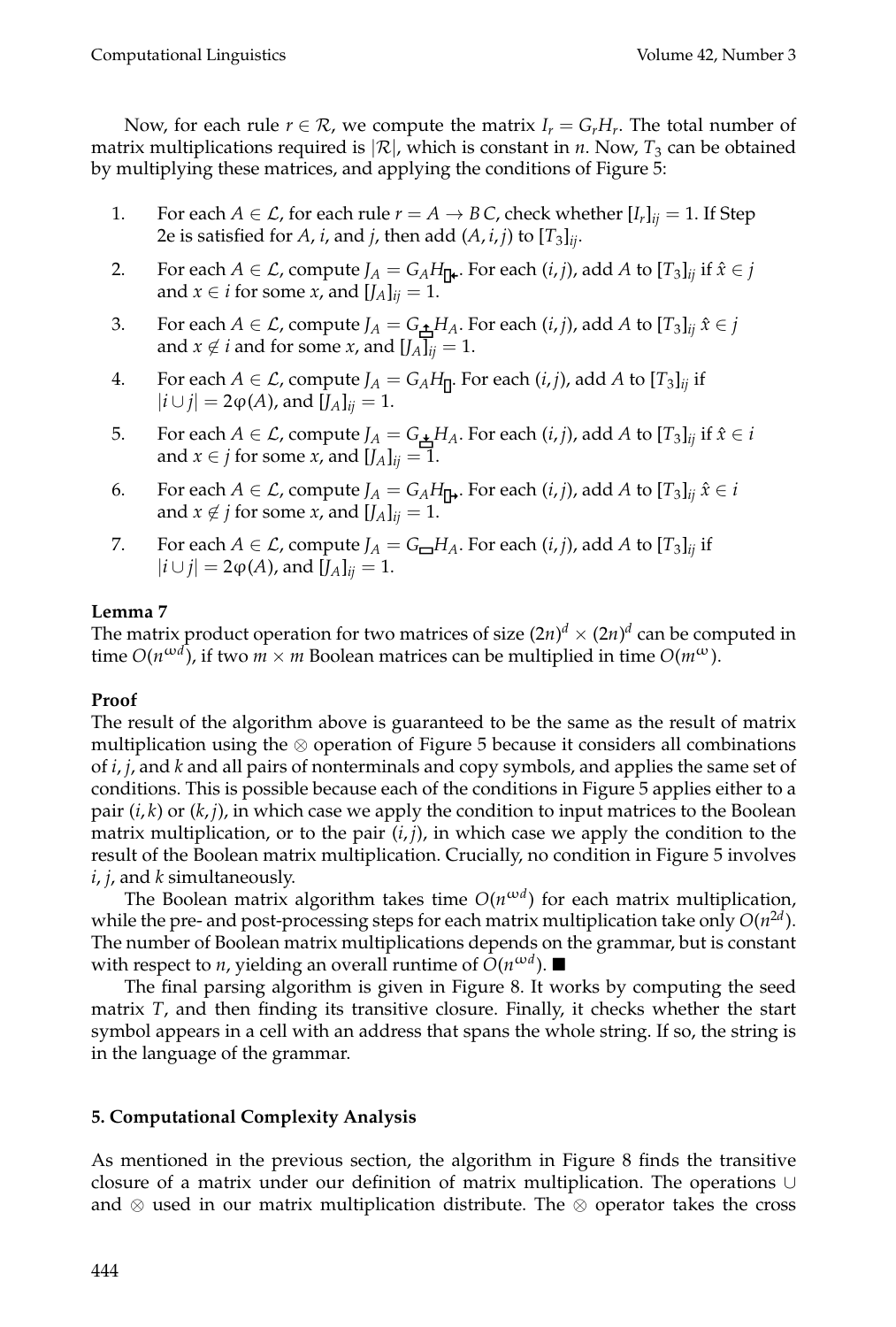Inputs: An LCFRS grammar as defined in §2 that satisfies Condition 4.1 and a sentence  $w_1 \cdots w_n$ .

**Outputs:** True if  $w_1 \cdots w_n$  is in the language of the grammar, False otherwise.

# Algorithm:

- 1. Compute  $T$  as the seed matrix using the algorithm in Figure  $4$
- 2. Compute the transitive closure of  $T$  with the multiplication operator in Figure 5 and using Boolean matrix multiplication (§4.5)
- 3. Return True if  $(S, (0), (n))$  belongs to the cell  $((0), (n))$  in the computed transitive closure, and False otherwise

## **Figure 8**

Algorithm for recognizing binary linear context-free rewriting systems when Condition 4.1 is satisfied by the LCFRS.

product of two sets, and applies a filtering condition to the results; the fact that  $(x \otimes y) \cup (x \otimes z) = x \otimes (y \cup x)$  follows from the fact that it does not matter whether we take the cross product of the union, or the union of the cross product. However, unlike in the case of standard matrix multiplication, our ⊗ operation is not associative. In general,  $x \otimes (y \otimes z) \neq (x \otimes y) \otimes z$ , because the combination of *y* and *z* may be allowed by the LCFRS grammar, whereas the combination of *x* and *y* is not.

# **Lemma 8**

The transitive closure of a matrix of size  $(2n)^d \times (2n)^d$  can be computed in time  $O(n^{\omega d})$ , if  $2 < \omega < 3$ , and two  $m \times m$  Boolean matrices can be multiplied in time  $O(m^{\omega})$ .

# **Proof**

We can use the algorithm of Valiant for finding the closure of upper triangular matrices under distributive, non-associative matrix multiplication. Because we can perform one matrix product in time *O*(*n*ω*<sup>d</sup>* ) by Lemma 7, the algorithm of Valiant (1975, Theorem 2) can be used to compute transitive closure also in time  $O(n^{\omega d})$ .

When Valiant's paper was published, the best well-known algorithm known for such multiplication was Strassen's algorithm, with  $M(n) = O(n^{2.8704})$ . Since then, it has been found that  $M(n) = O(n^{\omega})$  for  $\omega < 2.38$  (see also Section 1). There are ongoing attempts to further reduce  $\omega$ , or find lower bounds for  $M(n)$ .

The algorithm for transitive closure gives one of the main results of this article:

# **Theorem 1**

A single-initial binary LCFRS meeting Condition 4.1 can be parsed in time  $O(n^{\omega d})$ , where *d* is the contact rank of the grammar,  $2 < \omega < 3$ , and two  $m \times m$  Boolean matrices can be multiplied in time  $O(m^{\omega})$ .

# **Proof**

By Lemma 8, Step 2 of the algorithm in Figure 8 takes *O*(*n*ω*<sup>d</sup>* ). By Lemma 5, the result of Step 2 gives all nonterminals that are derivable for the given spans in  $m(i, j)$ .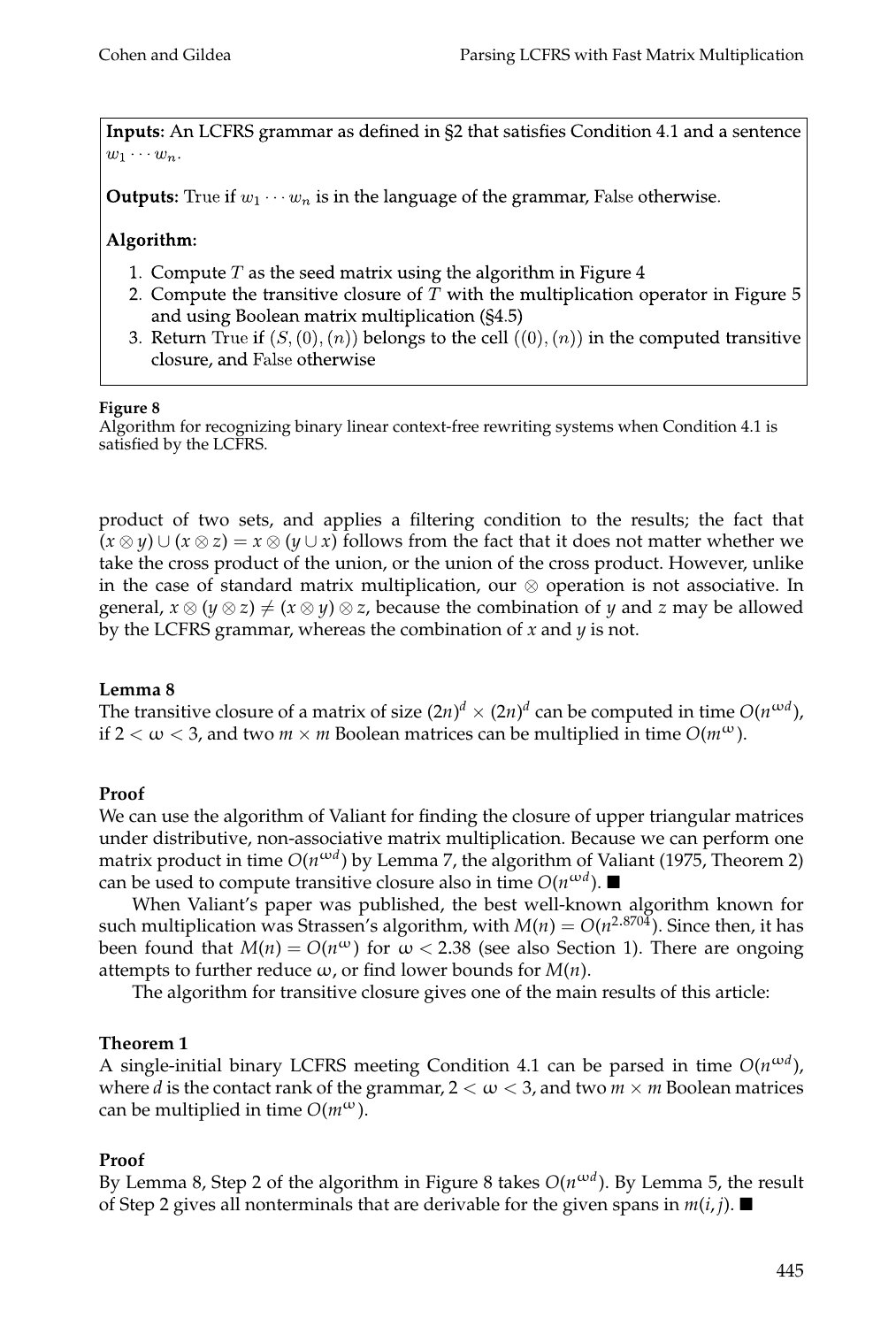Parsing a binary LCFRS rule with standard chart parsing techniques requires time  $O(n^{\varphi(A)+\varphi(B)+\varphi(C)})$ . Let  $p=\max_{A\to B} c\in\mathcal{R}$  ( $\varphi(A)+\varphi(\overline{B})+\varphi(\overline{C})$ ). The worst-case complexity of LCFRS chart parsing techniques is  $O(n^p)$ . We can now ask the question: In which case the algorithm in Figure 8 is asymptotically more efficient than standard chart parsing techniques with respect to *n*? That is, in which cases is  $n^{d\omega} = o(n^p)$ ?

Clearly, this would hold whenever  $d\omega < p$ . By definition of *d* and *p*, a sufficient condition for that is that for any rule *A*  $\rightarrow$  *B* C  $\in$  *R* it holds that:<sup>4</sup>

$$
\max\left\{\begin{array}{l}\varphi(A)+\varphi(B)-\varphi(C),\\ \varphi(A)-\varphi(B)+\varphi(C),\\ -\varphi(A)+\varphi(B)+\varphi(C)\end{array}\right\}<\frac{1}{\omega}\left(\varphi(A)+\varphi(B)+\varphi(C)\right)
$$

This means that for any rule, the following conditions should hold:

$$
\omega(\varphi(A) + \varphi(B) - \varphi(C)) < \varphi(A) + \varphi(B) + \varphi(C)
$$
\n
$$
\omega(\varphi(A) - \varphi(B) + \varphi(C)) < \varphi(A) + \varphi(B) + \varphi(C)
$$
\n
$$
\omega(-\varphi(A) + \varphi(B) + \varphi(C)) < \varphi(A) + \varphi(B) + \varphi(C)
$$

Algebraic manipulation shows that this is equivalent to having:

$$
\varphi(A) + \varphi(B) < \left(\frac{\omega + 1}{\omega - 1}\right) \varphi(C)
$$
\n
$$
\varphi(B) + \varphi(C) < \left(\frac{\omega + 1}{\omega - 1}\right) \varphi(A)
$$
\n
$$
\varphi(C) + \varphi(A) < \left(\frac{\omega + 1}{\omega - 1}\right) \varphi(B)
$$

For the best well-known algorithm for matrix multiplication, it holds that:

$$
\frac{\omega+1}{\omega-1}>2.44
$$

For Strassen's algorithm, it holds that:

$$
\frac{\omega+1}{\omega-1} > 2.06
$$

We turn now to analyze the complexity of the algorithm in Figure 9, giving the main result of this article for arbitrary LCFRS:

## **Theorem 2**

A single-initial binary LCFRS can be parsed in time  $O(n^{\omega d+1})$ , where *d* is the contact rank of the grammar,  $2 < \omega < 3$ , and two  $m \times m$  Boolean matrices can be multiplied in time  $O(m^{\omega})$ .

<sup>4</sup> For two sets of real numbers, *X* and *Y*, it holds that if for all  $x \in X$  there is a  $y \in Y$  such that  $x \leq y$ , then max *X* < max*Y*.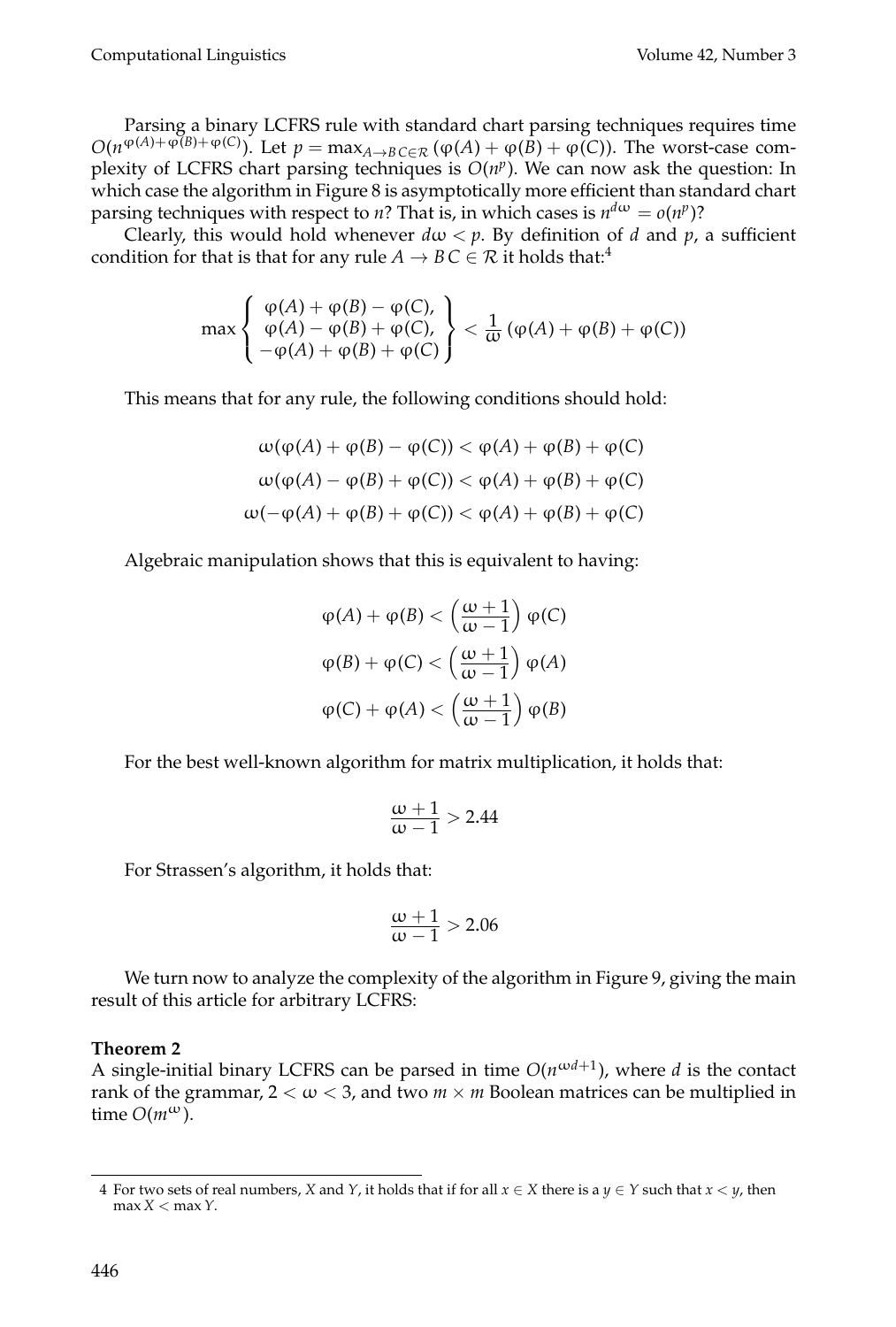**Inputs:** An LCFRS grammar as defined in §2 and a sentence  $w_1 \cdots w_n$ .

**Outputs:** True if  $w_1 \cdots w_n$  is in the language of the grammar, False otherwise.

# Algorithm:

- 1. Compute  $T$  as the seed matrix using the algorithm in Figure 4
- 2. Repeat until T does not change:  $T \leftarrow (\Pi(T))^{+}$
- 3. Return True if  $(S, (0), (n))$  belongs to the cell  $((0), (n))$  in the computed transitive closure, and False otherwise

## **Figure 9**

Algorithm for recognizing binary LCFRS when Condition 4.1 is not necessarily satisfied by the LCFRS.

# **Proof**

The algorithm of Figure 9 works by iteratively applying the transitive closure and the copying operator until convergence. At convergence, we have recognized all derivable nonterminals by Lemma 6. Each transitive closure has the asymptotic complexity of *O*(*n*<sup>ω*d*</sup>) by Lemma 8. Each Π application has the asymptotic complexity of  $O(n^{2d})$ . As such, the total complexity is  $O(tn^{\omega d})$ , where *t* is the number of iterations required to converge. At each iteration, we discover at least one new nonterminal. The total number of nodes in the derivation for the recognized string is *O*(*n*) (assuming no unary cycles or  $\epsilon$  rules). As such  $t = O(n)$ , and the total complexity of this algorithm is  $O(n^{\omega d + 1})$ .

# **6. Applications**

Our algorithm is a recognition algorithm that is applicable to binary LCFRS. As such, our algorithm can be applied to any LCFRS, by first reducing it to a binary LCFRS. We discuss results for specific classes of LCFRS in this section, and return to the general binarization process in Section 7.6.

LCFRS subsumes context-free grammars, which was the formalism that Valiant (1975) focused on. Valiant showed that the problem of CFG recognition can be reduced to the problem of matrix multiplication, and, as such, the complexity of CFG recognition in that case is *O*(*n*ω). Our result generalizes Valiant's result. CFGs (in Chomsky Normal Form) can be reduced to a binary LCFRS with  $f = 1$ . As such,  $d = 1$  for CFGs, and our algorithm yields a complexity of  $O(n^{\omega})$ . (Note that CFGs satisfy Condition 4.1, and therefore we can use a single transitive closure step.)

LCFRS is a broad family of grammars, and it subsumes many other well-known grammar formalisms, some of which were discovered or developed independently of LCFRS. Two such formalisms are tree-adjoining grammars (Joshi and Schabes 1997) and synchronous context-free grammars. In the next two sections, we explain how our algorithmic result applies to these two formalisms.

# **6.1 Mildly Context-Sensitive Language Recognition**

Linear context-free rewriting systems fall under the realm of mildly contextsensitive grammar formalisms. They subsume four important mildly context-sensitive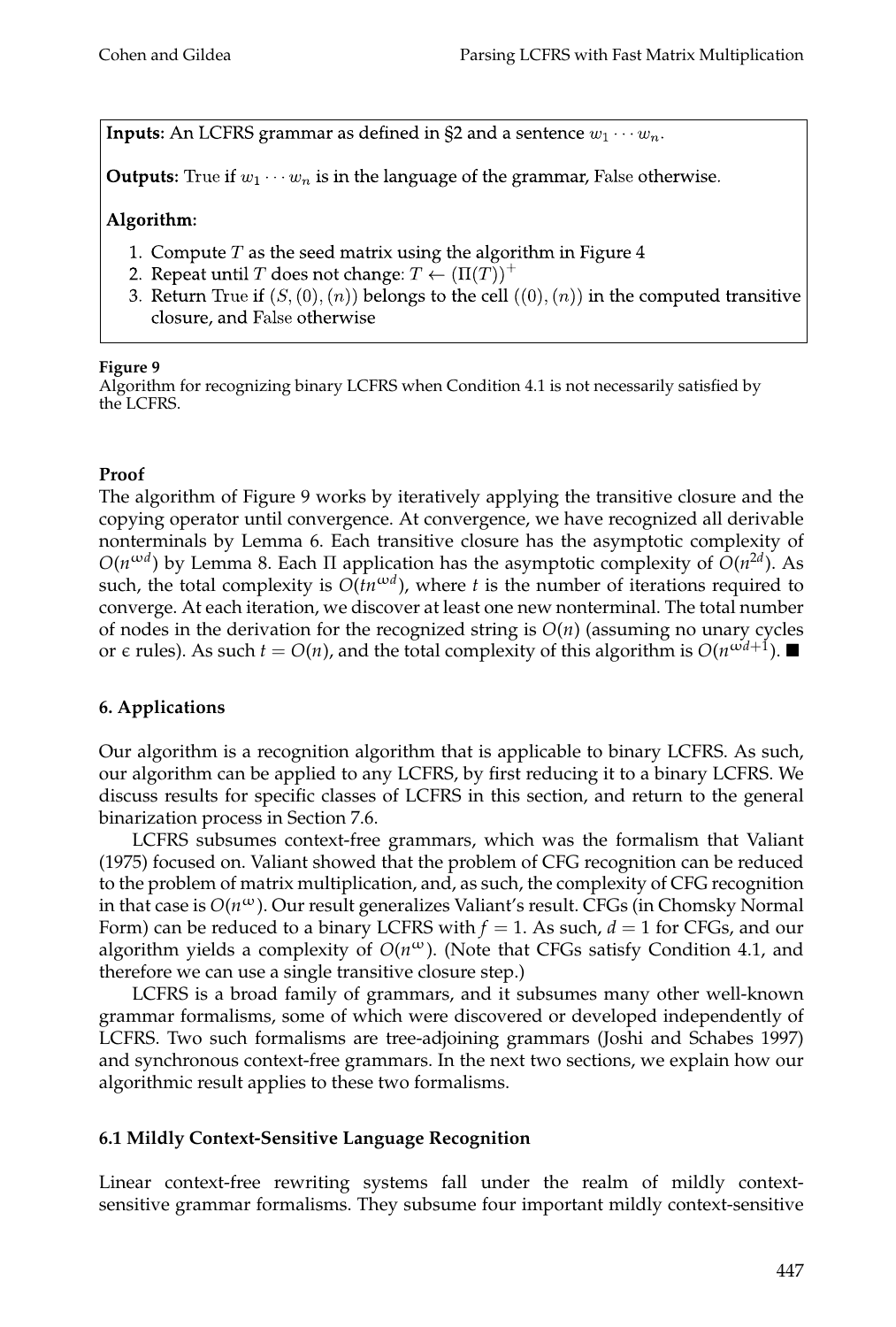formalisms that were developed independently and later shown to be weakly equivalent by Vijay-Shanker and Weir (1994): tree-adjoining grammars (Joshi and Schabes 1997), linear indexed grammars (Gazdar 1988), head grammars (Pollard 1984), and combinatory categorial grammars (Steedman 2000). Weak equivalence here refers to the idea that any language generated by a grammar in one of these formalisms can be also generated by some grammar in any of the other formalisms among the four. It can be verified that all of these formalisms are unbalanced, single-initial LCFRSs, and as such, the algorithm in Figure 8 applies to them.

Rajasekaran and Yooseph (1998) show that tree-adjoining grammars can be parsed with an asymptotic complexity of  $O(M(n^2)) = O(n^{4.76})$ . Although they did not discuss that, the weak equivalence between the four formalisms mentioned here implies that all of them can be parsed in time *O*(*M*(*n* 2 )). Our algorithm generalizes this result. We now give the details.

Our starting point for this discussion is head grammars. Head grammars are a specific case of linear context-free rewriting systems, not just in the formal languages they define—but also in the way these grammars are described. They are described using concatenation production rules and wrapping production rules, which are directly transferable to LCFRS notation. Their fan-out is 2. We focus in this discussion on "binary head grammars," defined analogously to binary LCFRS—the rank of all production rules has to be 2. The contact rank of binary head grammars is 2. As such, our work shows that the complexity of recognizing binary head grammar languages is  $O(M(n^2)) = O(n^{4.76}).$ 

Vijay-Shanker and Weir (1994) show that linear indexed grammars (LIGs) can actually be reduced to binary head grammars. Linear indexed grammars are extensions of CFGs, a linguistically motivated restricted version of indexed grammars, the latter of which were developed by Aho (1968) for the goal of handling variable binding in programming languages. The main difference between LIGs and CFGs is that the nonterminals carry a "stack," with a separate set of stack symbols. Production rules with LIGs copy the stack on the left-hand side to *one* of the nonterminal stacks in the right-hand side, $5$  potentially pushing or popping one symbol in the new copy of the stack. For our discussion, the main important detail about the reduction of LIGs to head grammars is that it preserves the rank of the production rules. As such, our work shows that binary LIGs can also be recognized in time  $O(n^{4.76})$ .

Vijay-Shanker and Weir (1994) additionally address the issue of reducing combinatory categorial grammars to LIGs. The combinators they allow are function application and function composition. The key detail here is that their reduction of CCG is to an LIG with rank 2, and, as such, our algorithm applies to CCGs as well, which can be recognized in time *O*(*n* <sup>4</sup>.76).

Finally, Vijay-Shanker and Weir (1994) reduced tree-adjoining grammars to combinatory categorial grammars. The TAGs they tackle are in "normal form," such that the auxiliary trees are binary (all TAGs can be reduced to normal form TAGs). Such TAGs can be converted to weakly equivalent CCG (but not necessarily strongly equivalent), and as such, our algorithm applies to TAGs as well. As mentioned earlier, this finding supports the finding of Rajasekaran and Yooseph (1998), who show that TAG can be recognized in time  $O(M(n^2))$ .

For an earlier discussion connections between TAG parsing and Boolean matrix multiplication, see Satta (1994).

<sup>5</sup> General indexed grammars copy the stack to multiple nonterminals on the right-hand side.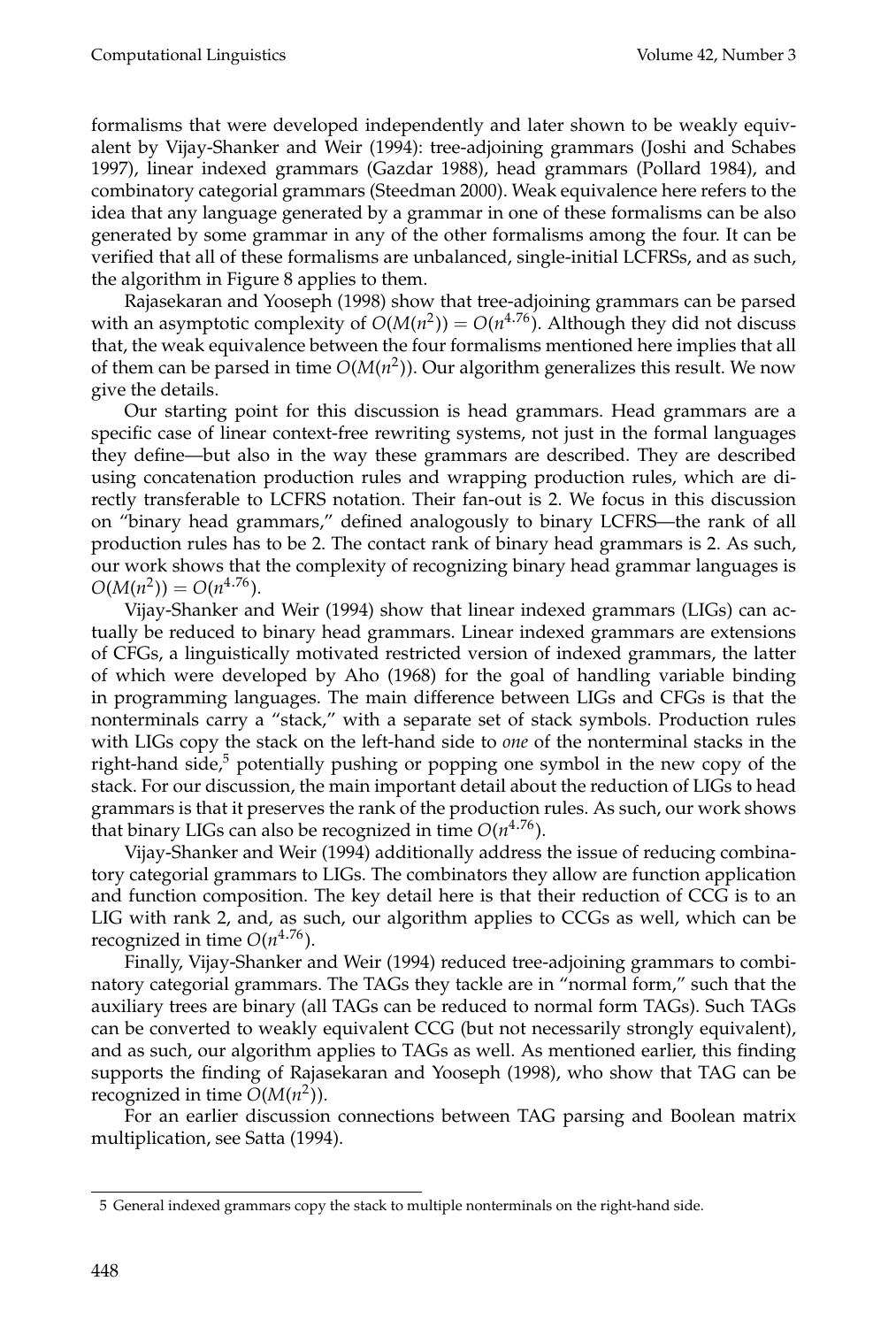#### **6.2 Synchronous Context-Free Grammars**

SCFGs are widely used in machine translation to model the simultaneous derivation of translationally equivalent strings in two natural languages, and are equivalent to the syntax-directed translation schemata of Aho and Ullman (1969). SCFGs are a subclass of LCFRS where each nonterminal has fan-out 2: one span in one language and one span in the other. Because the first span of the l.h.s. nonterminal always contains spans from both r.h.s. nonterminals, SCFGs are always single-initial. Binary SCFGs, also known as ITGs, have no more than two nonterminals on the r.h.s. of a rule, and are the most widely used model in syntax-based statistical machine translation.

Synchronous parsing with traditional tabular methods for ITG is *O*(*n* 6 ), as each of the three nonterminals in a rule has fan-out of two. ITGs, unfortunately, do not satisfy Condition 4.1, and therefore we have to use the algorithm in Figure 9. Still, just like with TAG, each rule combines two nonterminals of fan-out 2 using two combination points. Thus,  $d = 2$ , and we achieve a bound of  $O(n^{2\omega+1})$  for ITG, which is  $O(n^{5.76})$  using the current state of the art for matrix multiplication.

We achieve even greater gains for the case of multi-language synchronous parsing. Generalizing ITG to allow two nonterminals on the right-hand side of a rule in each of *k* languages, we have an LCFRS with fan-out *k*. Traditional tabular parsing has an asymptotic complexity of  $O(n^{3k})$ , whereas our algorithm has the complexity of  $O(n^{\omega k+1})$ .

Another interesting case of a synchronous formalism that our algorithm improves the best well-known result for is that of binary synchronous TAGs (Shieber and Schabes 1990)—that is, a TAG in which all auxiliary trees are binary. This formalism can be reduced to a binary LCFRS. A tabular algorithm for such grammar has the asymptotic complexity of  $O(n^{12})$ . With our algorithm,  $d = 4$  for this formalism, and as such its asymptotic complexity in that case is  $O(n^{9.52})$ .

#### **7. Discussion and Open Problems**

In this section, we discuss some extensions to our algorithm and open problems.

#### **7.1 Turning Recognition into Parsing**

The algorithm we presented focuses on recognition: Given a string and a grammar, it can decide whether the string is in the language of the grammar or not. From an application perspective, perhaps a more interesting algorithm is one that returns an actual derivation tree, if it identifies that the string is in the language.

It is not difficult to adapt our algorithm to return such a parse, without changing the asymptotic complexity of  $O(n^{\omega d+1})$ . Once the transitive closure of *T* is computed, we can backtrack to find such a parse, starting with the start symbol in a cell spanning the whole string. When we are in a specific cell, we check all possible combination points (there are *d* of those) and nonterminals, and if we find such pairs of combination points and nonterminals that are valid in the chart, then we backtrack to the corresponding cells. The asymptotic complexity of this post-processing step is  $O(n^{d+1})$ , which is less than  $O(n^{\omega d})$   $(\omega > 2, d > 1)$ .

This post-processing step corresponds to an algorithm that finds a parse tree, *given* a pre-calculated chart. If the chart was not already available when our algorithm finishes, the asymptotic complexity of this step would correspond to the asymptotic complexity of a naïve tabular parsing algorithm. It remains an open problem to adapt our algorithm to *probabilistic parsing*, for example—finding the highest scoring parse given a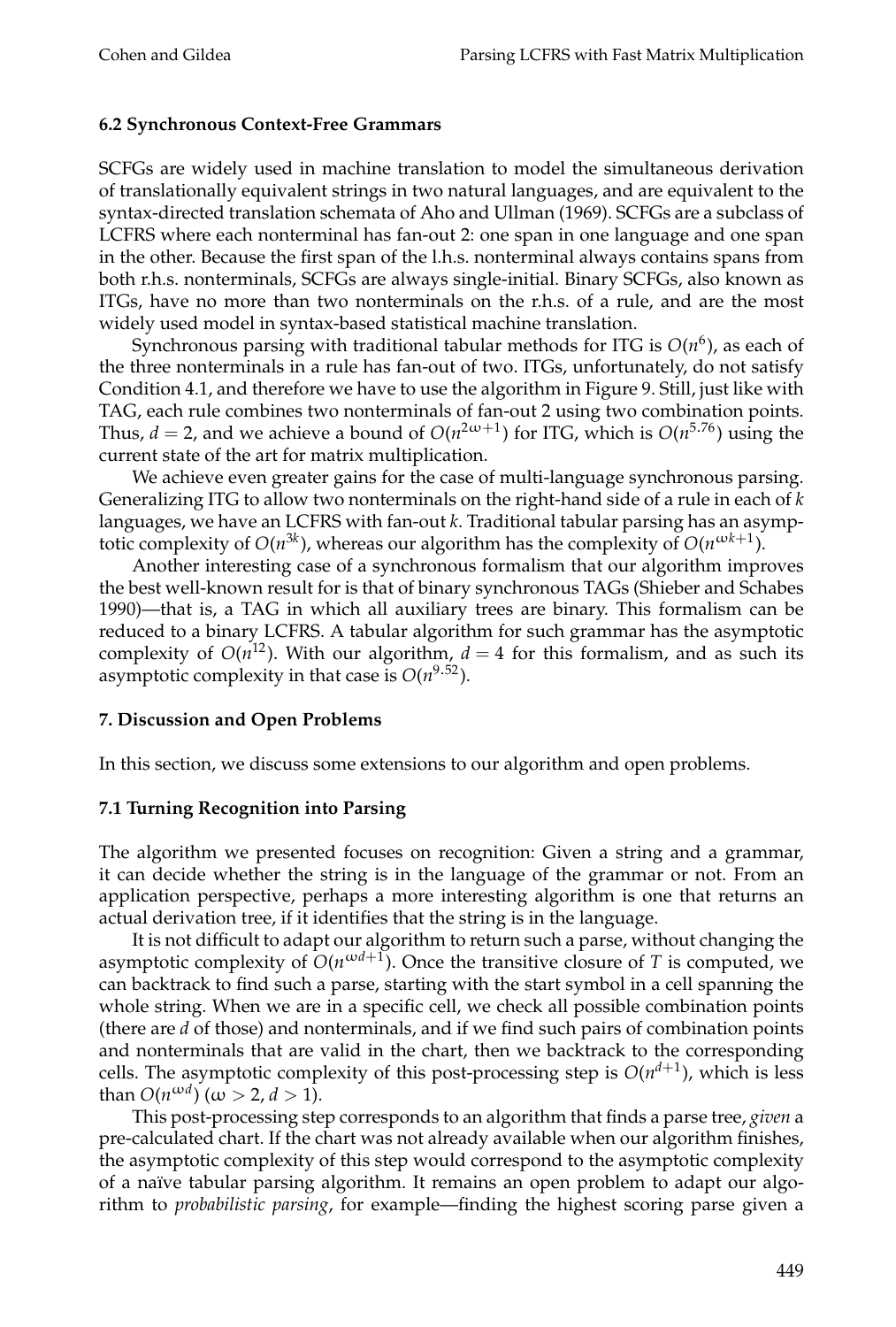

#### **Figure 10**

Upper left: Combination of spans for SCFG rule  $[*S* \rightarrow *A B C D*, *B D A C*].$  Upper right and bottom row: Three steps in parsing binarized rule.

probabilistic or a weighted LCFRS (Kallmeyer and Maier 2010). See more details in Section 7.3.

## **7.2 General Recognition for Synchronous Parsing**

Similarly to LCFRS, the rank of an SCFG is the maximal number of nonterminals that appear in the right-hand side of a rule. Any SCFG can be binarized into an LCFRS grammar. However, when the SCFG rank is arbitrary, this means that the fan-out of the LCFRS grammar can be larger than 2. This happens because binarization creates intermediate nonterminals that span several substrings, denoting binarization steps of the rule. These substrings are eventually combined into two spans, to yield the language of the SCFG grammar (Huang et al. 2009).

Our algorithm does not always improve the asymptotic complexity of SCFG parsing over tabular methods. For example, Figure 10 shows the combination of spans for the rule  $[S \rightarrow ABCD, BDAC]$ , along with a binarization into three simpler LCFRS rules. A naïve tabular algorithm for this rule would have the asymptotic complexity of  $O(n^{10})$ , but the binarization shown in Figure 10 reduces this to  $O(n^8)$ . Our algorithm gives a complexity of *O*(*n* <sup>9</sup>.52), as the second step in the binarization shown consists of a rule with  $d = 4$ .

#### **7.3 Generalization to Weighted Logic Programs**

Weighted logic programs (WLPs) are declarative programs, in the form of Horn clauses similar to those that Prolog uses, that can be used to formulate parsing algorithms such as CKY and other types of dynamic programming algorithms or NLP inference algorithms (Eisner, Goldlust, and Smith 2005; Cohen, Simmons, and Smith 2011).

For a given Horn clause, WLPs also require a "join" operation that sums (in some semiring) over a set of possible values in the free variables in the Horn clauses. With CKY, for example, this sum will be performed on the mid-point concatenating two spans. This join operation is also the type of operation we address in this paper (for LCFRS) in order to improve their asymptotic complexity.

It remains an open question to see whether we can generalize our algorithm to arbitrary weighted logic programs. In order to create an algorithm that takes as input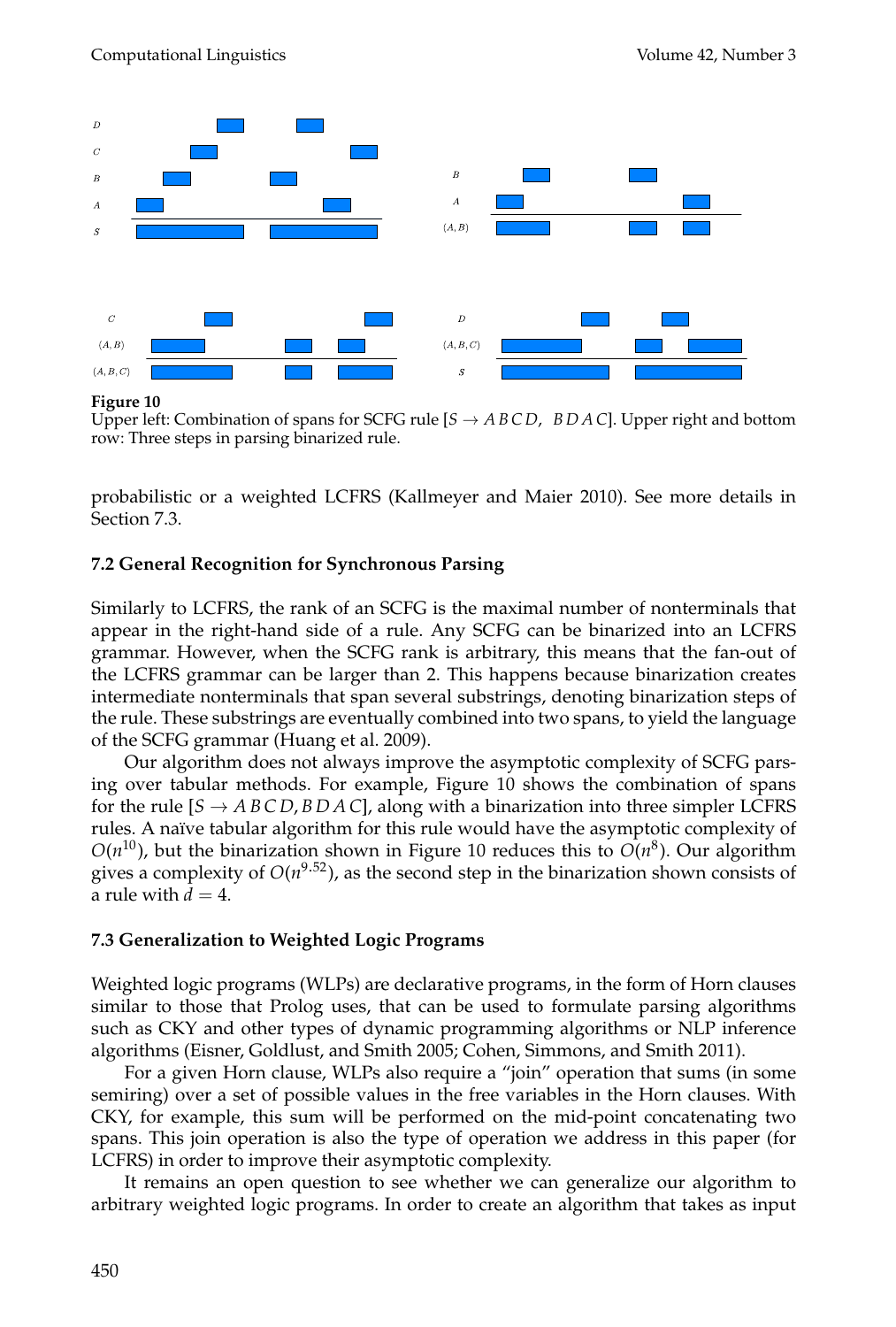a weighted logic program (and a set of axioms) and "recognizes" whether the goal is achievable, we would need to have a generic way of specifying the set *N*, which was specialized to LCFRS in this case. Not only that, we would have to specify *N* in such a way that the asymptotic complexity of the WLP would improve over a simple dynamic programming algorithm (or a memoization technique).

In addition, in this paper we focus on the problem of recognition and parsing for unweighted grammars. Benedí and Sánchez (2007) showed how to generalize Valiant's algorithm in order to compute inside probabilities for a PCFG and a string. Even if we were able to generalize our addressing scheme to WLPs, it remains an open question to see whether we can go beyond recognition (or unweighted parsing).

## **7.4 Rytter's Algorithm**

Rytter (1995) gives an algorithm for CFG parsing with the same time complexity as Valiant's, but a somewhat simpler divide-and-conquer strategy. Rytter's algorithm works by first recursively finding all chart items entirely within the first half of the string and entirely within the second half of the string. The combination step uses a shortest path computation to identify the sequence of chart items along a spine of the final parse tree, where the spine extends from the root of the tree to the terminal in position *n*/2. Rytter's algorithm relies on the fact that this spine, consisting of chart items that cross the midpoint of the string, forms a single path from the root to one leaf of the derivation tree. This property does not hold for general LCFRS, because two siblings in the derivation tree may both correspond to multiple spans in the string, each containing material on both sides of the string midpoint. For this reason, Rytter's algorithm does not appear to generalize easily to LCFRS.

## **7.5 Relation to Multiple Context-Free Grammars**

Nakanishi et al. (1998) develop a matrix multiplication parsing algorithm for multiple context-free grammars (MCFGs). When these grammars are given in a binary form, they can be reduced to binary LCFRS. Similarly, binary LCFRS can be reduced to binary MCFGs. The algorithm that Nakanishi et al. develop is simpler than ours, and does not directly tackle the problem of transitive closure for LCFRS. More specifically, Nakanishi et al. multiply a seed matrix such as our *T* by itself in several steps, and then follow up with a copying operation between equivalent cells. They repeat this *n* times, where *n* is the sentence length. As such, the asymptotic complexity of their algorithm is identical for both balanced and unbalanced grammars, a distinction they do not make.

The complexity analysis of Nakanishi et al. is different from ours, but in certain cases, yields identical results. For example, if  $\varphi(a) = f$  for all  $a \in \mathcal{L}$ , and the grammar is balanced, then both our algorithm and their algorithm give a complexity of  $\tilde{O}(n^{\omega f+1})$ . If the grammar is unbalanced, then our algorithm gives a complexity of *O*(*n*ω*<sup>f</sup>* ), whereas the asymptotic complexity of their algorithm remains *O*(*n*ω*f*+<sup>1</sup> ). As such, Nakanishi et al.'s algorithm does not generalize Valiant's algorithm—its asymptotic complexity for context-free grammars is  $O(n^{\omega+1})$  and not  $O(n^{\omega})$ .

Nakanishi et al. pose in their paper an open problem, which loosely can be reworded as the problem of finding an algorithm that computes the transitive closure of *T* without the extra *O*(*n*) factor that their algorithm incurs. In our paper, we provide a solution to this open problem for the case of single-initial, unbalanced grammars. The core of the solution lies in the matrix multiplication copying mechanism described in Section 4.2.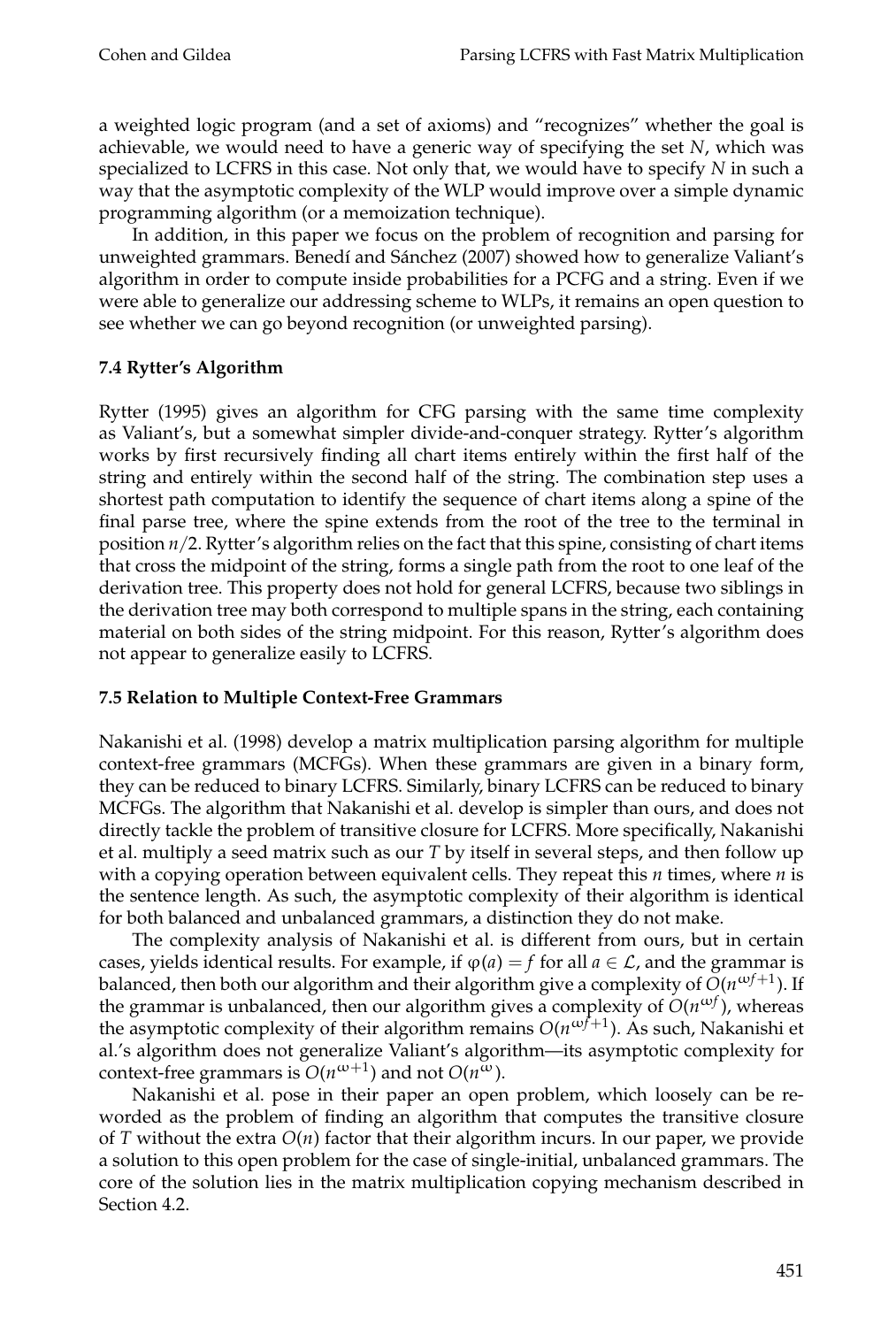#### **7.6 Optimal Binarization Strategies**

The two main grammar parameters that affect the asymptotic complexity of parsing with LCFRS (in its general form) are the fan-out of the nonterminals and the rank of the rules. With tabular parsing, we can actually refer to the parsing complexity of a specific rule in the grammar. Its complexity is  $O(n^p)$ , where the parsing complexity  $p$  is the total fan-out of all nonterminals in the rule. For binary rules of the form  $A \rightarrow BC$ ,  $p = \varphi(A) + \varphi(B) + \varphi(C)$ .

To optimize the tabular algorithm time complexity of parsing with a binary LCFRS, equivalent to another non-binary LCFRS, we would want to minimize the time complexity it takes to parse each rule. As such, our goal is to minimize  $\varphi(A) + \varphi(B) + \varphi(C)$ in the resulting binary grammar. Gildea (2011) has shown that this metric corresponds to the tree width of a dependency graph that is constructed from the grammar. It is not known whether finding the optimal binarization of an LCFRS is an NP-complete problem, but Gildea shows that a polynomial time algorithm would imply improved approximation algorithms for the treewidth of general graphs.

In general, the optimal binarization for tabular parsing may not by the same as the optimal binarization for parsing with our algorithm based on matrix multiplication. In order to optimize the complexity of our algorithm, we want to minimize *d*, which is the maximum over all rules  $A \rightarrow BC$  of

 $d(A \to BC) = \max\{\phi(A) + \phi(B) - \phi(C), \phi(A) - \phi(B) + \phi(C), -\phi(A) + \phi(B) + \phi(C)\}\$ 

For a fixed binarized grammar, *d* is always less than *p*, the tabular parsing complexity, and, hence, the optimal  $d^*$  over binarizations of an LCFRS is always less than the optimal p\* for tabular parsing. However, whether any savings can be achieved with our algorithm depends on whether  $\omega d^* < p^*$ , or  $\omega d^* + 1 < p^*$  in the case of balanced grammars. Our criterion does not seem to correspond closely to a well-studied graphtheoretic concept such a treewidth, and it remains an open problem to find an efficient algorithm that minimizes this definition of parsing complexity.

It is worth noting that  $d(A \to BC) \geq \frac{1}{3} (\varphi(A) + \varphi(B) + \varphi(C))$ . As such, this gives a lower bound on the time complexity of our algorithm relative to tabular parsing using the same binarized grammar. If  $O(n^{t_1})$  is the asymptotic complexity of our algorithm, and *O*( $n^{t_2}$ ) is the asymptotic complexity of a tabular algorithm, then  $\frac{t_1}{t_2} \ge \frac{\omega}{3} > 0.79$ .

#### **8. Conclusion**

We described a parsing algorithm for binary linear context-free rewriting systems that has the asymptotic complexity of  $O(n^{\omega d+1})$  where  $\omega < 2.38$ , *d* is the "contact rank" of the grammar (the maximal number of combination points in the rules in the grammar in single-initial form), and *n* is the string length. Our algorithm has the asymptotic complexity of  $O(n^{\omega d})$  for a subset of binary LCFRS that are unbalanced. Our result generalizes the algorithm of Valiant (1975), and also reinforces existing results about mildly context-sensitive parsing for tree-adjoining grammars (Rajasekaran and Yooseph 1998). Our result also implies that inversion transduction grammars can be parsed in time  $O(n^{2\omega+1})$  and that synchronous parsing with *k* languages has the asymptotic complexity of  $O(n^{\omega k+1})$  where *k* is the number of languages.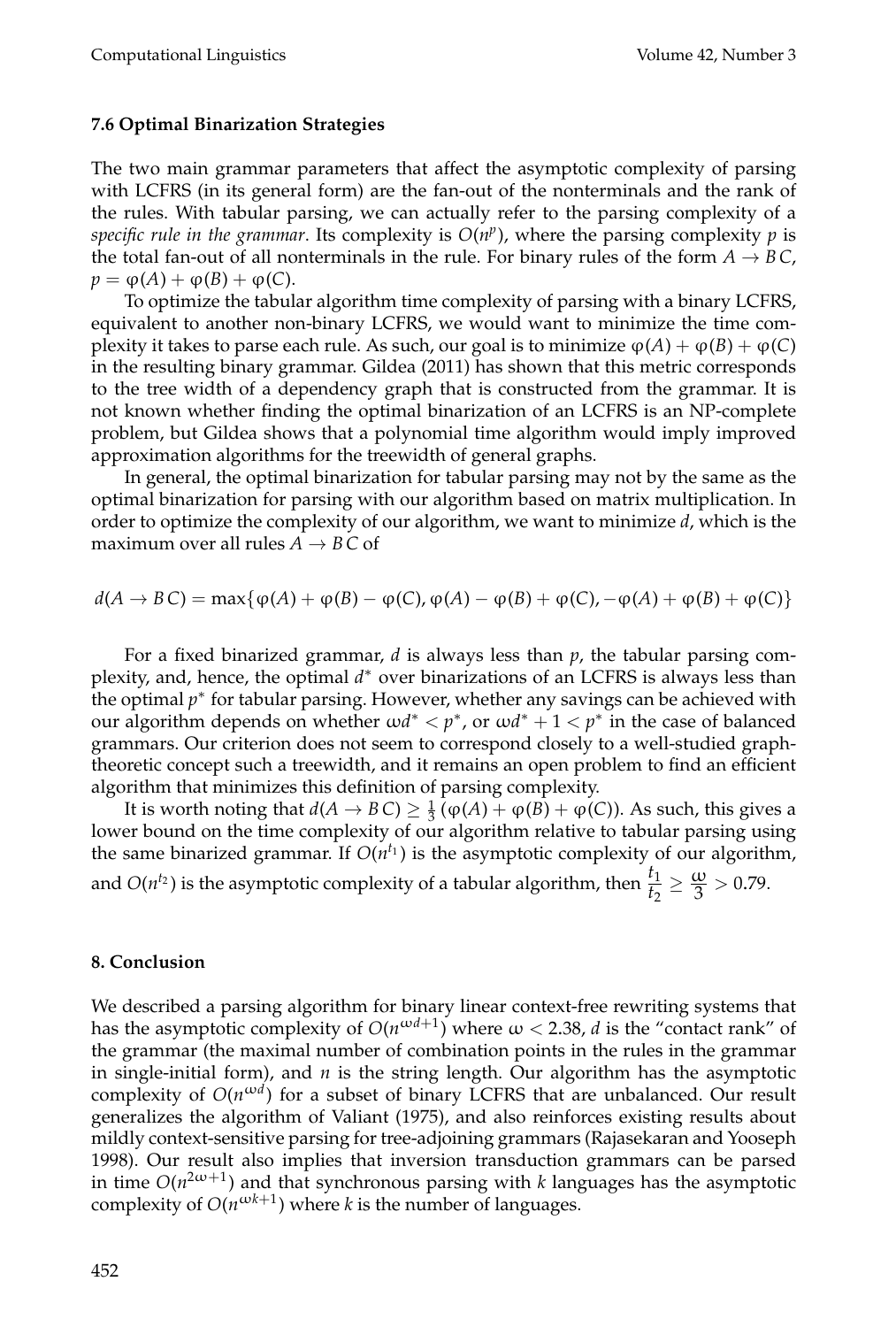# **Appendix A. Notation**

Table A.1 provides a table of notation for symbols used in this article.

#### **Table A.1**

Table of notation symbols used in this article.

| Symbol                                                                                                                                                     | Description                                                                                                                                                                                                                                                                                                                                                                                                                                                                                                                                                                                 | 1st mention                                                                                                              |
|------------------------------------------------------------------------------------------------------------------------------------------------------------|---------------------------------------------------------------------------------------------------------------------------------------------------------------------------------------------------------------------------------------------------------------------------------------------------------------------------------------------------------------------------------------------------------------------------------------------------------------------------------------------------------------------------------------------------------------------------------------------|--------------------------------------------------------------------------------------------------------------------------|
| M(n)<br>$\omega$<br>$[n]$<br>$[n]_0$<br>$\mathcal{L}% _{G}$<br>$\mathcal T$<br>$\mathcal V$                                                                | The complexity of Boolean $n \times n$ matrix multiplication<br>Best well-known complexity for $M(n)$ , $M(n) = O(n^{\omega})$<br>Set of integers $\{1, \ldots, n\}$<br>$[n] \cup \{0\}$<br>Nonterminals of the LCFRS<br>Terminal symbols of the LCFRS<br>Variables that denote spans in grammar                                                                                                                                                                                                                                                                                            | §1<br>$\S1$<br>\$2<br>\$2<br>\$2<br>\$2<br>\$2<br>\$2                                                                    |
| $\cal R$<br>A,B,C<br>$\varphi(A)$<br>$\frac{y}{T}$<br>N, N(d)<br>i, j<br>$\overline{d}$<br>М<br>占占戸<br>[⊦Д+Д<br>n<br>$\,<\,$<br>m(i, j)<br>remove $(v, x)$ | Rules in the LCFRS<br>Nonterminals<br>Maximal fan-out of the LCFRS<br>Fan-out of nonterminal A<br>Denotes a variable in $\mathcal V$ (potentially subscripted)<br>Seed matrix<br>Set of indices for addresses in the matrix<br>Indices for cells in $T$ . $i, j \in N$<br>Grammar contact rank<br>$T_{ij}$ is a subset of M<br>Copying/marking symbols for rows<br>Copying/marking symbols for columns<br>Length of sentence to be parsed<br>Total order between the set of indices of T<br>Merged sorted sequence of $i \cup j$ , divided into pairs<br>Removal of $x$ from a sequence $v$ | Eq. $(3)$<br>$rac{62}{62}$<br>53<br>Eq. (4)<br>§4.1<br>§4.1<br>§4.1<br>§4.1<br>§4.1<br>$\S1$<br>§4.1<br>§4.1<br>Figure 5 |
| insert(v, x)<br>П                                                                                                                                          | Insertion of $x$ in a sequence $v$<br>Copying operator                                                                                                                                                                                                                                                                                                                                                                                                                                                                                                                                      | §4.5<br>§4.5                                                                                                             |

#### **Acknowledgments**

The authors thank the anonymous reviewers for their comments and Adam Lopez and Giorgio Satta for useful conversations. This work was supported by NSF grant IIS-1446996 and by EPSRC grant EP/L02411X/1.

## **References**

- Abboud, Amir, Arturs Backurs, and Virginia Vassilevska Williams. 2015. If the current clique algorithms are optimal, so is Valiant's parser. *arXiv preprint arXiv:1504.01431*.
- Aho, Alfred V. 1968. Indexed grammars—an extension of context-free grammars. *[Journal of the ACM](http://www.mitpressjournals.org/action/showLinks?crossref=10.1145%2F321479.321488)*, 15(4):647–671.
- Aho, Alfred V. and Jeffery D. Ullman. 1969. Syntax directed translations and the

pushdown assembler. *[Journal of Computer](http://www.mitpressjournals.org/action/showLinks?crossref=10.1016%2FS0022-0000%2869%2980006-1) [and System Sciences](http://www.mitpressjournals.org/action/showLinks?crossref=10.1016%2FS0022-0000%2869%2980006-1)*, 3:37–56.

- Benedí, José-Miguel and Joan-Andreu Sánchez. 2007. Fast stochastic context-free parsing: A stochastic version of the Valiant algorithm. In J. Martí, A. M. Mendonça, and J. Serat, editors, Pattern *Recognition and Image Analysis*. Springer, pages 80–88.
- Cocke, John and Jacob T. Schwartz. 1970. Programming languages and their compilers: Preliminary notes. Technical report, Courant Institute of Mathematical Sciences, New York University.
- Cohen, Shay B., Giorgio Satta, and Michael Collins. 2013. Approximate PCFG parsing using tensor decomposition. In *Proceedings of the 2013 Meeting of the North American chapter of the Association for Computational*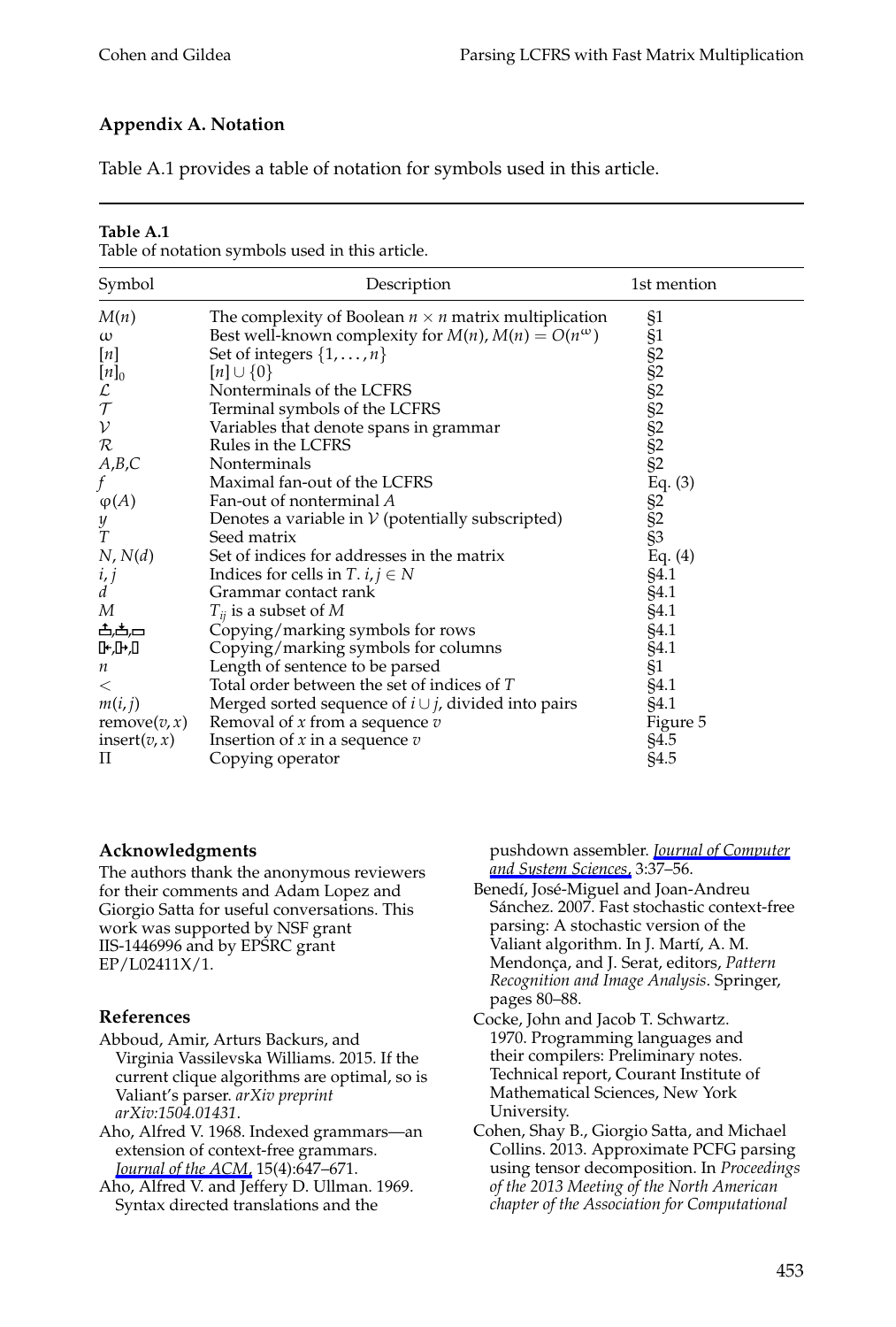*Linguistics (NAACL-13)*, pages 487–496, Atlanta, GA.

Cohen, Shay B., Robert J. Simmons, and Noah A. Smith. 2011. Products of weighted logic programs. *[Theory and Practice of](http://www.mitpressjournals.org/action/showLinks?crossref=10.1017%2FS1471068410000529) [Logic Programming](http://www.mitpressjournals.org/action/showLinks?crossref=10.1017%2FS1471068410000529)*, 11(2–3):263–296.

Coppersmith, D. and S. Winograd. 1987. Matrix multiplication via arithmetic progressions. In *Proceedings of the 19th Annual ACM Conference on Theory of Computing*, pages 1–6, New York, NY.

Dunlop, Aaron, Nathan Bodenstab, and Brian Roark. 2010. Reducing the grammar constant: An analysis of CYK parsing efficiency. Technical report CSLU-2010-02, OHSU.

Earley, Jay. 1970. An efficient context-free parsing algorithm. *[Communications of the](http://www.mitpressjournals.org/action/showLinks?crossref=10.1145%2F362007.362035) [ACM](http://www.mitpressjournals.org/action/showLinks?crossref=10.1145%2F362007.362035)*, 13(2):94–102.

Eisner, Jason, Eric Goldlust, and Noah A. Smith. 2005. Compiling Comp Ling: Practical weighted dynamic programming and the Dyna language. In *Proceedings of HLT-EMNLP*, pages 281–290, Vancouver.

Eisner, Jason and Giorgio Satta. 1999. Efficient parsing for bilexical context-free grammars and head automaton grammars. In *Proceedings of the 37th Annual Meeting of the Association for Computational Linguistics on Computational Linguistics*,

pages 457–464, Baltimore, MD. Gazdar, Gerald. 1988. *Applicability of indexed grammars to natural languages*. Springer.

Gildea, Daniel. 2011. Grammar factorization by tree decomposition. *[Computational](http://www.mitpressjournals.org/action/showLinks?system=10.1162%2Fcoli_a_00040) [Linguistics](http://www.mitpressjournals.org/action/showLinks?system=10.1162%2Fcoli_a_00040)*, 37(1):231–248.

Huang, Liang, Hao Zhang, Daniel Gildea, and Kevin Knight. 2009. Binarization of synchronous context-free grammars. *[Computational Linguistics](http://www.mitpressjournals.org/action/showLinks?system=10.1162%2Fcoli.2009.35.4.35406)*, 35(4):559–595.

Joshi, Aravind K. and Yves Schabes. 1997. Tree-adjoining grammars. In G. Rozenberg and A. Salomaa, editors, *Handbook of formal languages*. Springer, pages 69–123.

Kallmeyer, Laura. 2010. *Parsing Beyond Context-Free Grammars*. Cognitive Technologies. Springer.

Kallmeyer, Laura and Wolfgang Maier. 2010. Data-driven parsing with probabilistic linear context-free rewriting systems. In *Proceedings of the 23rd International Conference on Computational Linguistics (COLING 2010)*, pages 537–545, Beijing.

Kasami, Tadao. 1965. An efficient recognition and syntax-analysis algorithm for context-free languages. Technical Report AFCRL-65-758, Air Force Cambridge Research Lab.

Le Gall, François. 2014. Powers of tensors and fast matrix multiplication. In *Proceedings of the 39th International Symposium on Symbolic and Algebraic Computation*, ISSAC '14, pages 296–303, New York, NY.

Nakanishi, Ryuichi, Keita Takada, Hideki Nii, and Hiroyuki Seki. 1998. Efficient recognition algorithms for parallel multiple context-free languages and for multiple context-free languages. *IEICE TRANSACTIONS on Information and Systems*, 81(11):1148–1161.

Pollard, Carl J. 1984. *Generalized Phrase Structure Grammars, Head Grammars and Natural Languages*. Ph.D. thesis, Stanford University.

Rajasekaran, Sanguthevar and Shibu Yooseph. 1998. TAL parsing in  $O(M(n^2))$ time. *[Journal of Computer and System](http://www.mitpressjournals.org/action/showLinks?crossref=10.1006%2Fjcss.1997.1537) [Sciences](http://www.mitpressjournals.org/action/showLinks?crossref=10.1006%2Fjcss.1997.1537)*, 56:83–89.

Raz, Ran. 2002. On the complexity of matrix product. In *Proceedings of the 34th Annual ACM Symposium on Theory of Computing*, pages 144–151, Montreal.

Rytter, Wojciech. 1995. Context-free recognition via shortest paths computation: A version of Valiant's algorithm. *[Theoretical Computer Science](http://www.mitpressjournals.org/action/showLinks?crossref=10.1016%2F0304-3975%2894%2900265-K)*, 143(2):343–352.

Satta, Giorgio. 1992. Recognition of linear context-free rewriting systems. In *Proceedings of the 30th Annual Meeting of the Association for Computational Linguistics*, pages 89–95, Newark, DE.

Satta, Giorgio. 1994. Tree-adjoining grammar parsing and boolean matrix multiplication. *Computational Linguistics*, 20(2):173–191.

Shieber, S. M. 1985. Evidence against the context-freeness of natural language. In *Linguistics and Philosophy*, volume 8. D. Reidel Publishing Company, pages 333–343.

Shieber, Stuart M and Yves Schabes. 1990. Synchronous tree-adjoining grammars. In *Proceedings of the 13th Conference on Computational Linguistics-Volume 3*, pages 253–258, Stroudsburg, PA.

Steedman, Mark. 2000. *The Syntactic Process*. Language, speech, and communication. MIT Press, Cambridge, MA.